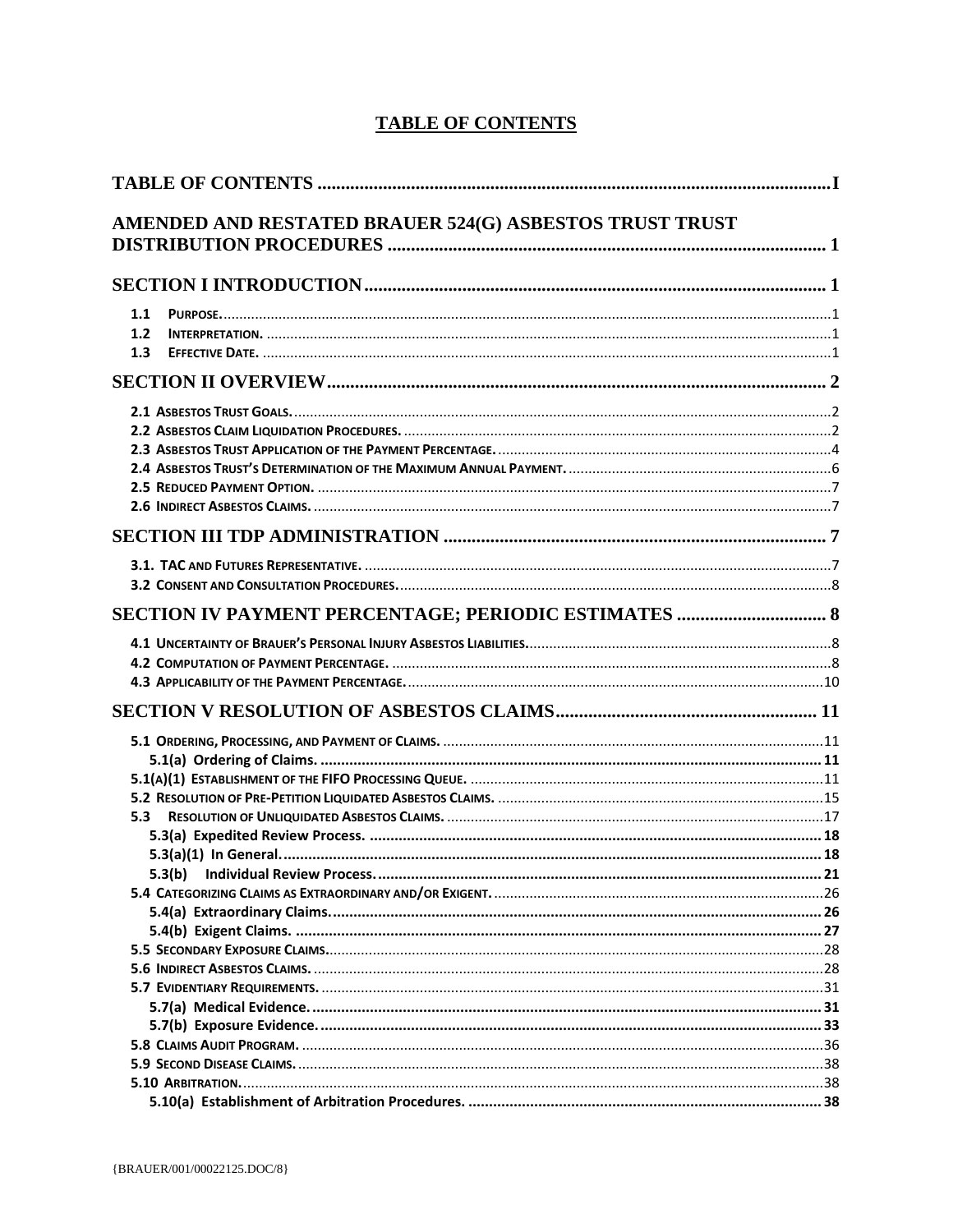| <b>SECTION VII GENERAL GUIDELINES FOR LIQUIDATING AND PAYING CLAIM 44</b> |  |
|---------------------------------------------------------------------------|--|
|                                                                           |  |
|                                                                           |  |
|                                                                           |  |
|                                                                           |  |
|                                                                           |  |
|                                                                           |  |
|                                                                           |  |
|                                                                           |  |
|                                                                           |  |
|                                                                           |  |
|                                                                           |  |
|                                                                           |  |
|                                                                           |  |
|                                                                           |  |
|                                                                           |  |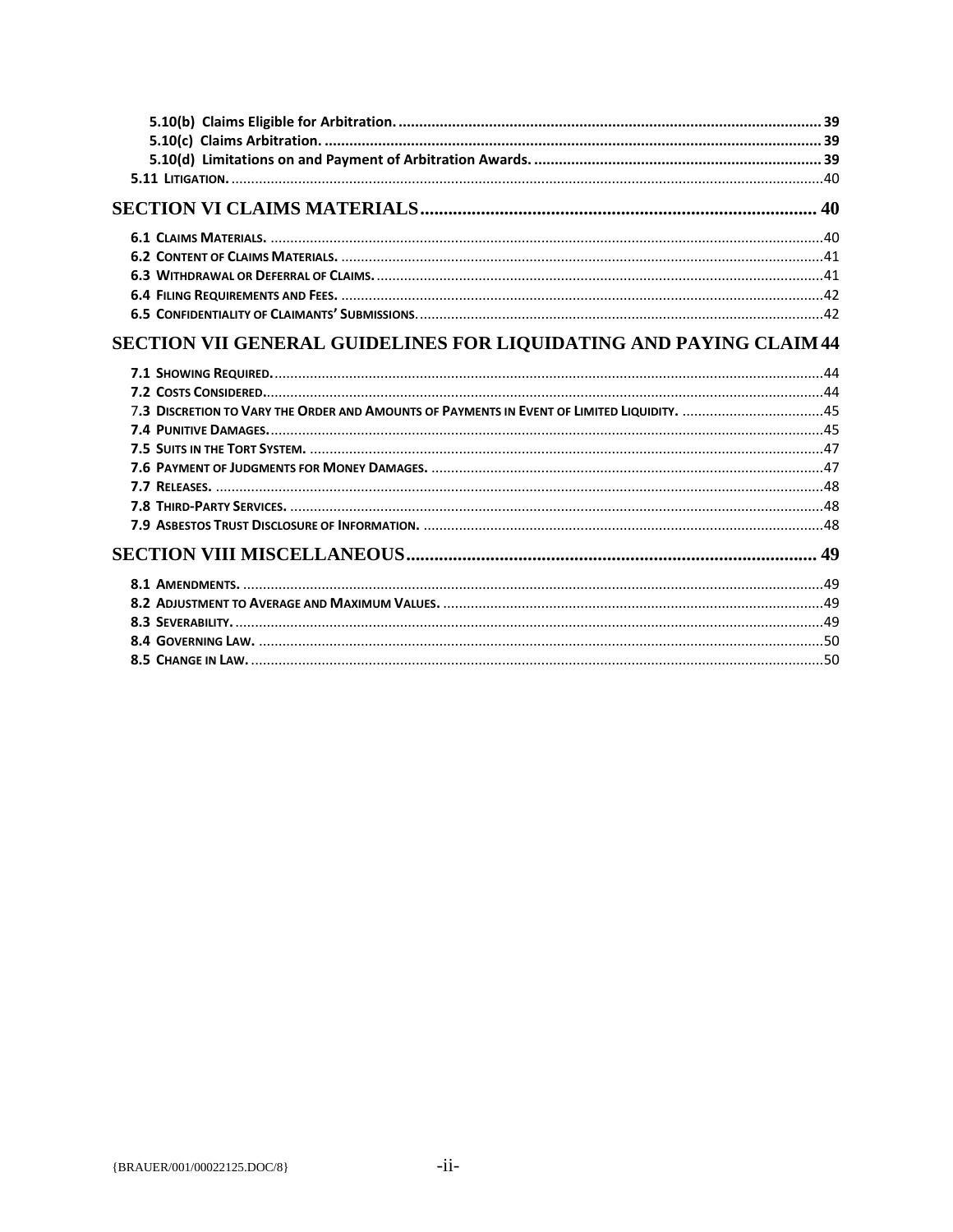## **AMENDED AND RESTATED BRAUER 524(g) ASBESTOS TRUST TRUST DISTRIBUTION PROCEDURES**

<span id="page-2-0"></span>The Brauer 524(g) Asbestos Trust Distribution Procedures (this "TDP") contained herein provide for resolving all Asbestos Personal Injury Claims and Demands (hereinafter for all purposes of this TDP defined as "Asbestos Claims"), as provided in and required by the Fourth Amended Plan of Reorganization Under Chapter 11 of the United States Bankruptcy Code For Brauer Supply Company ("Brauer") Dated December 7, 2006 (the "Plan") and the Asbestos Trust Agreement. The Plan and Asbestos Trust Agreement establish the Asbestos Trust. The Trustee of the Asbestos Trust ("Trustee") shall implement and administer this TDP in accordance with the Asbestos Trust Agreement. Capitalized terms used herein and not otherwise defined shall have the meanings assigned to them in the Plan and the Asbestos Trust Agreement.

## **SECTION I INTRODUCTION**

## <span id="page-2-1"></span>**1.1 Purpose.**

<span id="page-2-2"></span>This TDP has been adopted pursuant to the Asbestos Trust Agreement. It is designed to provide fair and equitable treatment for all Asbestos Claims that presently exist or may arise in the future in substantially the same manner.

## <span id="page-2-3"></span>**1.2 Interpretation.**

Nothing in this TDP shall be deemed to create a substantive right for any claimant.

### **1.3 Effective Date.**

<span id="page-2-4"></span>For purposes of this TDP, "Effective Date" shall mean the First Business Day after which the order(s) establishing the Asbestos Trust and the corollary injunction channeling claims against Brauer to the Asbestos Trust shall have become a Final Order, as defined by the Plan.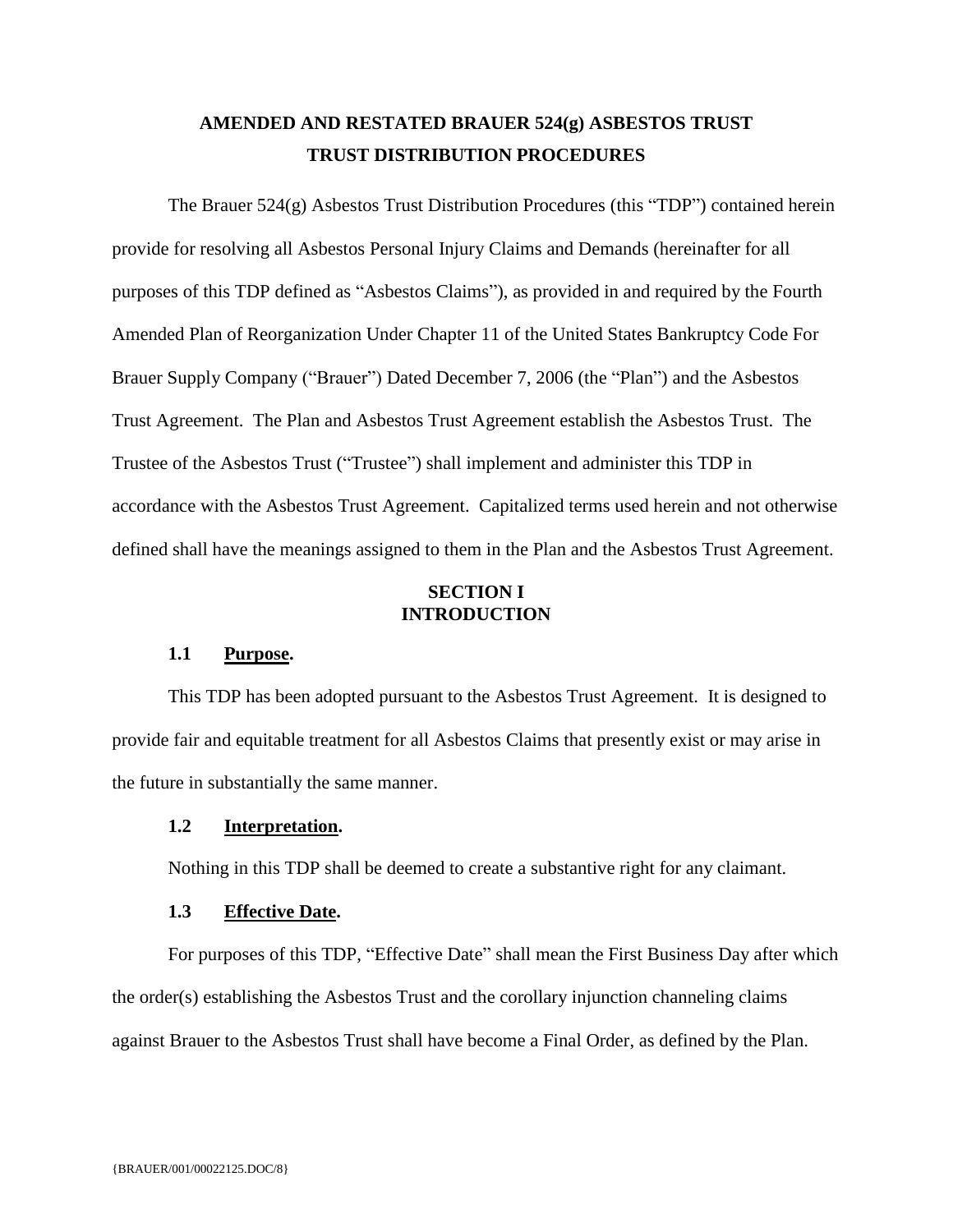## **SECTION II**

#### **OVERVIEW**

## <span id="page-3-0"></span>**2.1 Asbestos Trust Goals.**

<span id="page-3-1"></span>The goal of the Asbestos Trust is to treat all claimants equitably in accordance with the requirements of Section 524(g) of the Bankruptcy Code. This TDP furthers that goal by setting forth procedures for processing and paying claims generally on an impartial, first-in-first-out ("FIFO") basis, with the intention of paying all claimants over time as equivalent a share as possible of the value of their claims based on historical values for substantially similar claims in the tort system.<sup>1</sup> To this end, the TDP establishes a schedule of four asbestos-related diseases ("Disease Levels"), all of which have presumptive medical and exposure requirements ("Medical/Exposure Criteria"). All of the Disease Levels have specific liquidated values ("Scheduled Values"), anticipated average values ("Average Values") and caps on their liquidated values ("Maximum Values"). The Disease Levels, Medical/Exposure Criteria, Scheduled Values, Average Values, and Maximum Values, which are set forth in Section 5.3 below, have all been selected and derived with the intention of achieving a fair allocation of the Asbestos Trust funds as among claimants suffering from different diseases in light of the best available information considering the settlement history of claims against Brauer and the rights claimants would have in the tort system absent the Bankruptcy.

#### **2.2 Asbestos Claim Liquidation Procedures.**

<span id="page-3-2"></span>Asbestos Claims shall be processed based on their place in the FIFO Processing Queue to be established pursuant to Section 5.1(a) below. The Asbestos Trust shall take all reasonable

 $\overline{a}$ 

<sup>1</sup> As used in this TDP, the phrase "in the tort system" shall include only claims asserted by way of litigation and not claims asserted against a trust established pursuant to Section 524(g) and/or Section 105 of the Bankruptcy Code or any other applicable law.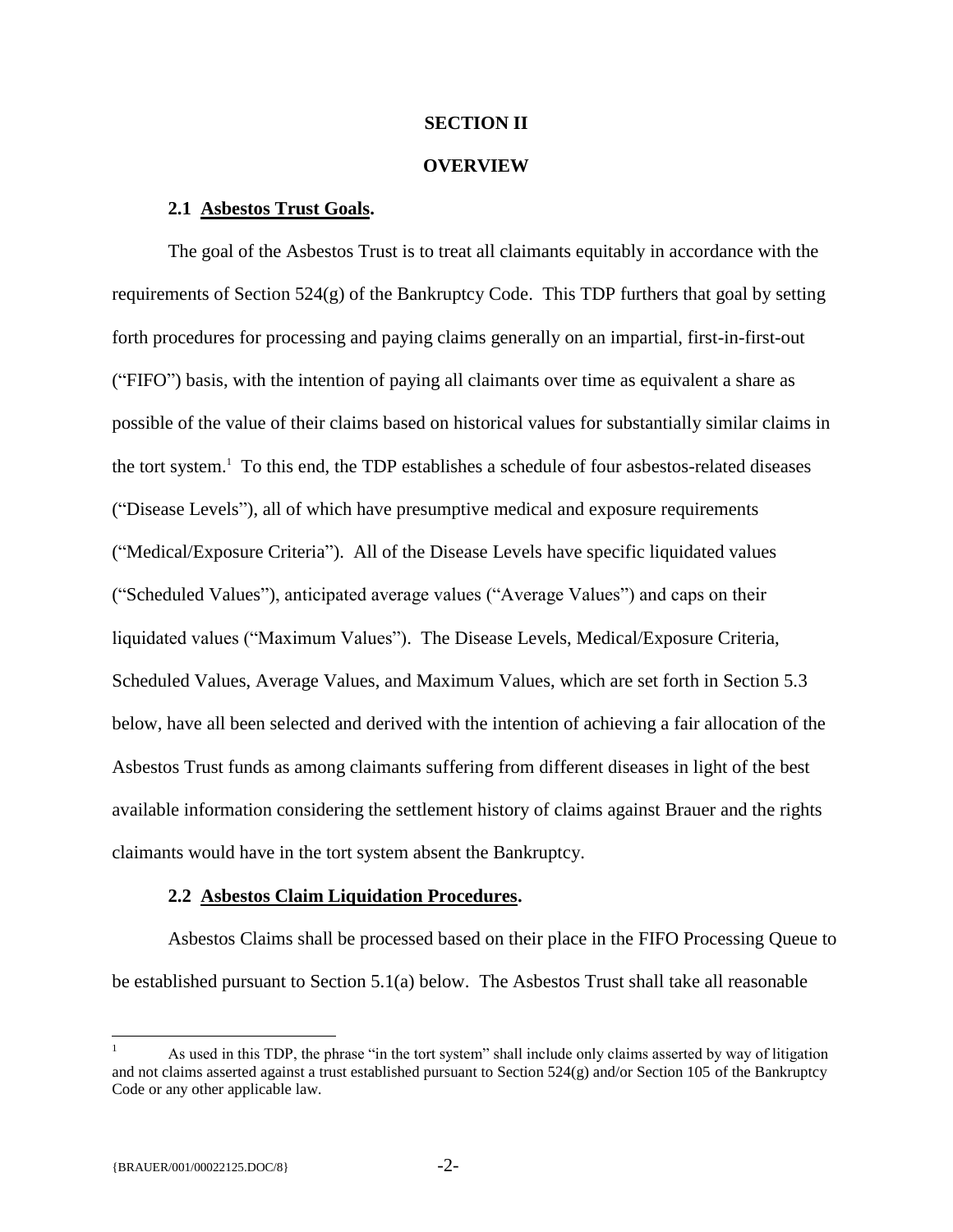steps to resolve Asbestos Claims as efficiently and expeditiously as possible at each stage of claims processing and arbitration, which steps may include conducting settlement discussions with claimants' representatives with respect to more than one claim at a time**,** provided that the claimants' respective positions in the FIFO Processing Queue are maintained and each claim is individually evaluated pursuant to the valuation factors set forth in Section 5.3(b)(2) below. The Asbestos Trust shall also make every reasonable effort to resolve each year at least that number of Asbestos Claims required to exhaust the Maximum Annual Payment, as that term is defined below.

The Asbestos Trust shall liquidate all Asbestos Claims of Disease Levels I – IV at the applicable Scheduled Value for those claimants that opt for the Expedited Review Process described in Section 5.3(a) below and can meet the Medical/Exposure Criteria.

Asbestos Claims that do not meet the Medical/Exposure Criteria for the relevant Disease Level may undergo the Asbestos Trust's Individual Review Process described in Section 5.3(b) below. In such a case, notwithstanding that the claim does not meet the Medical/Exposure Criteria for the relevant Disease Level, the Asbestos Trust can offer the claimant an amount up to the Scheduled Value of that Disease Level if the Asbestos Trust is satisfied that the claimant has presented a claim that would be cognizable and valid in the tort system.

Asbestos Claims involving Disease Levels II – IV tend to raise more complex valuation issues than the Asbestos Claims in Disease Level I. Accordingly, a claimant holding claims involving those Disease Levels may alternatively seek to establish a liquidated value for his or her claim that is greater than the applicable Scheduled Value by electing the Asbestos Trust's Individual Review Process described in Section 5.3(b) below. However, the liquidated value of a claim that undergoes the Individual Review Process for valuation purposes may be determined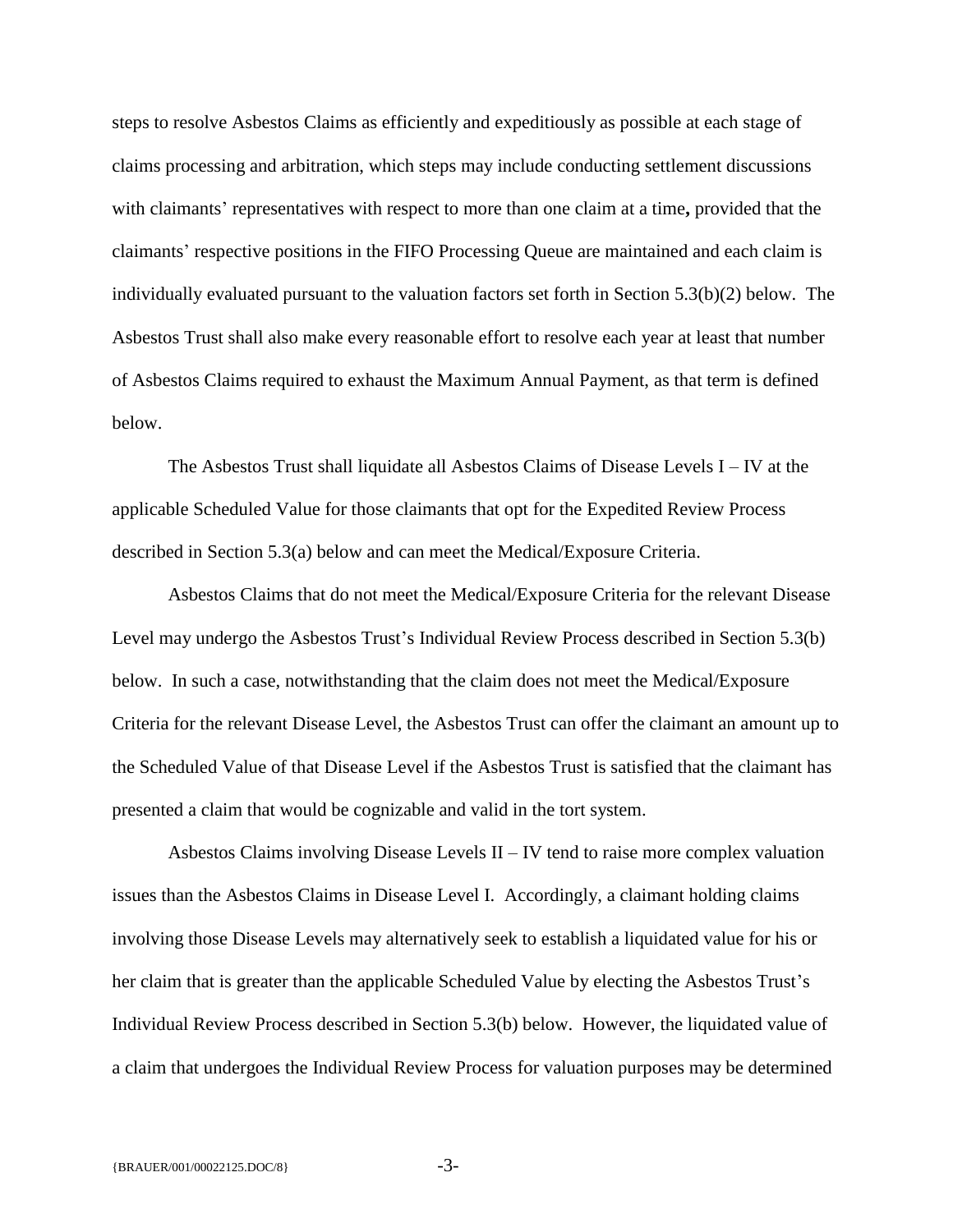to be less than its Scheduled Value, and in any event shall not exceed the Maximum Value for the relevant Disease Level set forth in Section 5.3(b)(3) below unless the claim qualifies as an Extraordinary Claim as defined in Section 5.4(a) below, in which case its liquidated value cannot exceed the Maximum Value specified in that provision for such claims.

Based upon Brauer's claims settlement history and in light of applicable tort law and current projections of present and future unliquidated claims, the Scheduled Values and Maximum Values set forth in Section 5.3(b)(3) have been established for each of the three more serious Disease Levels that are eligible for Individual Review of their liquidated values, with the expectation that the combination of settlements at the Scheduled Values and those resulting from the Individual Review Process shall result in the Average Values also set forth in that provision.

All unresolved disputes over a claimant's medical condition, exposure history, and/or the liquidated value of the claim shall be subject to binding or non-binding arbitration, at the election of the claimant, under procedures that are provided for in Section 5.10 below. Disputes that are not resolved after non-binding arbitration may enter the tort system as provided in Sections 5.11 and 7.5 below. However, if and when a claimant obtains a judgment in the tort system, the judgment will be payable (subject to the Payment Percentage and Maximum Annual Payment provisions set forth below) only as provided in Section 7.6 below.

#### **2.3 Asbestos Trust Application of the Payment Percentage.**

<span id="page-5-0"></span>After the liquidated value of an Asbestos Claim is determined pursuant to the procedures set forth herein for Expedited Review, Individual Review, arbitration, or litigation in the tort system, the claimant will ultimately receive a pro-rata share of that value based on a Payment Percentage described in Section 4.2 below. The Payment Percentage shall also apply to all Pre-Petition Liquidated Claims as provided in Section 5.2 below.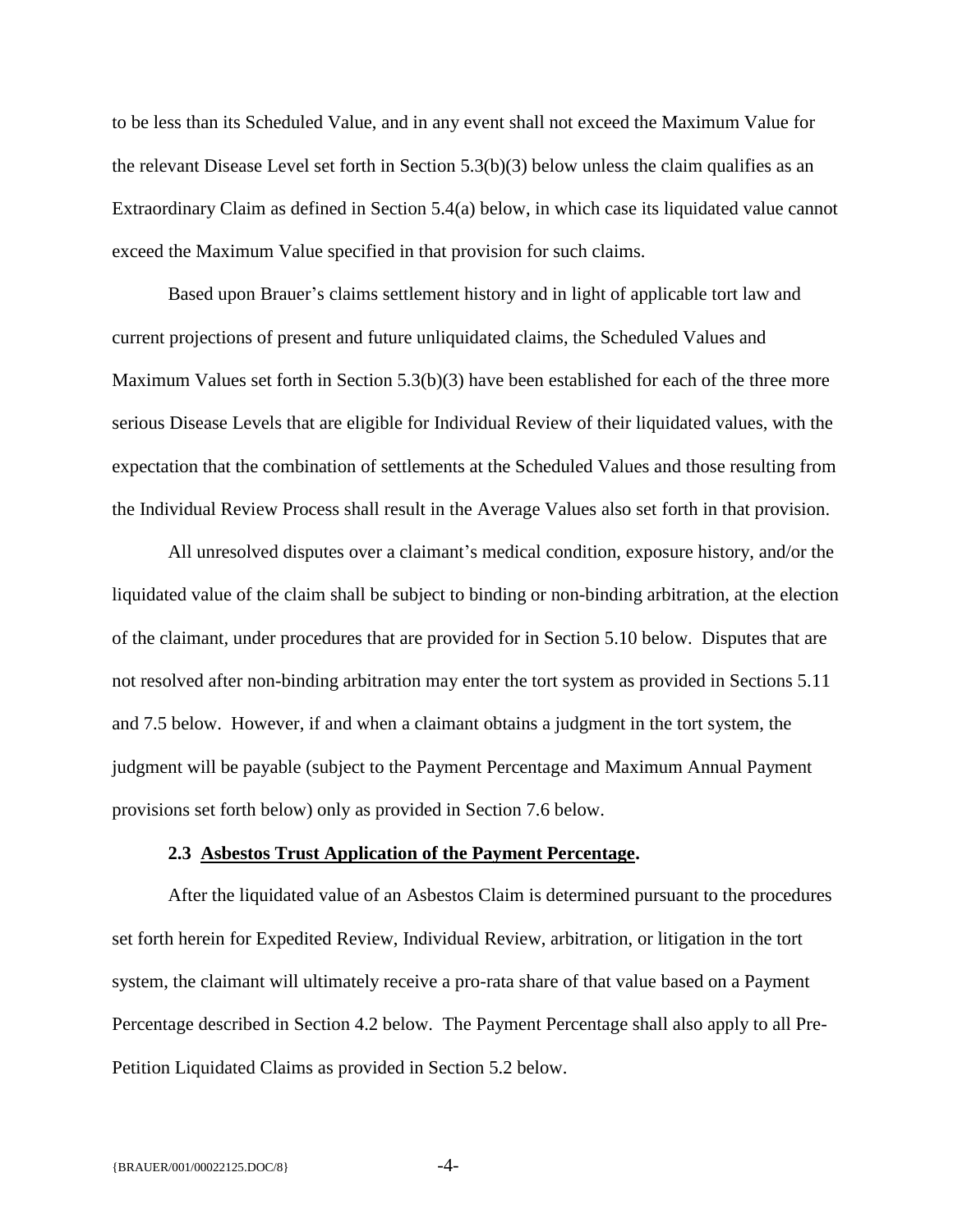As set forth in Section 4.2 below, the Initial Payment Percentage has been set at 2.6%, and shall apply to all Asbestos Voting Claims accepted as valid by the Asbestos Trust, unless adjusted by the Asbestos Trust with the consent of the TAC and the Futures Representative (who are described in Section 3.1 below) pursuant to Section 4.2 below, and, except as provided in Section 4.2 below with respect to supplemental payments in the event the Initial Payment Percentage is changed. The term "Asbestos Voting Claims" includes (i) Pre-Petition Liquidated Claims as defined in Section 5.2(a) below, (ii) claims filed against Brauer in the tort system prior to the Petition Date of August 22, 2005, and (iii) all claims filed against another defendant in the tort system prior to the date the Plan was filed with the Bankruptcy Court (the "Plan Filing Date"); provided, however, that  $(1)$  the holder of a claim described in subsection  $(i)$ ,  $(ii)$  or  $(iii)$ above or his or her authorized agent, actually voted to accept or reject the Plan pursuant to the voting procedures established by the Bankruptcy Court, unless such holder certifies to the satisfaction of the Trustee that he or she was prevented from voting in this proceeding as a result of circumstances related to Hurricanes Katrina, Rita or Wilma or other events resulting in a state of emergency in the relevant jurisdiction that affected the Claimant or his or her law firm, and (2) the claim was subsequently filed with the Asbestos Trust pursuant to Section 5.1 below by the Initial Claims Filing Date defined in Section 5.1(a)(1) below. The Initial Payment Percentage has been calculated on the assumption that the Average Values set forth in Section 5.3(b)(3) below will be achieved with respect to existing present claims and projected future claims involving Disease Levels I - IV.

The Payment Percentage may be adjusted upwards or downwards from time to time by the Asbestos Trust with the consent of the TAC and the Futures Representative to reflect thencurrent estimates of the Asbestos Trust's assets and its liabilities, as well as the then-estimated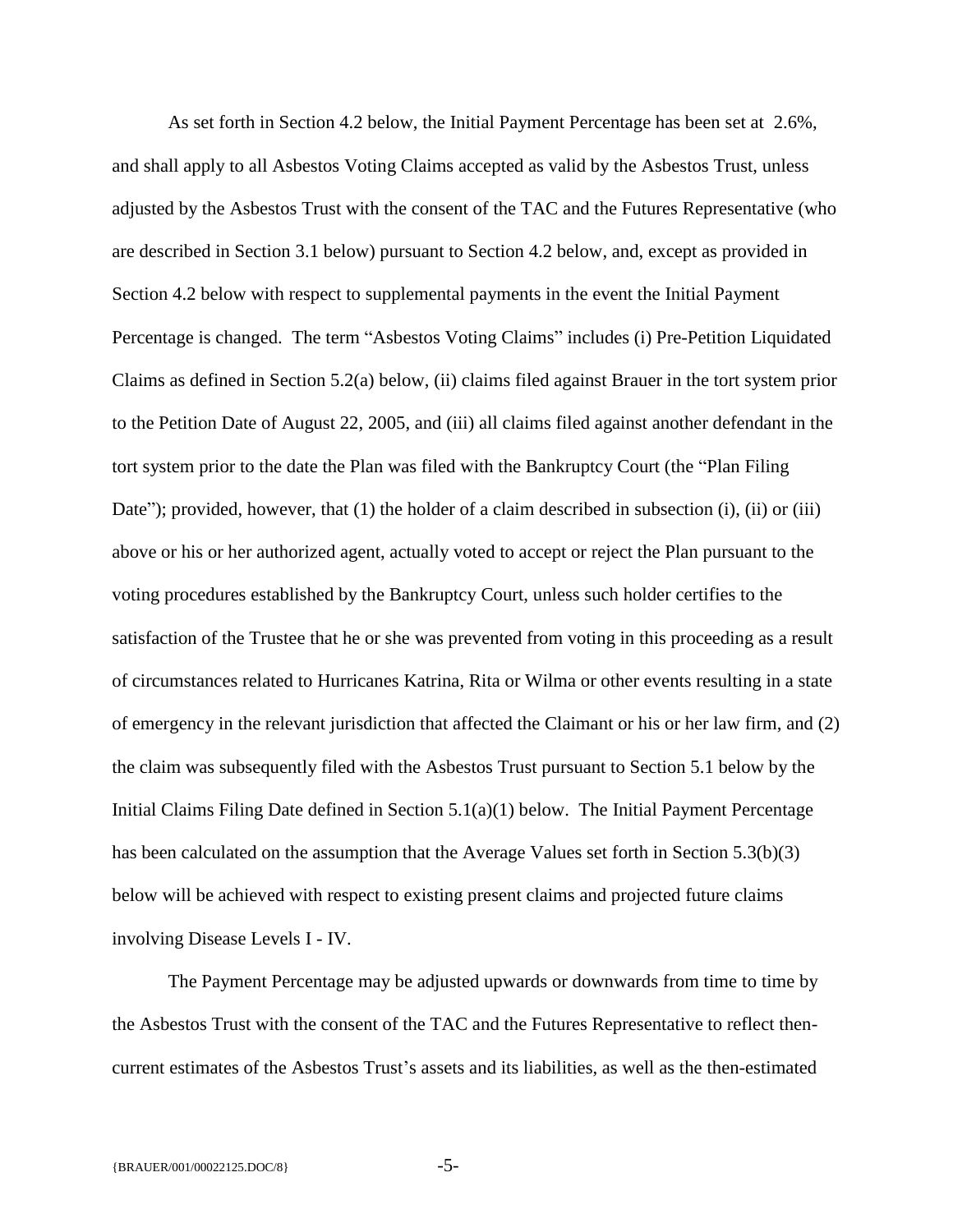value of then-pending and future claims. However, any adjustment to the Initial Payment Percentage shall be made only pursuant to Section 4.2 below. If the Payment Percentage is increased over time, claimants whose claims were liquidated and paid in prior periods under the TDP shall recover additional payments only as provided in Section 4.2 below. Because there is uncertainty in the prediction of both the number and severity of future claims, and the amount of the Asbestos Trust's assets, no guarantee can be made of any Payment Percentage of any Asbestos Claim's liquidated value.

## **2.4 Asbestos Trust's Determination of the Maximum Annual Payment.**

<span id="page-7-0"></span>The Asbestos Trust shall estimate or model the amount of cash flow anticipated to be necessary over its entire life to ensure that funds will be available to treat present and future asbestos claimants as similarly as possible. In each year, the Asbestos Trust shall be empowered to pay all of the income earned during the year, together with a portion of principal, calculated so that the application of Asbestos Trust funds over its life shall correspond with the needs created by the anticipated flow of claims (the "Maximum Annual Payment"), taking into account the Payment Percentage provisions set forth in Sections 2.3 above and 4.2 below.

The Asbestos Trust's distributions to all claimants for that year shall not exceed the Maximum Annual Payment for that year. The Maximum Annual Payment shall be allocated and used to satisfy first all Pre-Petition Liquidated Claims and then all other liquidated Asbestos Claims. Claims for which there are insufficient funds shall be carried over to the next year, and placed at the head of their FIFO Payment Queue.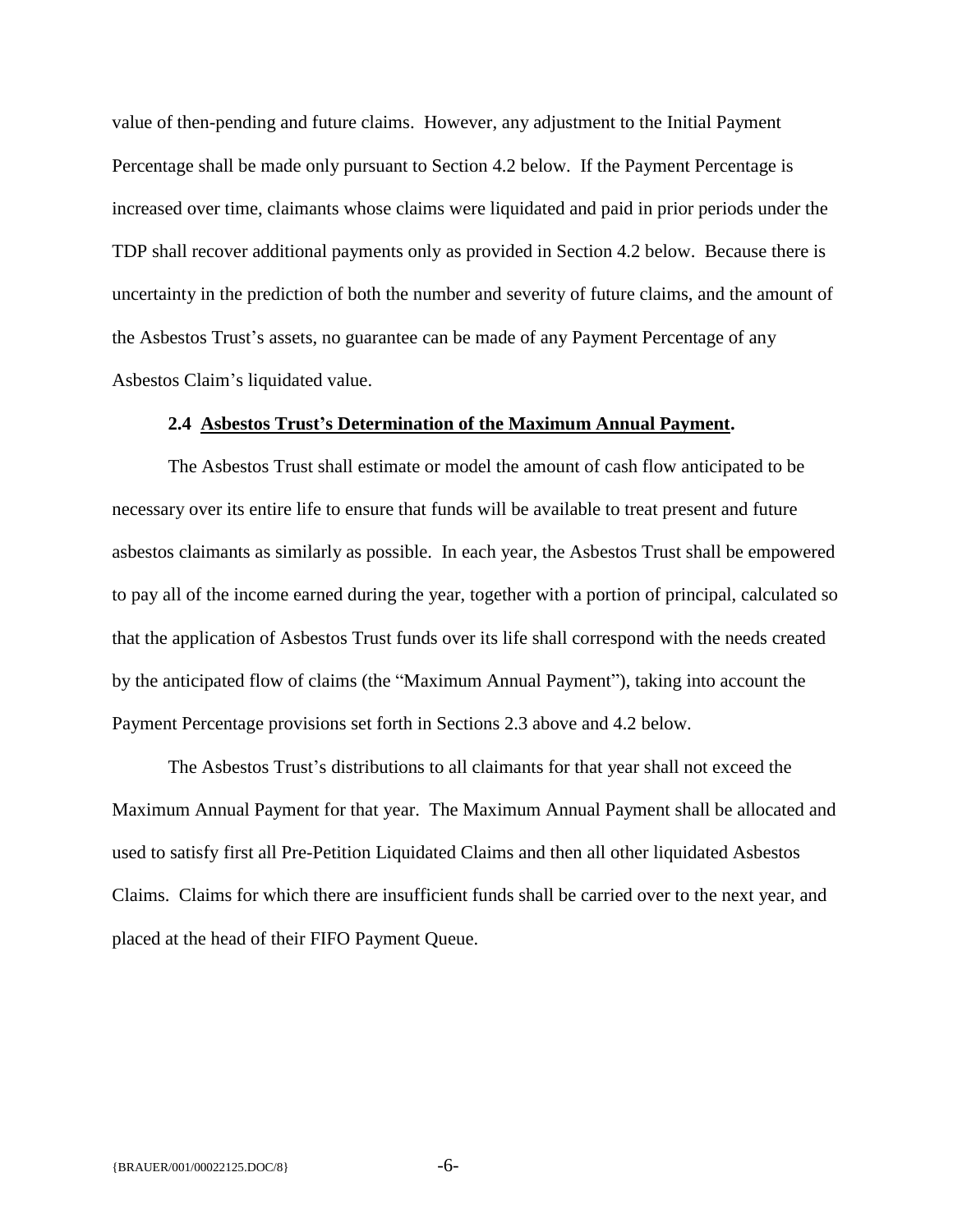## **2.5 Reduced Payment Option.**

<span id="page-8-0"></span>The Trustee, with the consent of the TAC members and the Futures Representative, may offer the option of a reduced Payment Percentage in return for prompter payments (the "Reduced Payment Option").

## **2.6 Indirect Asbestos Claims.**

<span id="page-8-1"></span>As set forth in Section 5.6 below, asbestos claims for indemnity and/or contribution ("Indirect Asbestos Claims"), if any, will be subject to the same categorization, evaluation, and payment provisions of this TDP as all other Asbestos Claims.

## **SECTION III**

## **TDP ADMINISTRATION**

#### <span id="page-8-2"></span>**3.1. TAC and Futures Representative.**

<span id="page-8-3"></span>Pursuant to the Plan and the Asbestos Trust Agreement, the Asbestos Trust and this TDP will be administered by the Trustee in consultation with the TAC that represents the interests of holders of present Asbestos Claims, and (2) the Futures Representative, who represents the interests of holders of Asbestos Claims that will be asserted in the future. The Trustee shall obtain the consent of the TAC and the Futures Representative on any amendments to this TDP pursuant to Section 8.1 below and on such other additional matters as are otherwise required below and in Section 3.2(f) of the Asbestos Trust Agreement. The Trustee shall also consult with the TAC and the Futures Representative on such matters as are provided below and in Section 3.2 of the Asbestos Trust Agreement. The initial members of the TAC and the Futures Representative are identified in the Asbestos Trust Agreement.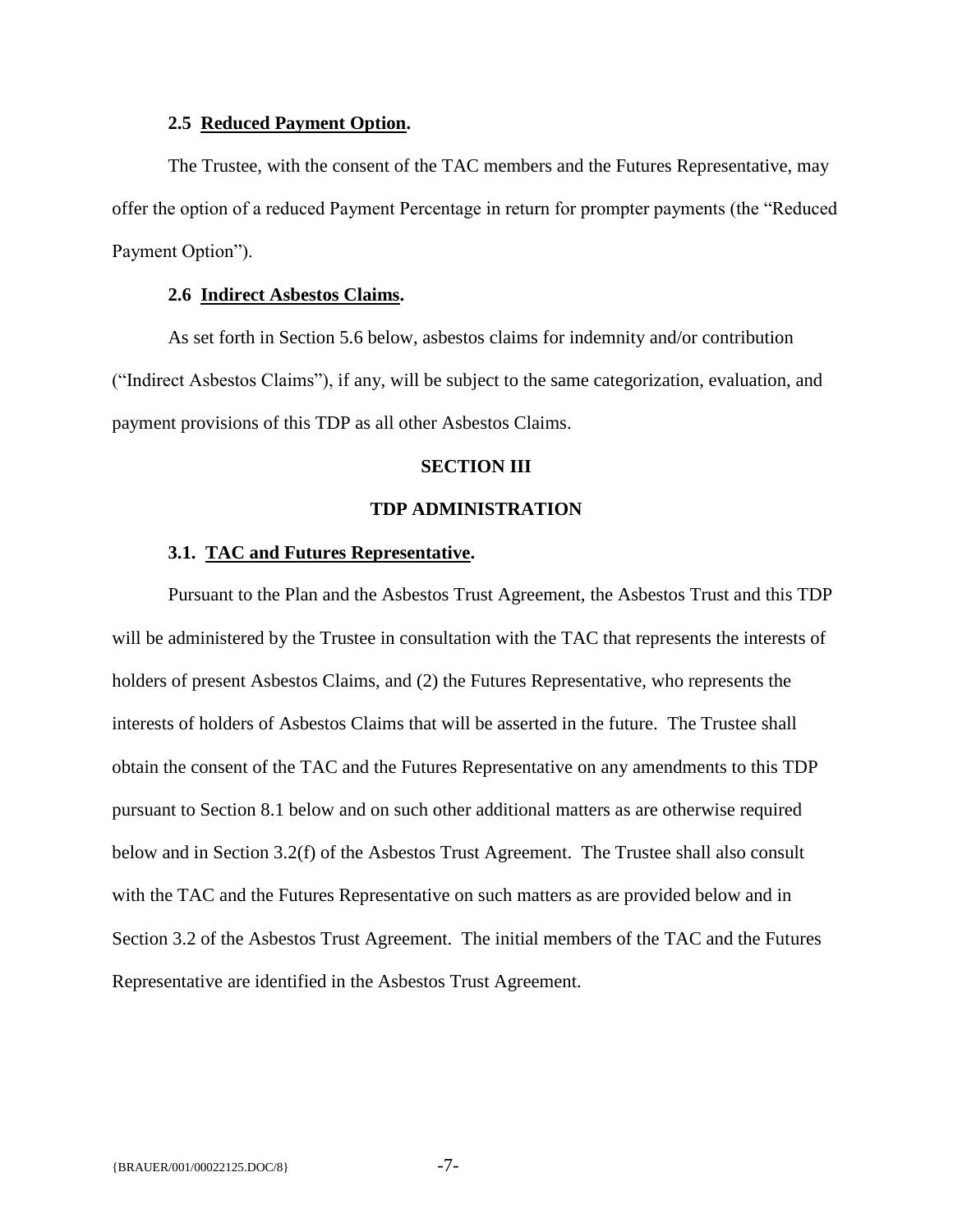#### **3.2 Consent and Consultation Procedures.**

<span id="page-9-0"></span>In those circumstances in which consultation or consent is required, the Trustee will provide written notice to the TAC and the Futures Representative of the specific amendment or other action that is proposed. The Trustee will not implement such amendment nor take such action requiring consent unless and until the parties have engaged in the consent procedures described in Sections 6.6 and 7.7 of the Asbestos Trust Agreement.

#### **SECTION IV**

#### **PAYMENT PERCENTAGE; PERIODIC ESTIMATES**

#### <span id="page-9-1"></span>**4.1 Uncertainty of Brauer's Personal Injury Asbestos Liabilities.**

<span id="page-9-2"></span>As discussed above, there is inherent uncertainty regarding the total asbestos-related tort liabilities of Brauer, as well as the total value of the assets available to the Asbestos Trust to pay Asbestos Claims. Consequently, there is inherent uncertainty regarding the amounts that holders of Asbestos Claims will receive. To seek to ensure substantially equivalent treatment of all present and future Asbestos Claims, the Trustee must determine from time to time the percentage of full liquidated value that holders of Asbestos Claims will be likely to receive, *i.e.*, the "Payment Percentage" described in Section 2.3 above and Section 4.2 below.

#### **4.2 Computation of Payment Percentage.**

<span id="page-9-3"></span>As provided in Section 2.3 above, the Initial Payment Percentage shall be 2.6% and shall apply to all Asbestos Claims as defined in Section 2.3 above, unless the Trustee, with the consent of the TAC and the Futures Representative, determines that the Initial Payment Percentage should be changed to assure that the Asbestos Trust will be in a financial position to pay holders of unliquidated and/or unpaid Asbestos Voting Claims and present and future Asbestos Claims in substantially the same manner.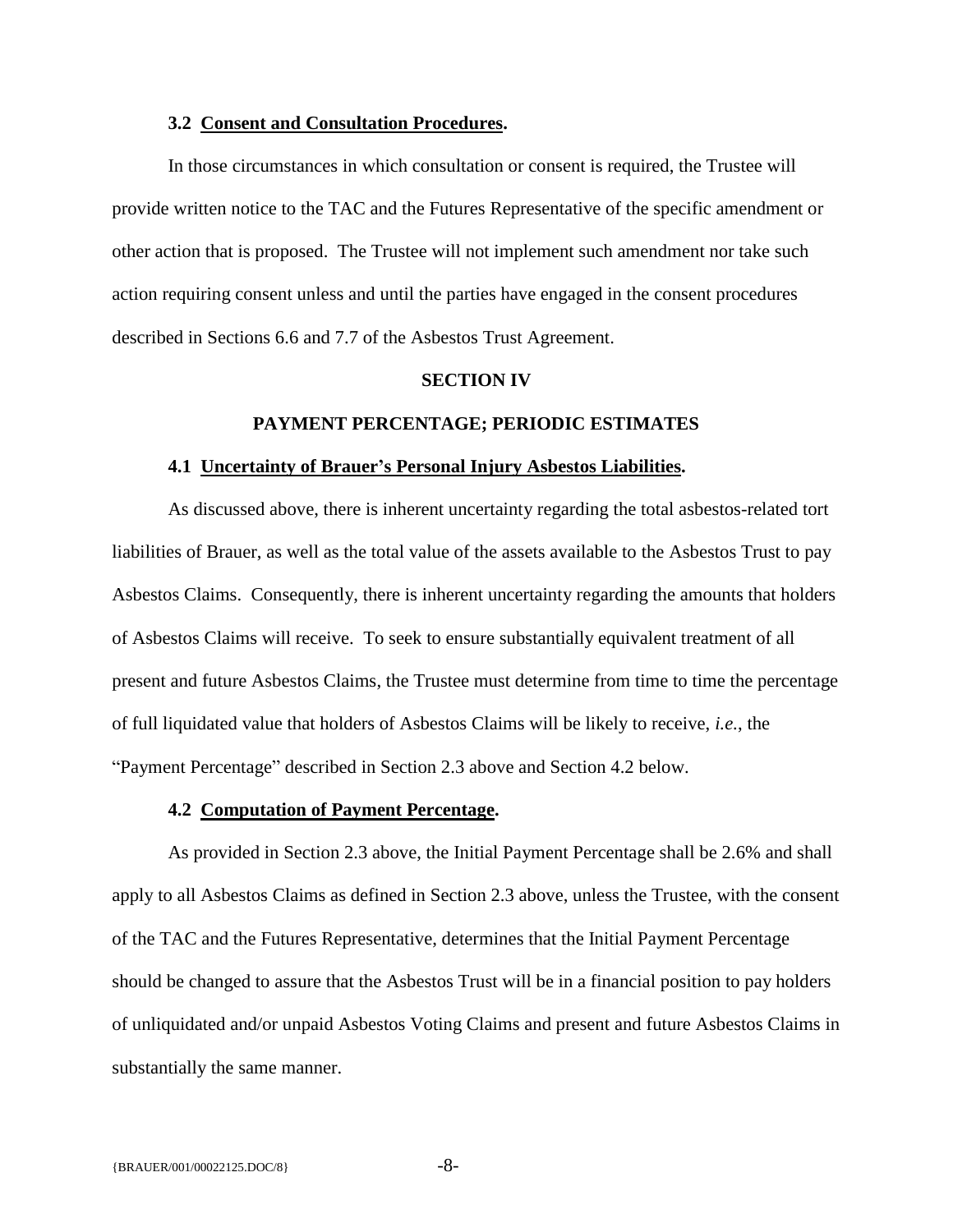The Payment Percentage shall be subject to change pursuant to the terms of this TDP and the Asbestos Trust Agreement if the Trustee determines that an adjustment is required. No less frequently than once every three (3) years, commencing with the first day of January occurring after the Plan is consummated, the Trustee shall reconsider the then-applicable Payment Percentage to assure that it is based on accurate, current information and may, after such reconsideration, change the Payment Percentage if necessary with the consent of the TAC and the Futures Representative. The Trustee shall also reconsider the then-applicable Payment Percentage at shorter intervals if the Trustee deems such reconsideration to be appropriate or if requested to do so by the TAC or the Futures Representative. The Trustee must base his or her determination of the Payment Percentage on current estimates of the number, types, and values of present and future Asbestos Claims, the value and liquidity of the assets then available to the Asbestos Trust for their payment, all anticipated administrative and legal expenses, and any other material matters that are reasonably likely to affect the sufficiency of funds to pay a comparable percentage of full value to all holders of Asbestos Claims. When making these determinations, the Trustee shall exercise common sense and flexibly evaluate all relevant factors.

The uncertainty surrounding the amount of the Asbestos Trust's future assets is due in significant part to the fact that the estimates of those assets do not take into account the possibility that the Asbestos Trust may receive substantial additional funds from successful recoveries of insurance proceeds that have been assigned to the Asbestos Trust with respect to which the coverage is presently in dispute or the solvency of the carrier is in doubt. If the Asbestos Trust successfully resolves an insurance coverage dispute or otherwise receives a substantial recovery of insurance proceeds, the Asbestos Trust shall use those proceeds first to maintain the Payment Percentage then in effect.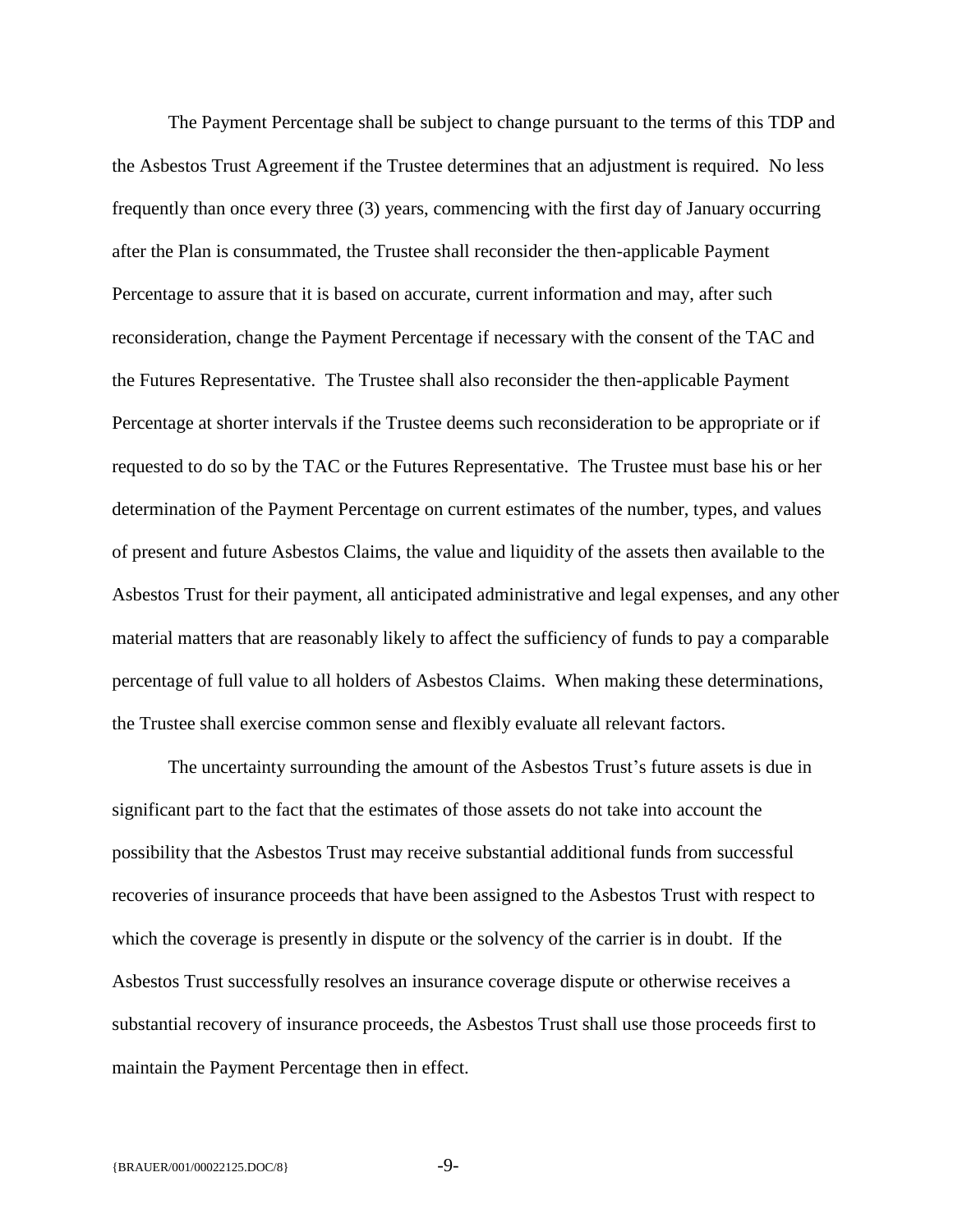If the Trustee, with the consent of the TAC and the Futures Representative, determines to increase the Payment Percentage, including the Initial Payment Percentage applicable to Asbestos Voting Claims, due to a material change in the estimates of the Asbestos Trust's future assets and/or liabilities, the Trustee shall also make supplemental payments to all claimants who previously liquidated their claims against the Asbestos Trust and received payments based on a lower Payment Percentage. The amount of any such supplemental payment shall be the liquidated value of the claim in question times the newly adjusted Payment Percentage, less all amounts previously paid to the claimant with respect to the claim.

The Trustee's obligation to make a supplemental payment to a claimant shall be suspended in the event the payment in question would be less than \$100, and the amount of the suspended payment shall be added to the amount of any prior supplemental payment/payments that was/were also suspended because it/they would have been less than \$100. However, the Trustee's obligation shall resume and the Trustee shall pay any such aggregate supplemental payments due the claimant at such time that the total exceeds \$100.

## **4.3 Applicability of the Payment Percentage.**

<span id="page-11-0"></span>Except as otherwise provided in Section 5.1(c) below for Asbestos Claims involving deceased or incompetent claimants for which approval of the Asbestos Trust's offer by a court or through a probate process is required, no holder of an Asbestos Claim shall receive a payment that exceeds the liquidated value of the claim times the Payment Percentage in effect at the time of payment. If a redetermination of the Payment Percentage has been proposed in writing by the Trustee to the TAC and the Futures Representative but has not yet been adopted, the claimant shall receive the lower of the current Payment Percentage or the proposed Payment Percentage. However, if the proposed Payment Percentage was the lower amount but is not subsequently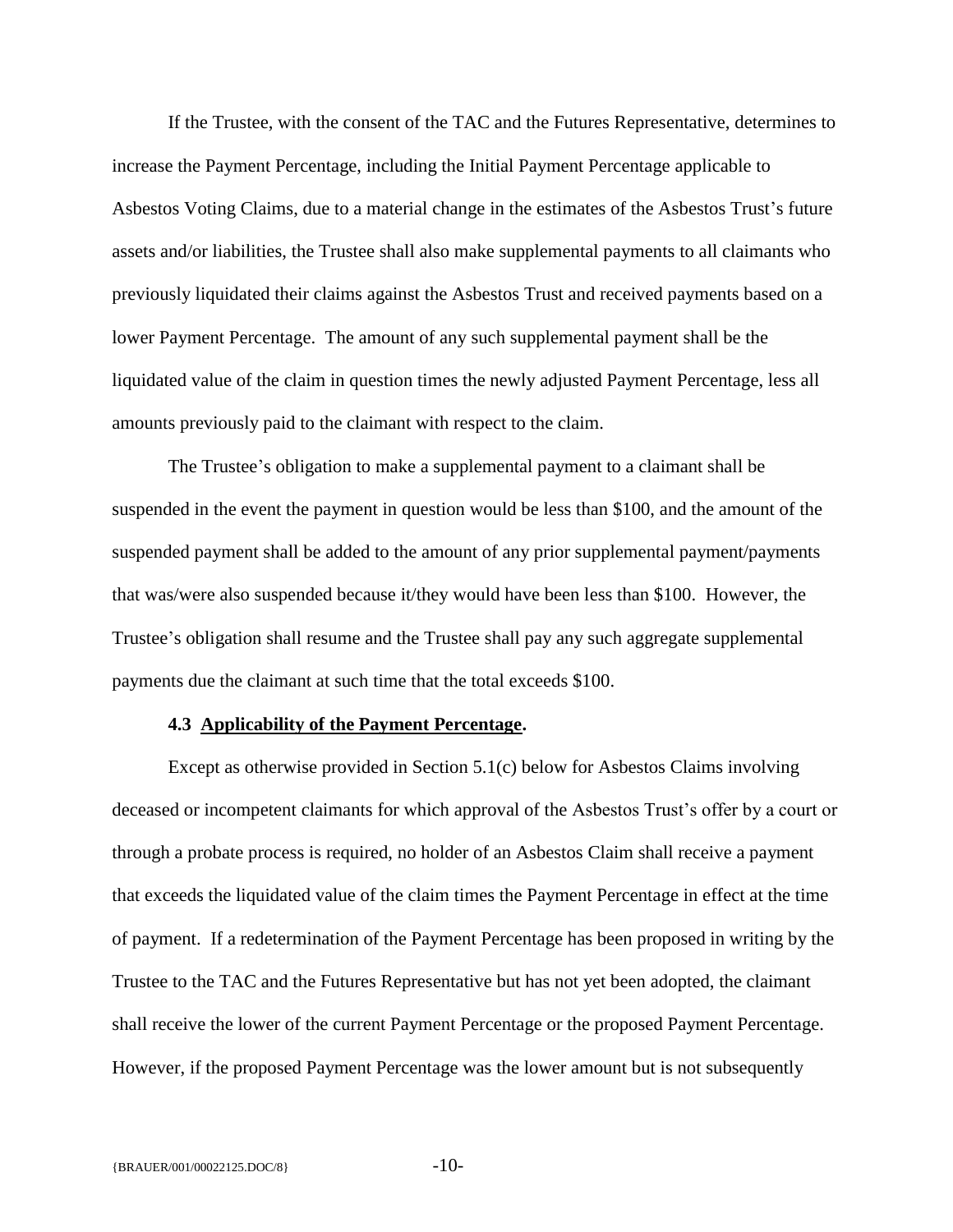adopted, the claimant shall thereafter receive the difference between the lower proposed amount and the higher current amount. Conversely, if the proposed Payment Percentage was the higher amount and is subsequently adopted, the claimant shall thereafter receive the difference between the lower current amount and the higher adopted amount.

## **SECTION V**

## **RESOLUTION OF ASBESTOS CLAIMS**

#### <span id="page-12-1"></span><span id="page-12-0"></span>**5.1 Ordering, Processing, and Payment of Claims.**

### <span id="page-12-2"></span>**5.1(a) Ordering of Claims.**

#### **5.1(a)(1) Establishment of the FIFO Processing Queue.**

<span id="page-12-3"></span>The Asbestos Trust will order all unliquidated Asbestos Claims that are sufficiently complete to be reviewed for processing purposes on a FIFO basis except as otherwise provided herein (the "FIFO Processing Queue"). For all claims filed on or before the Initial Claims Filing Date<sup>2</sup>, a claimant's position in the FIFO Processing Queue shall be determined as of the earliest of (i) the date prior to the Petition Date (if any) that the specific claim was filed against Brauer in the tort system or was actually submitted to Brauer pursuant to an administrative settlement agreement; (ii) the date before the Petition Date that the asbestos claim was filed against another defendant in the tort system if at the time the claim was subject to a tolling agreement with Brauer; (iii) the date after the Petition Date but before the Initial Claims Filing Date that the claim was filed in the tort system against another defendant; (iv) the date a proof of claim was filed by the claimant against Brauer in the Bankruptcy Court in Brauer's Chapter 11 case; (v) the date a ballot was submitted on behalf of the claimant for purposes of voting to accept or reject the Plan pursuant to the voting procedures approved by the Bankruptcy Court; or (vi) the date the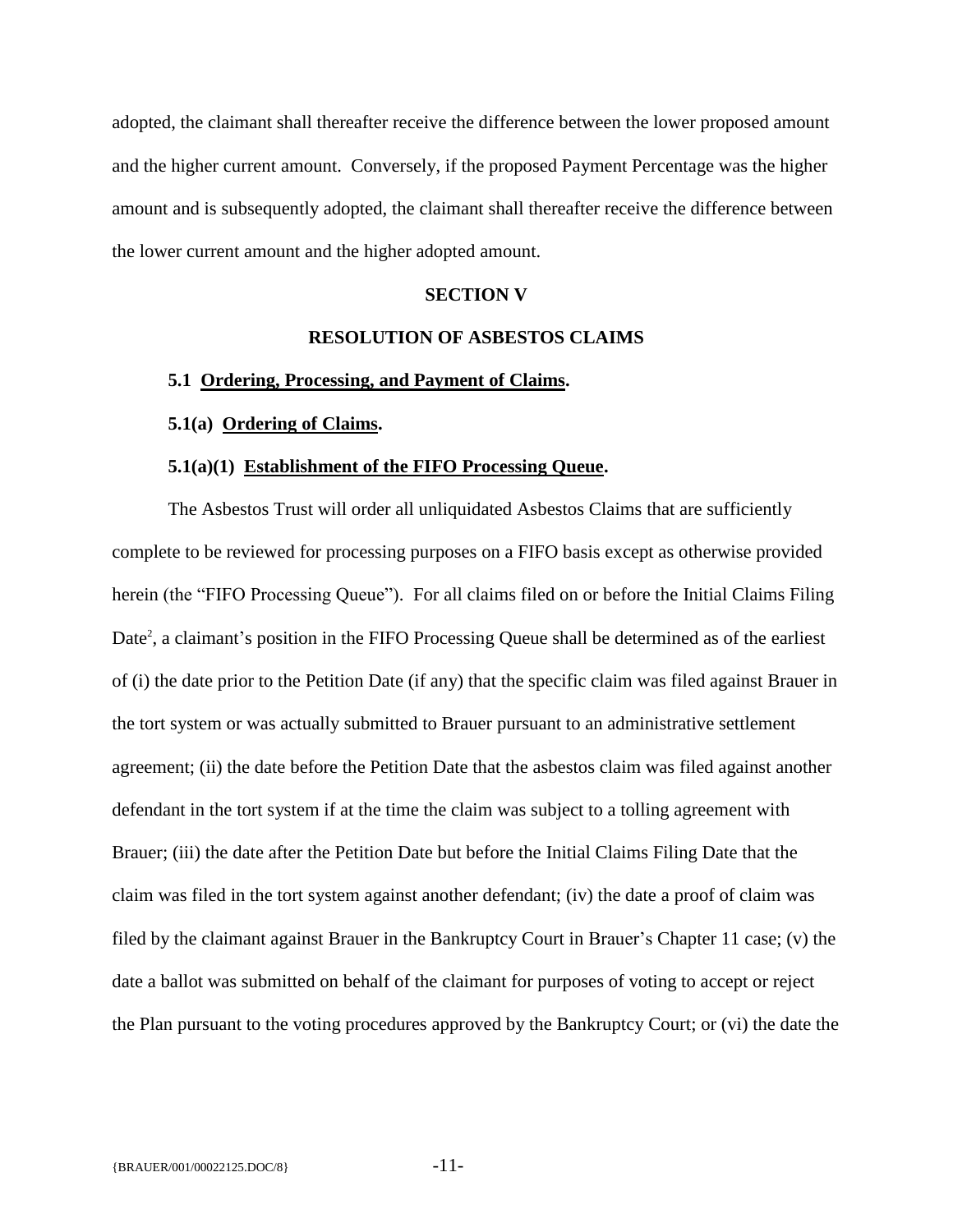claim was filed with the Asbestos Trust. For all other claims, the claimant's position in the FIFO Processing Queue shall be determined by the date the claim was filed with the Asbestos Trust. If any claims are filed on the same date, then each such claimant's position in the FIFO Processing Queue shall be determined by the date of the diagnosis of each claimant's asbestos-related disease. If any unliquidated Asbestos Claims are both diagnosed and filed on the same dates, the position of those claims in the FIFO Processing Queue shall be determined by the dates of the claimants' births, with older claimants given priority over younger claimants.

### **5.1(a)(2) Effect of Statutes of Limitations and Repose.**

To be eligible for a place in the FIFO Processing Queue, an unliquidated Asbestos Claim must meet either: (i) for claims first filed in the tort system against Brauer prior to the Petition Date, the applicable federal, state, and foreign statutes of limitations and repose that were in effect at the time of the filing of the claim in the tort system; or (ii) for claims not filed against Brauer in the tort system prior to the Petition Date, the applicable federal, state and foreign statute of limitations that is in effect at the time of the filing with the Asbestos Trust. However, the running of the applicable statutes of limitations shall be tolled for purposes of this TDP as of the earliest of: (A) the actual filing of the claim against Brauer prior to the Petition Date, whether in the tort system of by submission of the claim to Brauer pursuant to an administrative settlement agreement; (B) the tolling of the claim against Brauer prior to the Petition Date by an agreement or otherwise, provided such tolling is still in effect on the Petition Date; or (C) the Petition Date. If an Asbestos Claim meets any of the tolling provisions described in the preceding sentence and was not barred by the applicable statutes of limitations as of the date of the tolling, the Asbestos Claim will be treated as timely filed if it is actually filed with the

 $\overline{2}$ 

<sup>2</sup> The "Initial Claims Filing Date" is the date six (6) months after the date on which the Asbestos Trust first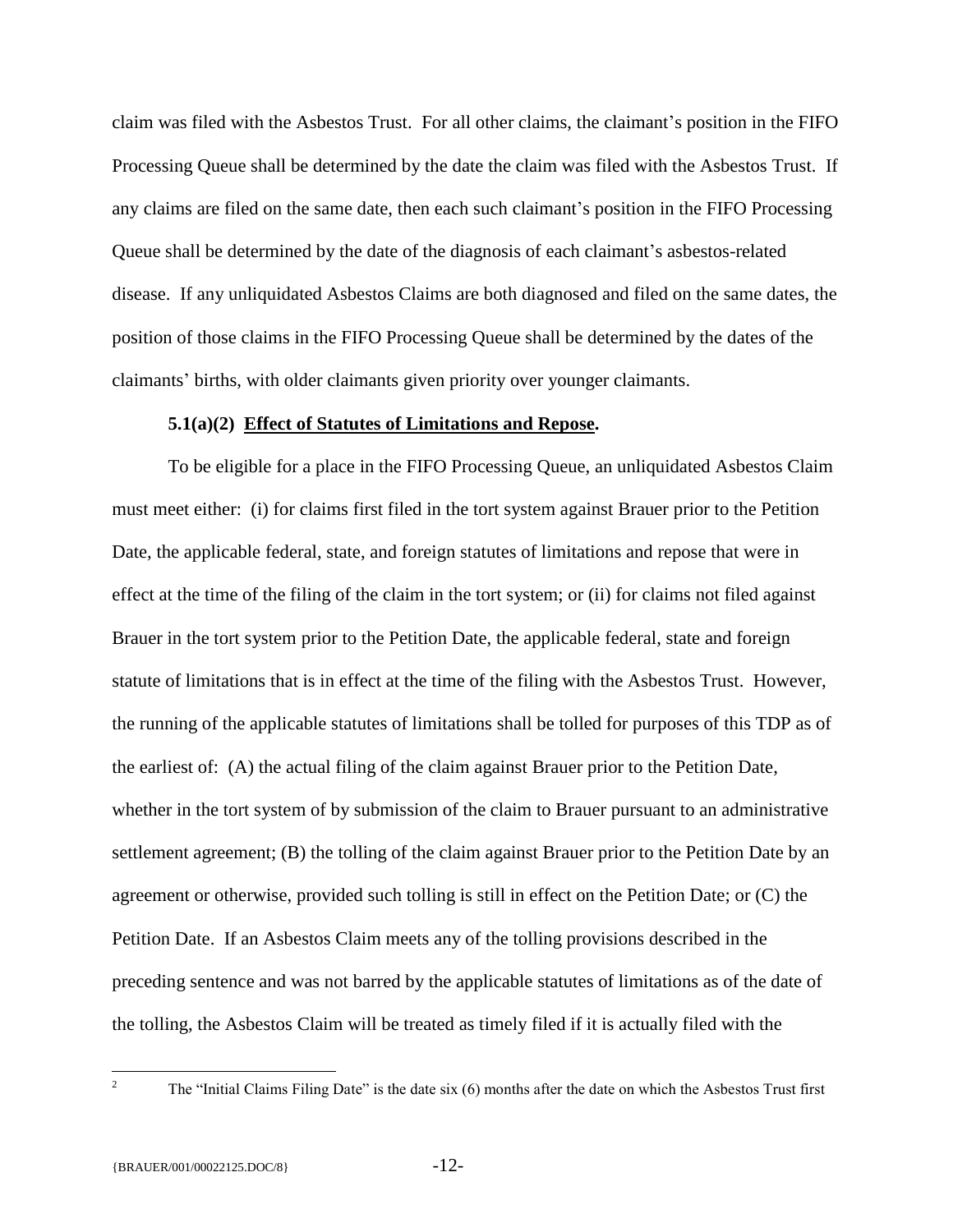Asbestos Trust within three (3) years after the Initial Claims Filing Date. Any claims that were first diagnosed after the Petition Date, irrespective of any relevant statute of limitations or repose, may be filed with the Asbestos Trust within three (3) years after the date of diagnosis or within three (3) years after the Initial Claims Filing Date, whichever occurs later.

In addition to the foregoing tolling provisions, for claims in all Disease Levels, any applicable statutes of limitations or repose shall be tolled until the Trustee determines, with the consent of TAC and the Futures Representative, that such tolling should end. In the event this additional tolling of any applicable statutes of limitations ceases, claims will be treated as timely filed if they were not barred by the applicable statutes of limitations or repose as of the Petition Date and they are filed with the Trust any time prior to three (3) years after the Asbestos Trust gives notice that tolling has ceased as provided herein or three (3) years after the date of diagnosis, whichever occurs later. In any event, the processing of any Asbestos Claim by the Asbestos Trust may be deferred at the election of the claimant pursuant to Section 6.3 below.

#### **5.1(b) Processing of Claims.**

As a general practice, the Asbestos Trust will review its claims files on a regular basis and notify all claimants whose claims are likely to come up in the FIFO Processing Queue in the near future. However, claims that were not filed against Brauer in the tort system or actually submitted to Brauer pursuant to an administrative settlement agreement prior to the Petition Date, or against another defendant in the tort system prior to the Plan Filing Date, shall not be processed until after the Initial Claims Filing Date.

 $\overline{a}$ 

makes available the proof of claim forms and other claims material required to file a claim with the Asbestos Trust.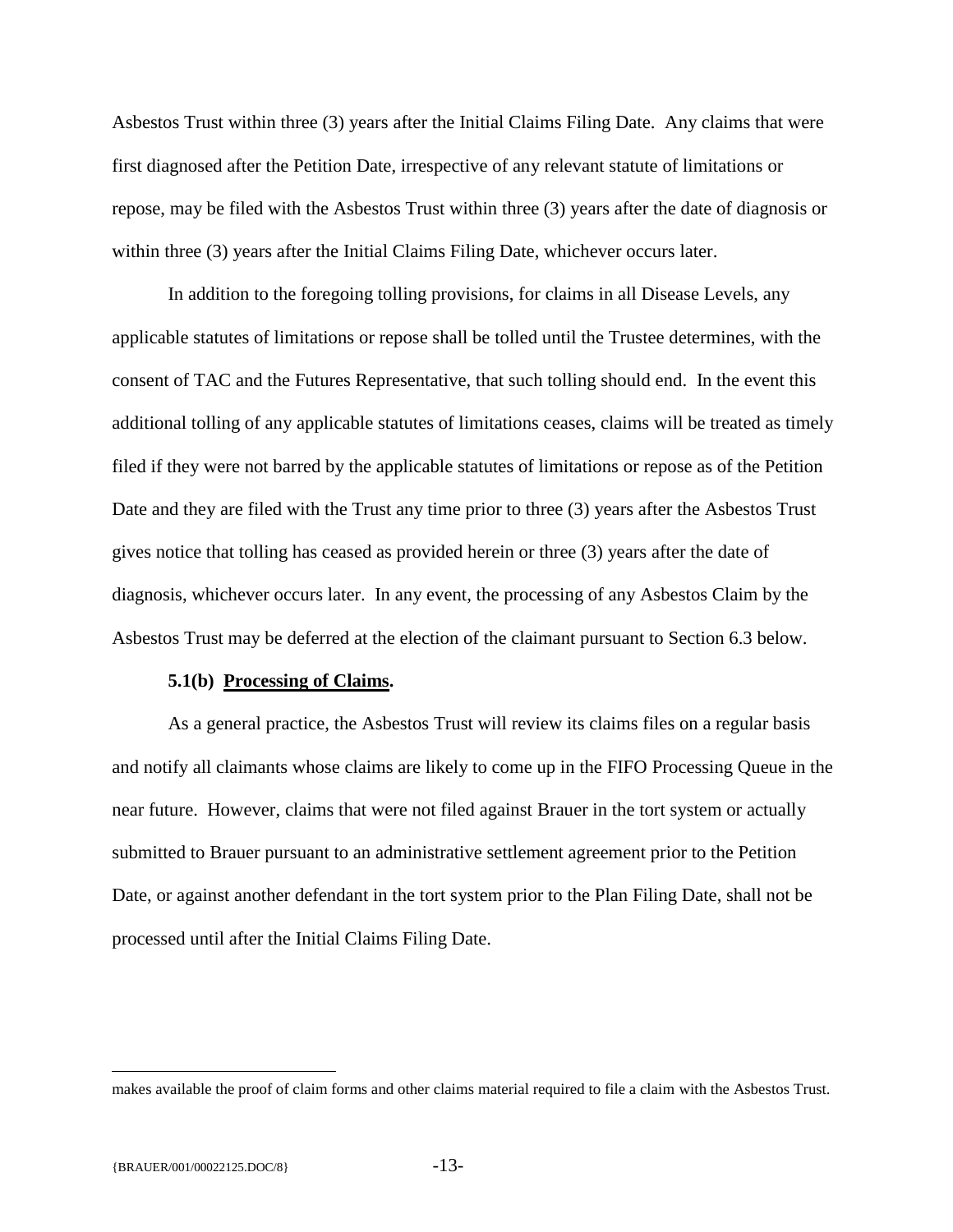#### **5.1(c) Payment of Claims.**

Asbestos Claims that have been liquidated by the Expedited Review Process as provided in Section 5.3(a) below, by the Individual Review Process as provided in Section 5.3(b) below, by arbitration as provided in Section 5.10 below, or in the tort system as provided in Section 5.11 below, shall be paid in FIFO order based on the date their liquidation became final (the "FIFO Payment Queue"), all such payments being subject to the applicable Payment Percentage and the Maximum Annual Payment, except as otherwise provided herein. Pre-Petition Liquidated Claims shall be subject to the Maximum Annual Payment and Payment Percentage limitations.

In a case in which the claimant is deceased or incompetent, and the settlement and payment of his or her claim must be approved by a court of competent jurisdiction or through a probate process prior to acceptance of the offer by the claimant's representative, any offer made by the Asbestos Trust on the claim shall remain open so long as proceedings before that court or in that probate process remain pending, provided that the Asbestos Trust has been furnished with evidence that the settlement offer has been submitted to such court or is in the probate process for approval. If the offer is ultimately approved by the court or through the probate process and accepted by the claimant's representative, the Asbestos Trust shall pay the claim in the amount so offered multiplied by the Payment Percentage in effect at the time the offer was first made. For purposes of placement in the FIFO Payment Queue, the date of final liquidation shall be the date the Asbestos Trust receives evidence of said approval and acceptance.

If any Asbestos Claims are liquidated on the same date, each respective claimant's position in the FIFO Payment Queue shall be determined by the date of the diagnosis of each claimant's asbestos-related disease. If any Asbestos Claims are liquidated on the same date and the respective claimant's diseases were diagnosed on the same date, the position of those claims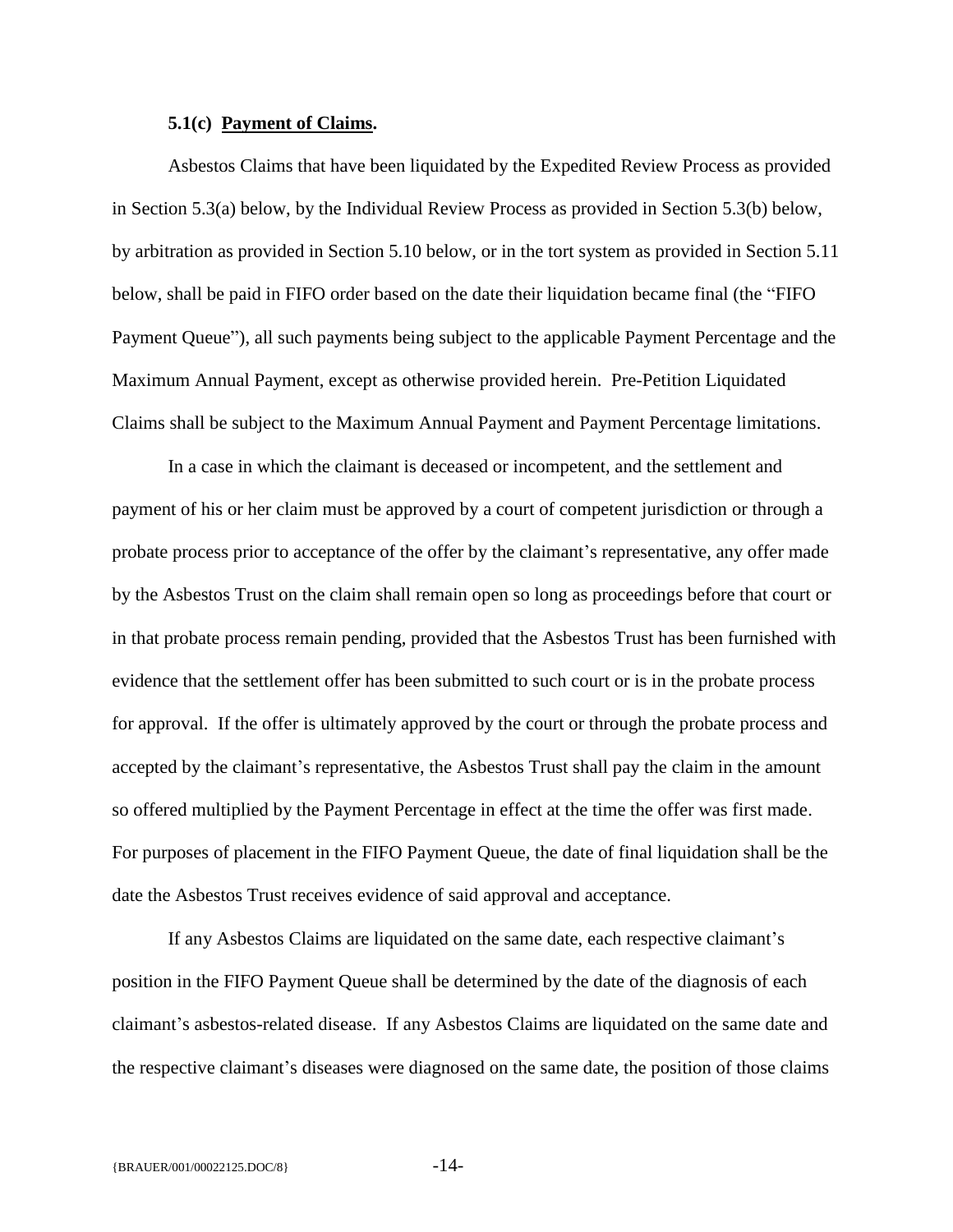in the FIFO Payment Queue shall be determined by the dates of the claimants' births, with older claimants given priority over younger claimants.

## <span id="page-16-0"></span>**5.2 Resolution of Pre-Petition Liquidated Asbestos Claims.**

#### **5.2(a) Processing and Payment.**

As soon as practicable after the Effective Date, the Asbestos Trust shall pay, upon submission by the claimant of the appropriate documentation, all Asbestos Claims that were liquidated (i) by a binding settlement agreement for the particular claim entered into prior to the Petition Date that is judicially enforceable by the claimant, (ii) by a jury verdict or non-final judgment in the tort system obtained prior to the Petition Date, provided there is no supersedeas bond associated with such verdict or judgment, (iii) by a judgment that became final and nonappealable prior to the Petition Date, or (iv) as a result of being allowed by the Bankruptcy Court (collectively "Pre-Petition Liquidated Claims"). In order to receive payment from the Asbestos Trust, the holder of a Pre-Petition Liquidated Claim must submit all documentation necessary to demonstrate to the Asbestos Trust that the claim was liquidated in the manner described in the preceding sentence, which documentation shall include (A) a court authenticated copy of the jury verdict (if applicable), a non-final judgment (if applicable), a final judgment (if applicable), or the Bankruptcy Court's order allowing the claim (if applicable) and (B) except in the case of a Pre-Petition Liquidated Claim arising from the Bankruptcy Court's order allowing the claim, the name, social security number and date of birth of the claimant and the name and address of the claimant's lawyer. Indirect Asbestos Claims that are Pre-Petition Liquidated Claims are not subject to the provisions of Section 5.6 of this TDP.

The liquidated value of a Pre-Petition Liquidated Claim shall be the unpaid portion of the amount agreed to in the binding settlement agreement, the unpaid portion of the amount awarded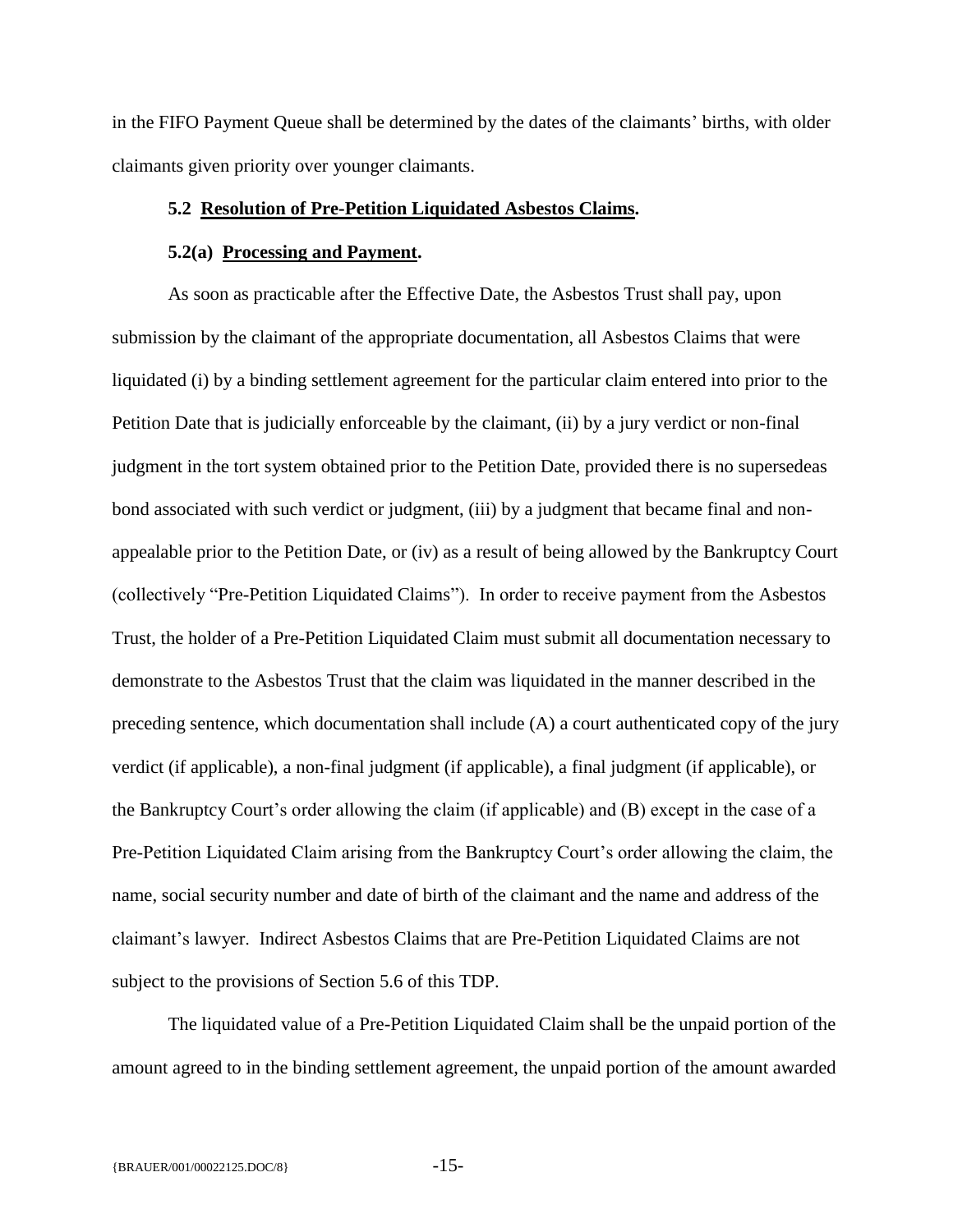by the jury verdict or non-final judgment, the unpaid portion of the amount of the final judgment, or the unpaid portion of the amount allowed by the Bankruptcy Court, as the case may be, plus interest, if any, that has accrued on that amount in accordance with the terms of the agreement, if any, or under applicable state law for settlements or judgments as of the Petition Date; however, except as otherwise provided in Section 7.4 below, the liquidated value of a Pre-Petition Liquidated Claim shall not include any punitive or exemplary damages. In addition, the amounts payable with respect to such claims shall be subject to the Maximum Annual Payment and Payment Percentage provisions. In the absence of a Final Order of the Bankruptcy Court determining whether a settlement agreement is binding and judicially enforceable, a dispute between the claimant and the Asbestos Trust over this issue shall be resolved pursuant to the same procedures in this TDP that are provided for resolving the validity and/or liquidated value of an Asbestos Claim (*i.e.*, arbitration and litigation in the tort system as set forth in Sections 5.10 and 5.11 below).

Pre-Petition Liquidated Claims shall be processed and paid in accordance with their order in a separate FIFO queue to be established by the Asbestos Trust based on the date the Asbestos Trust received all required documentation for the particular claim. If any Pre-Petition Liquidated Claims were filed on the same date, the claimants' position in the FIFO queue for such claims shall be determined by the date on which the claim was liquidated. If any Pre-Petition Liquidated Claims were both filed and liquidated on the same dates, the position of the claimants in the FIFO queue shall be determined by the dates of the claimants' births, with older claimants given priority over younger claimants.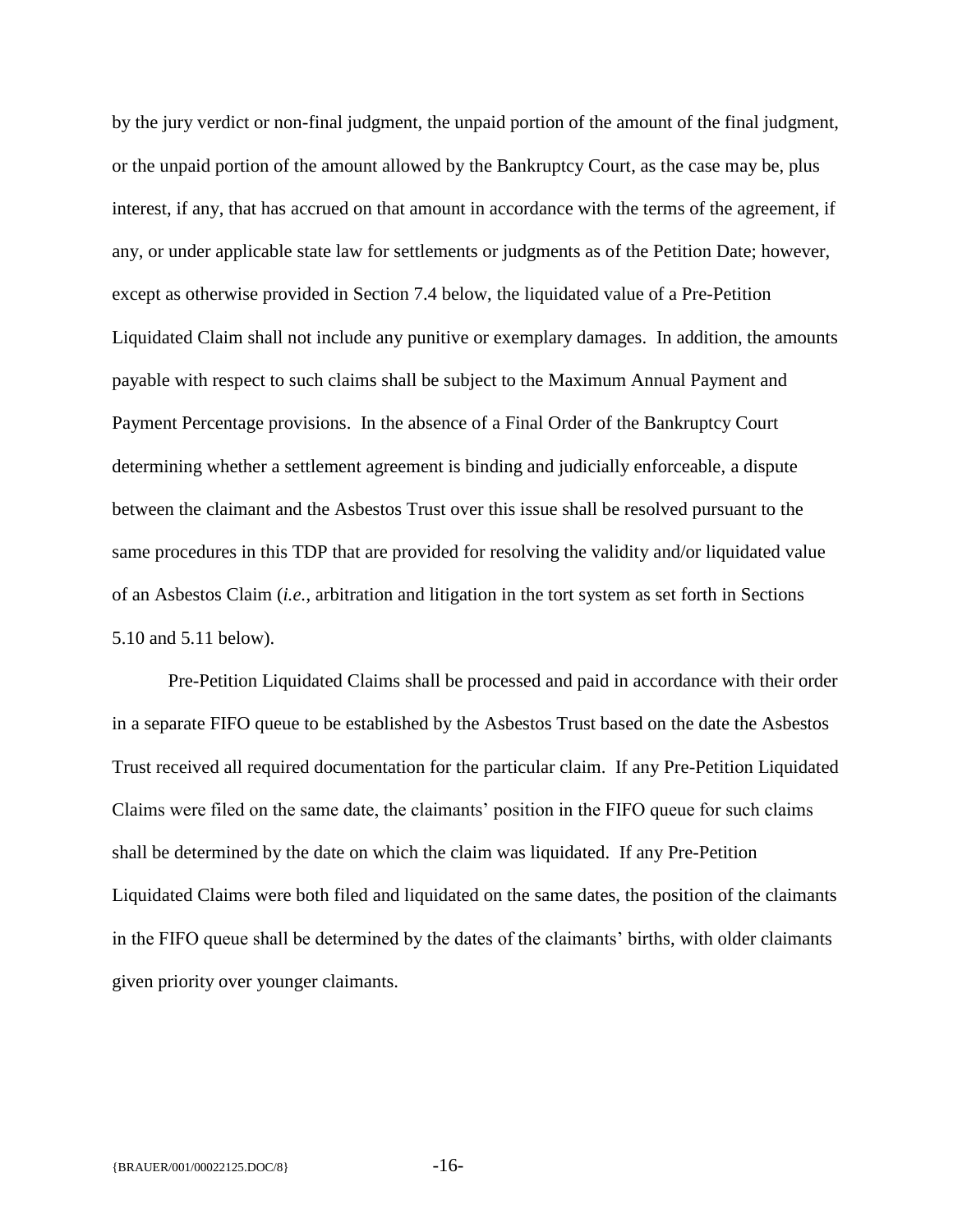#### **5.2(b) Marshalling of Security.**

Holders of Pre-Petition Liquidated Claims that are secured by letters of credit, appeal bonds, or other security or sureties shall first exhaust their rights against any applicable security or surety before making a claim against the Asbestos Trust. Only in the event that such security or surety is insufficient to pay the Pre-Petition Liquidated Claim in full shall the deficiency be processed and paid as a Pre-Petition Liquidated Claim.

#### **5.3 Resolution of Unliquidated Asbestos Claims.**

<span id="page-18-0"></span>Within six (6) months after the establishment of the Asbestos Trust, the Trustee, with the consent of the TAC and the Futures Representative, shall adopt procedures for reviewing and liquidating all unliquidated Asbestos Claims, which shall include deadlines for processing all unliquidated Asbestos Claims. Such procedures shall also require claimants seeking resolution of unliquidated Asbestos Claims to first file a proof of claim form, together with the required supporting documentation, in accordance with the provisions of Sections 6.1 and 6.2 below. It is anticipated that the Asbestos Trust will provide an initial response to a claimant within six (6) months of receiving a complete proof of claim form.

The proof of claim form shall require the claimant to assert his or her Asbestos Claim for the highest Disease Level for which the claim qualifies at the time of filing. Irrespective of the Disease Level alleged on the proof of claim form, all claims shall be deemed to be a claim for the highest Disease Level for which the claim qualifies at the time of filing, and all lower Disease Levels for which the claim may also qualify at the time of filing or in the future shall be treated as subsumed into the higher Disease Level for both processing and payment purposes. The proof of claim form also shall require the claimant to elect the Asbestos Trust's Expedited Review Process as described in Section 5.3(a) below, or the Asbestos Trust's Individual Review Process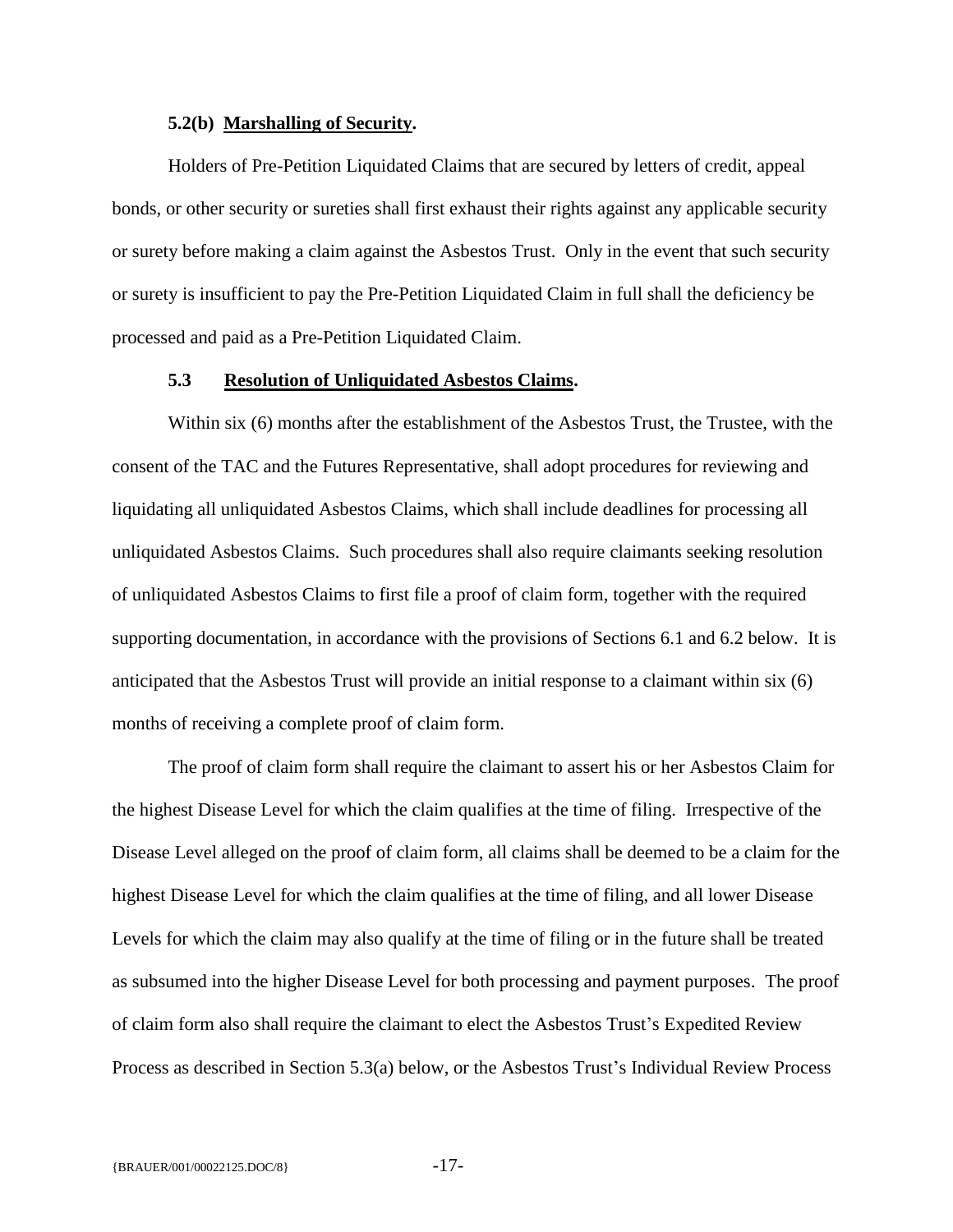as described in Section 5.3(b) below. Prior to receiving an offer from the Asbestos Trust, the claimant may notify the Asbestos Trust in writing of any change in the claimant's Disease Level or processing election, and provide the Asbestos Trust with any additional medical and/or exposure evidence that was not provided with the original claim submission.

## <span id="page-19-0"></span>**5.3(a) Expedited Review Process.**

## **5.3(a)(1) In General.**

<span id="page-19-1"></span>The Asbestos Trust's Expedited Review Process is designed primarily to provide an expeditious, efficient and inexpensive method for liquidating all claims where the claim can easily be verified by the Asbestos Trust as meeting the Medical/Exposure Criteria for the relevant Disease Level**.** Expedited Review thus provides claimants with a substantially less burdensome process for pursuing Asbestos Claims than does the Individual Review Process described in Section 5.3(b) below. Expedited Review is also intended to provide qualifying claimants a fixed and certain claims payment. Thus, claims that undergo Expedited Review and meet the Medical/Exposure Criteria for the relevant Disease Level shall be paid the Scheduled Value for such Disease Level set forth in Section  $5.3(a)(3)$  below. However, all claims liquidated by Expedited Review shall be subject to the Maximum Annual Payment and the Payment Percentage. Claimants holding claims that cannot be liquidated by Expedited Review because they do not meet the Medical/Exposure Criteria for the relevant Disease Level may elect the Asbestos Trust's Individual Review Process set forth in Section 5.3(b) below. Further, the claimant's eligibility to receive the Scheduled Value for his or her Asbestos Claim pursuant to the Expedited Review Process shall be determined solely by reference to the Medical Exposure Criteria set forth below for each of the Disease Levels eligible for Expedited Review.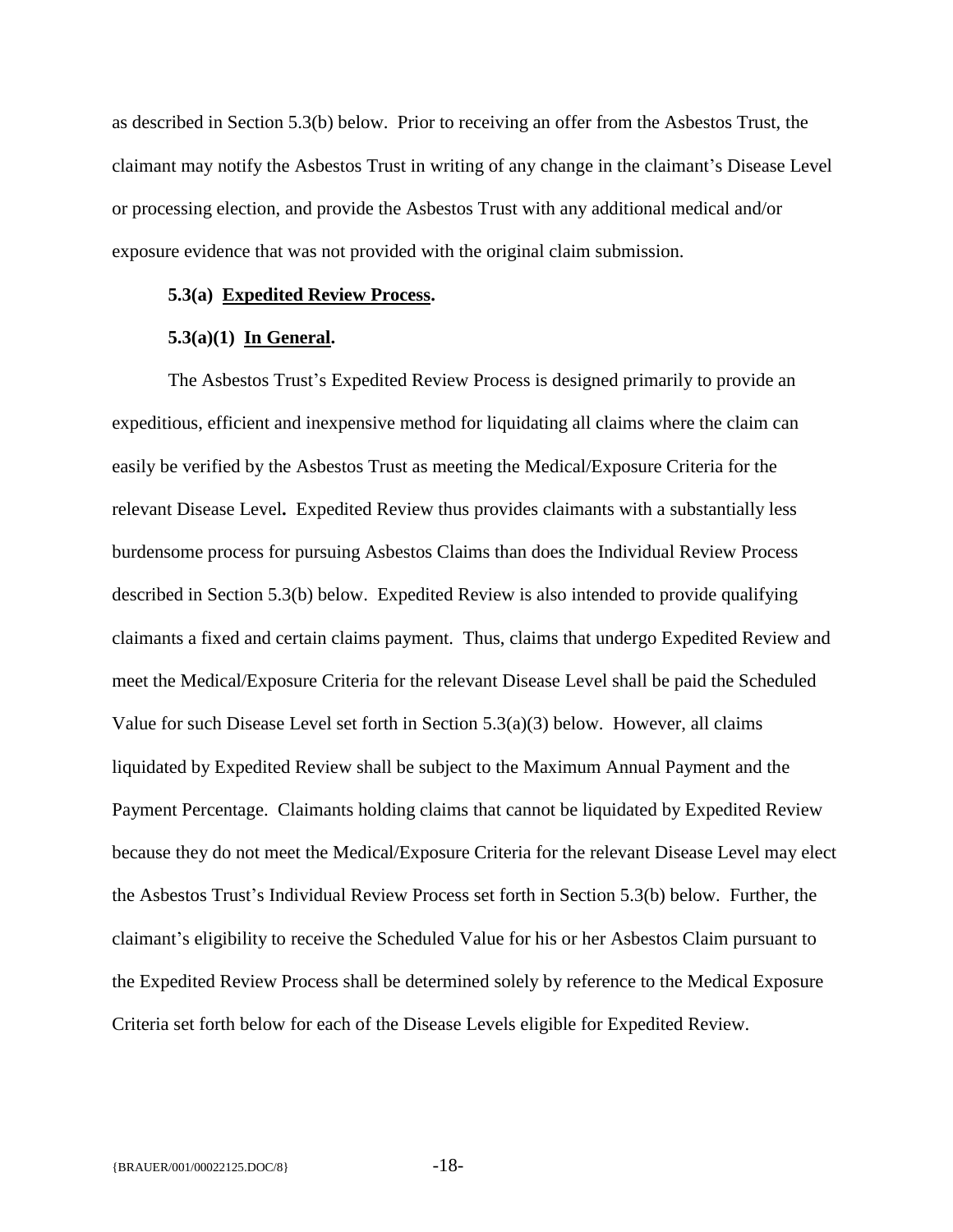## **5.3(a)(2) Claims Processing under Expedited Review.**

All claimants seeking liquidation of their claims pursuant to Expedited Review shall file the Asbestos Trust's proof of claim form. As an eligible proof of claim form is reached in the FIFO Processing Queue, the Asbestos Trust shall determine whether the claim described therein meets the Medical/Exposure Criteria for one of the four Disease Levels eligible for Expedited Review, and shall advise the claimant of its determination. If a Disease Level is determined, the Asbestos Trust shall tender to the claimant an offer of payment of the Scheduled Value for the relevant Disease Level multiplied by the applicable Payment Percentage, together with a form of release approved by the Asbestos Trust. If the claimant accepts the offer of payment and returns the release properly executed, the claim shall be placed in the FIFO Payment Queue, following which the Asbestos Trust shall disburse payment subject to the limitations of the Maximum Annual Payment.

## **5.3(a)(3) Disease Levels, Scheduled Values, and Medical/Exposure Criteria.**

The four Disease Levels covered by this TDP, together with the Medical/Exposure Criteria for each and the Scheduled Values for each Disease Level eligible for Expedited Review are set forth below.

These Disease Levels, Scheduled Values, and Medical/Exposure Criteria shall apply to all Asbestos Voting Claims filed with the Asbestos Trust (except Pre-Petition Liquidated Clams) on or before the Initial Claims Filing Date provided in Section  $5.1(a)(1)$  above for which the claimant elects the Expedited Review Process. Thereafter, for purposes of administering the Expedited Review Process, with the consent of the TAC and the Futures Representative, the Trustee may add to, change or eliminate Disease Levels, Schedules Values, or Medical/Exposure Criteria; develop subcategories of Disease Levels, Scheduled Values or Medical/Exposure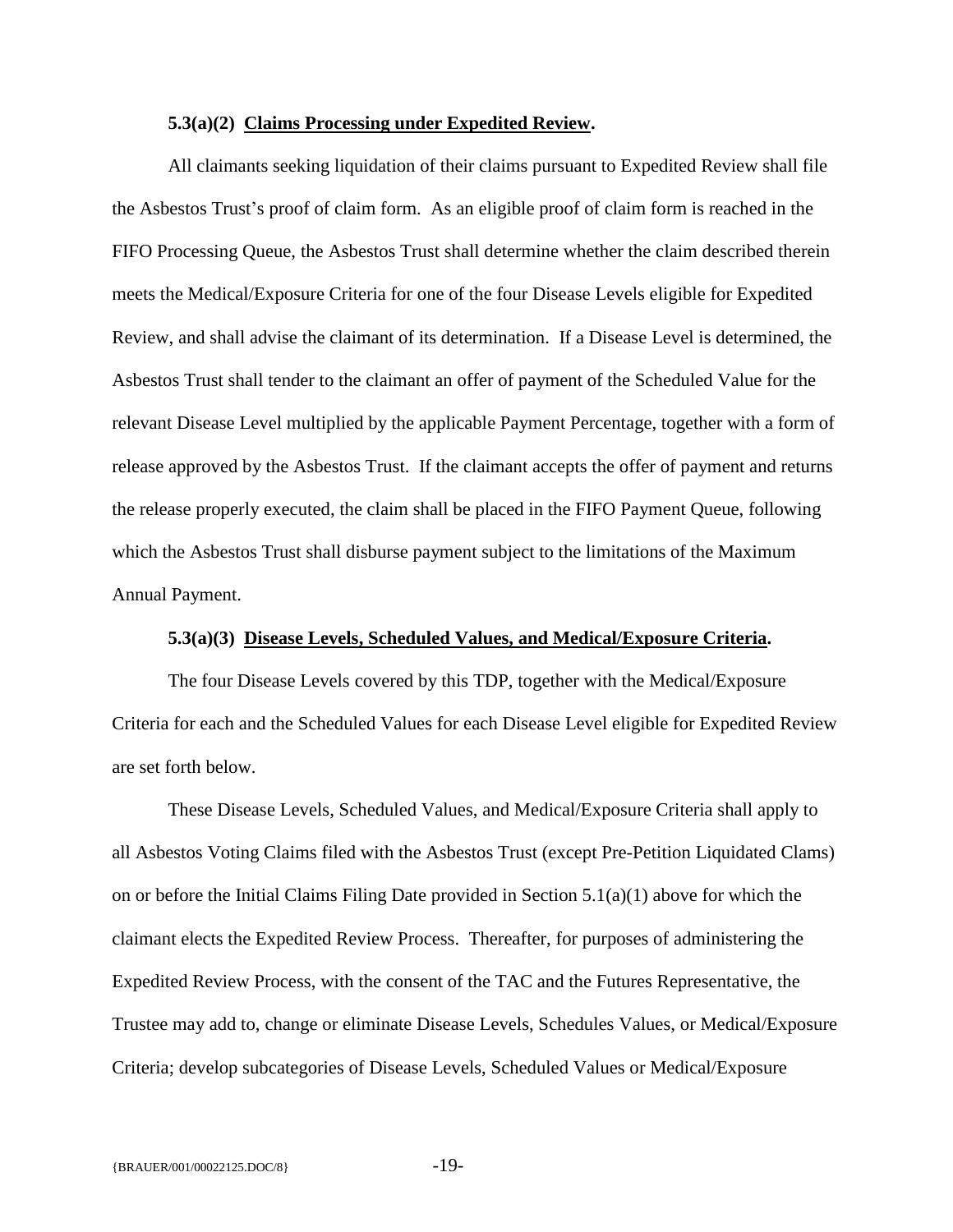Criteria; or determine that a novel or exceptional personal injury claim is compensable even though it does not meet the Medical/Exposure Criteria for any of the then-current Disease Levels.

| <b>Disease Level</b>    | <b>Scheduled Values</b> | <b>Medical/Exposure Criteria</b>                                                                                                                                                                                                                                                                                                                                                                                                   |
|-------------------------|-------------------------|------------------------------------------------------------------------------------------------------------------------------------------------------------------------------------------------------------------------------------------------------------------------------------------------------------------------------------------------------------------------------------------------------------------------------------|
| Mesothelioma (Level IV) | \$125,000               | $(1)$ Diagnosis <sup>3</sup> of mesothelioma; and<br>(2) Brauer Exposure (as set forth in<br>Section $5.7(b)(3)$ below).                                                                                                                                                                                                                                                                                                           |
| Lung Cancer (Level III) | \$30,000                | (1) Diagnosis of a primary lung<br>cancer plus evidence of an<br>underlying Bilateral Asbestos<br>Related Nonmalignant Disease <sup>4</sup> , (2)<br>six months of Brauer Exposure, (3)<br><b>Significant Occupational Exposure</b><br>to asbestos, <sup>5</sup> and (4) supporting<br>medical documentation establishing<br>asbestos exposure as a contributing<br>factor in causing the lung cancer in<br>question. <sup>6</sup> |

<sup>3</sup> The requirements for a diagnosis of an asbestos-related disease that may be compensated under the provisions of this TDP are set forth in Section 5.7 below. 4

Evidence of "Bilateral Asbestos-Related Nonmalignant Disease" for purposes of meeting the criteria for establishing Disease Levels I, II and III means either (i) a chest X-ray read by a qualified B-reader of 1/0 or higher on the ILO scale, or (ii) (x) a chest x-ray read by a qualified B-reader or other Qualified Physician, (y) a CT scan read by a Qualified Physician, or (z) pathology, in each case showing bilateral interstitial fibrosis, bilateral pleural plaques, bilateral pleural thickening, or bilateral pleural calcification. Evidence submitted to demonstrate (i) or (ii) above must be in the form of a written report stating the results (e.g., an ILO report, a written radiology report or a pathology report). Solely for asbestos claims filed against Brauer or another defendant in the tort system prior to the Petition Date, if an ILO reading is not available, either (i) a chest X-ray or a CT scan read by a Qualified Phisician, or (ii) pathology, in each case showing bilateral interstitial fibrosis, bilateral pleural plaques, bilateral pleural thickening, or bilateral pleural calcification consistent with or compatible with a diagnosis of asbestos-related disease, shall be evidence of a Bilateral Asbestos-Related Nonmalignant Disease for purposes of meeting the presumptive medical requirements of Disease Levels I, II and III. Pathological proof of asbestosis may be based on the same pathological grading system for asbestosis described in the Special Issue of the Archives of Pathology and Laboratory Medicine, "Asbestos-associated Diseases," Vol. 106, No. 11, App. 3 (October 8, 1982). For all purposes of this TDP, a "Qualified Physician" is a physician whose is board-certified in one or more relevant specialized fields of medicine such as pulmonology, radiology, internal medicine or occupational medicine; provided, however, that the requirement for board certification in this provision shall not apply to otherwise qualified physicians whose X-ray and/or CT scan readings are submitted for deceased holders of Asbestos Claims.

<sup>5</sup> "Significant Occupational Exposure" is defined in Section 5.7(b)(2) below.

<sup>6</sup> There is no distinction between Non-Smokers and Smokers for Lung Cancer (Level III), although a claimant who meets the stringent requirements of Lung Cancer (Level III) (evidence of an underlying Bilateral Asbestos-Related Nonmalignant Disease plus Significant Occupational Exposure), and who is also a Non-Smoker, may wish to have his or her claim individually evaluated by the Asbestos Trust. In such a case, absent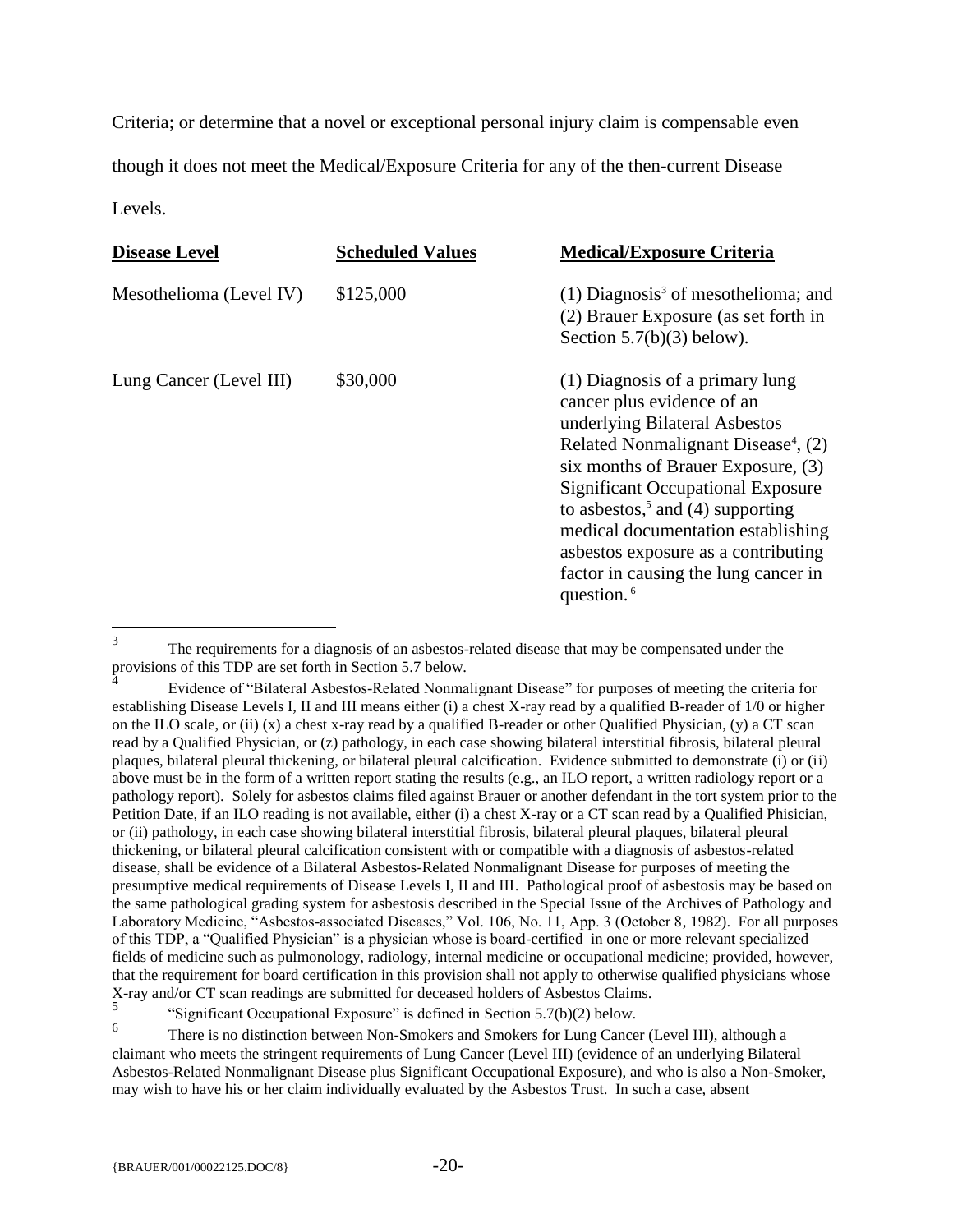| Other Cancer (Level II)                  | \$18,000 | (1) Diagnosis of a primary colo-<br>rectal, laryngeal, esophageal,<br>pharyngeal, or stomach cancer, plus<br>evidence of an underlying Bilateral<br>Asbestos-Related Nonmalignant<br>Disease, (2) six months of Brauer<br>Exposure, (3) Significant<br>Occupational Exposure, and (4)<br>supporting medical documentation<br>establishing asbestos exposure as a<br>contributing factor in causing the<br>other cancer in question. |
|------------------------------------------|----------|-------------------------------------------------------------------------------------------------------------------------------------------------------------------------------------------------------------------------------------------------------------------------------------------------------------------------------------------------------------------------------------------------------------------------------------|
| Other Asbestos Disease (Level I) \$2,000 |          | (1) Diagnosis of a Bilateral<br>Asbestos-Related Nonmalignant<br>Disease or an asbestos-related<br>malignancy other than<br>mesothelioma, $(2)$ six months of<br>Brauer Exposure, and (3) Significant<br>Occupational Exposure to asbestos.                                                                                                                                                                                         |

## <span id="page-22-0"></span>**5.3(b) Individual Review Process.**

## **5.3(b)(1) Individual Review Process Application.**

Subject to the provisions set forth below, a claimant may elect to have his or her Asbestos Claim reviewed for purposes of determining whether the claim would be compensable in the tort system even though it does not meet the Medical/Exposure Criteria for any of the Disease Levels set forth in Section 5.3(a)(3) above. In addition or alternatively, a claimant may elect to have a claim undergo the Individual Review Process for purposes of determining whether the liquidated value of the claim exceeds the Scheduled Value for the relevant Disease Level. Notwithstanding the above, a claimant with an Asbestos Claim in Disease Levels I may request Individual Review

 $\overline{a}$ 

circumstances that would otherwise reduce the value of the claim, it is anticipated that the liquidated value of the claim might well exceed the Scheduled Value for Lung Cancer (Level III) shown above. "Non-Smoker" means a claimant who either (a) never smoked or (b) has not smoked during any portion of the twelve (12) years immediately prior to the diagnosis of the lung cancer.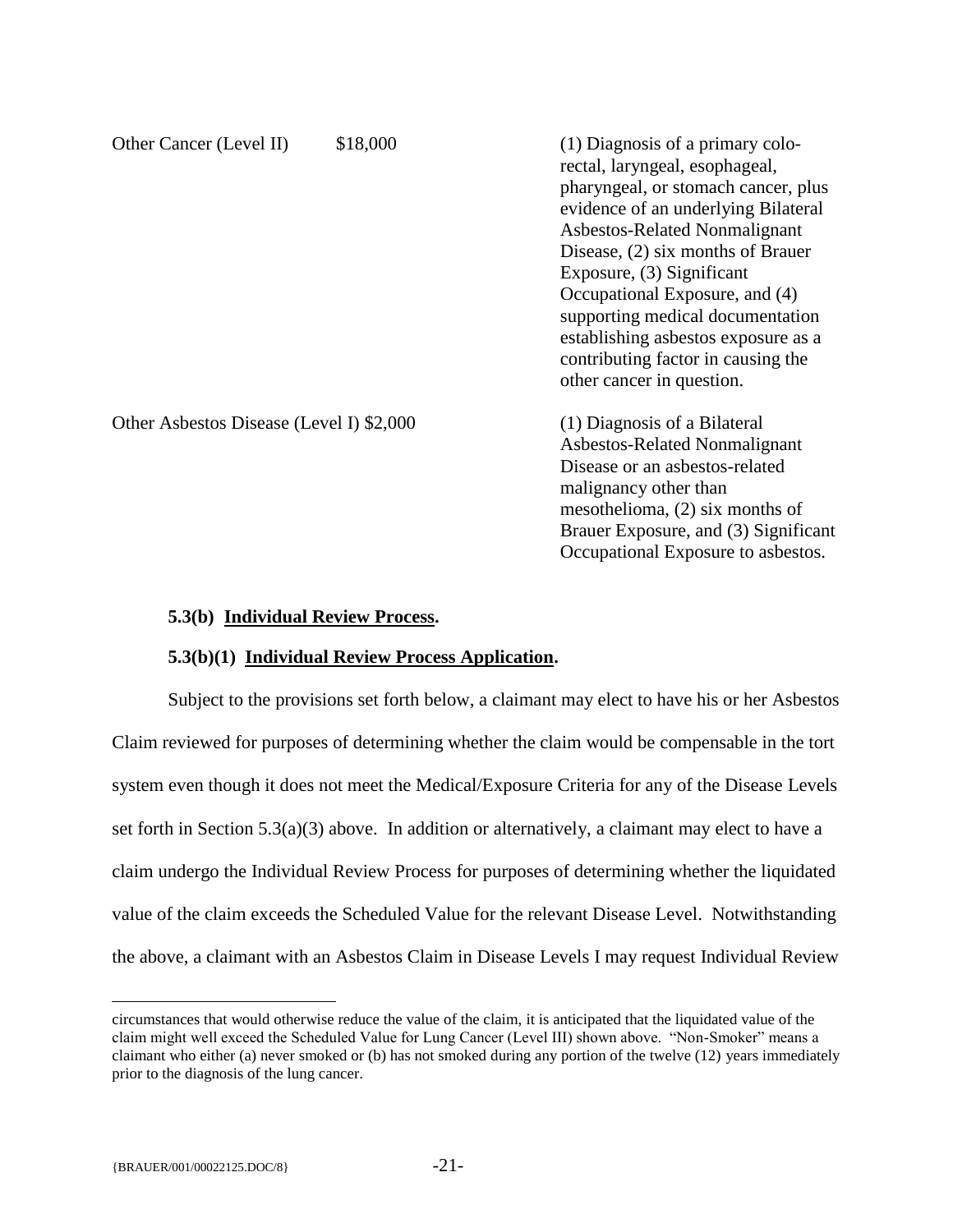only if the claimant does not otherwise meet the Medical/Exposure Criteria for the Disease Level. However, until such time as the Asbestos Trust has made an offer on a claim pursuant to Individual Review, the claimant may change his or her Individual Review election and have the claim liquidated pursuant to the Asbestos Trust's Expedited Review Process. In the event of such a change in the processing election, the claimant shall nevertheless retain his or her place in the FIFO Processing Queue.

#### **5.3(b)(1)(A) Review of Medical/Exposure Criteria.**

The Asbestos Trust's Individual Review Process provides a claimant with an opportunity for individual consideration and evaluation of an Asbestos Claim that fails to meet the Medical/Exposure Criteria for Disease Levels  $I - IV$ . In such a case, the Asbestos Trust shall either deny the claim or, if the Asbestos Trust is satisfied that the claimant has presented a claim that would be cognizable and valid in the tort system, the Asbestos Trust can offer the claimant a liquidated value amount up to the Scheduled Value for that Disease Level.

#### **5.3(b)(1)(B) Review of Liquidated Value.**

Claimants holding claims in the three more serious Disease Levels  $II - IV$  shall also be eligible to seek Individual Review of the liquidated value of their claims, as well as of their medical/exposure evidence.The Individual Review Process is intended to result in payments equal to the full liquidated value for each claim multiplied by the Payment Percentage; however, the liquidated value of any Asbestos Claim that undergoes Individual Review may be determined to be less than the Scheduled Value the claimant would have received under Expedited Review. Moreover, the liquidated value for a claim involving Disease Levels II *–* IV shall not exceed the Maximum Value for the relevant Disease Level set forth in Section 5.3(b)(3) below, unless the claim meets the requirements of an Extraordinary Claim described in Section 5.4(a) below, in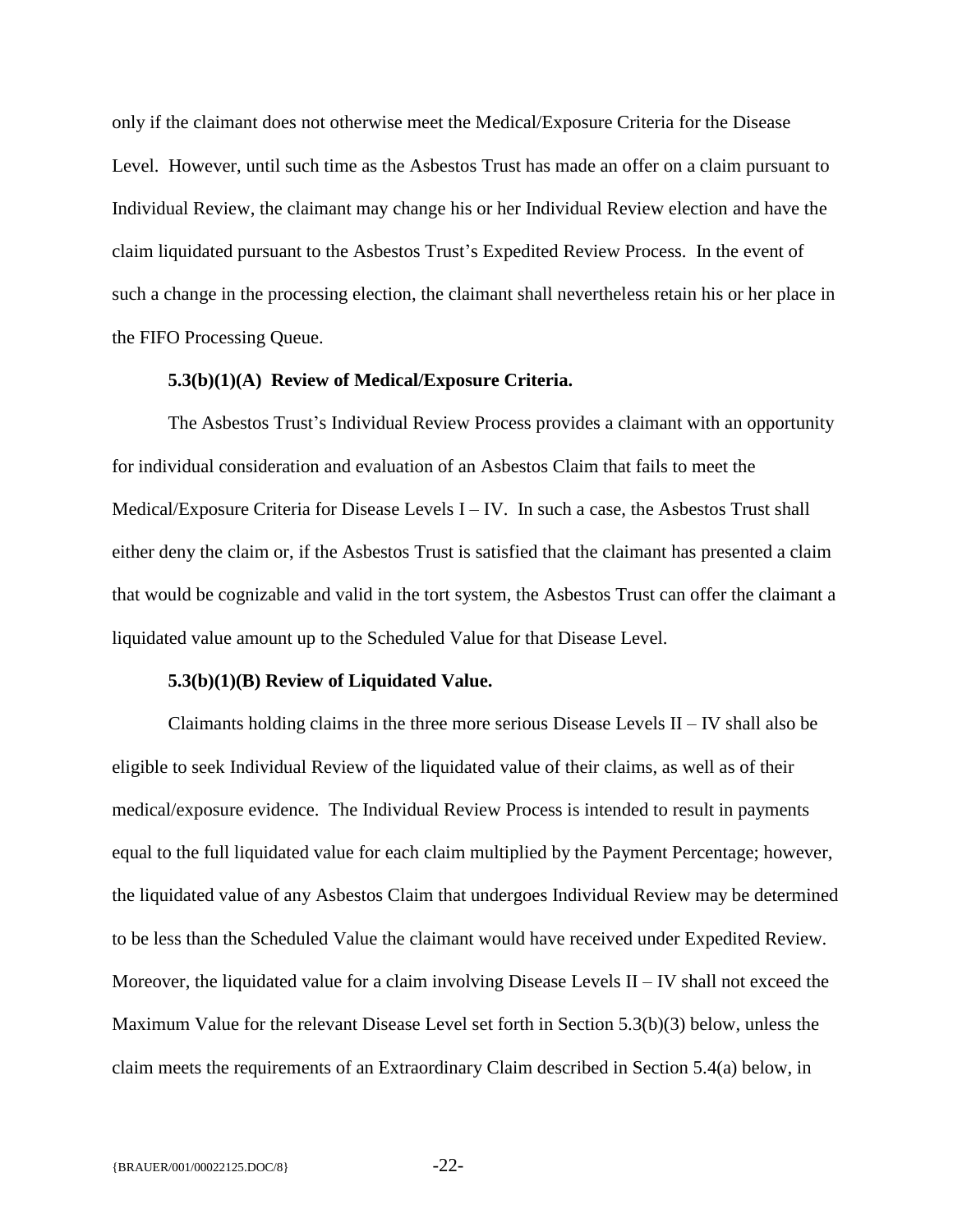which case its liquidated value cannot exceed the Maximum Value set forth in that provision for such claim. Because the detailed examination and valuation process pursuant to Individual Review requires substantial time and effort, claimants electing to undergo the Individual Review Process may be paid the liquidated value of their Asbestos Claims later than would have been the case had the claimant elected the Expedited Review Process. The Asbestos Trust shall devote reasonable resources to the review of all claims to ensure that there is a reasonable balance maintained in reviewing all classes of claims.

### **5.3(b)(2) Valuation Factors to be Considered in Individual Review.**

The Asbestos Trust shall liquidate the value of each Individual Review claim based on the historic liquidated values of other similarly-situated claims in the tort system for the same Disease Level. The Asbestos Trust will thus take into consideration all of the factors that affect the severity of damages and values within the tort system including, but not limited to credible evidence of: (i) the degree to which the characteristics of a claim differ from the Medical/Exposure Criteria for the Disease Level in question; provided, however, that all claimants, including those that choose the Individual Review Process, must provide at least credible evidence of occupational exposure to a specific asbestos-containing product for which Brauer has legal responsibility; (ii) factors such as the claimant's age, disability, employment status, disruption of household, family or recreational activities, dependencies, special damages, and pain and suffering; (iii) whether the claimant's damages were (or were not) caused by asbestos exposure, including exposure to asbestos-containing products for which Brauer has legal responsibility (for example, alternative causes and the strength of medical evidence and type of documentation of injuries); (iv) the industry of exposure; and (v) settlements, verdicts and the claimant's and other law firms' experience in the Claimant's Jurisdiction (as defined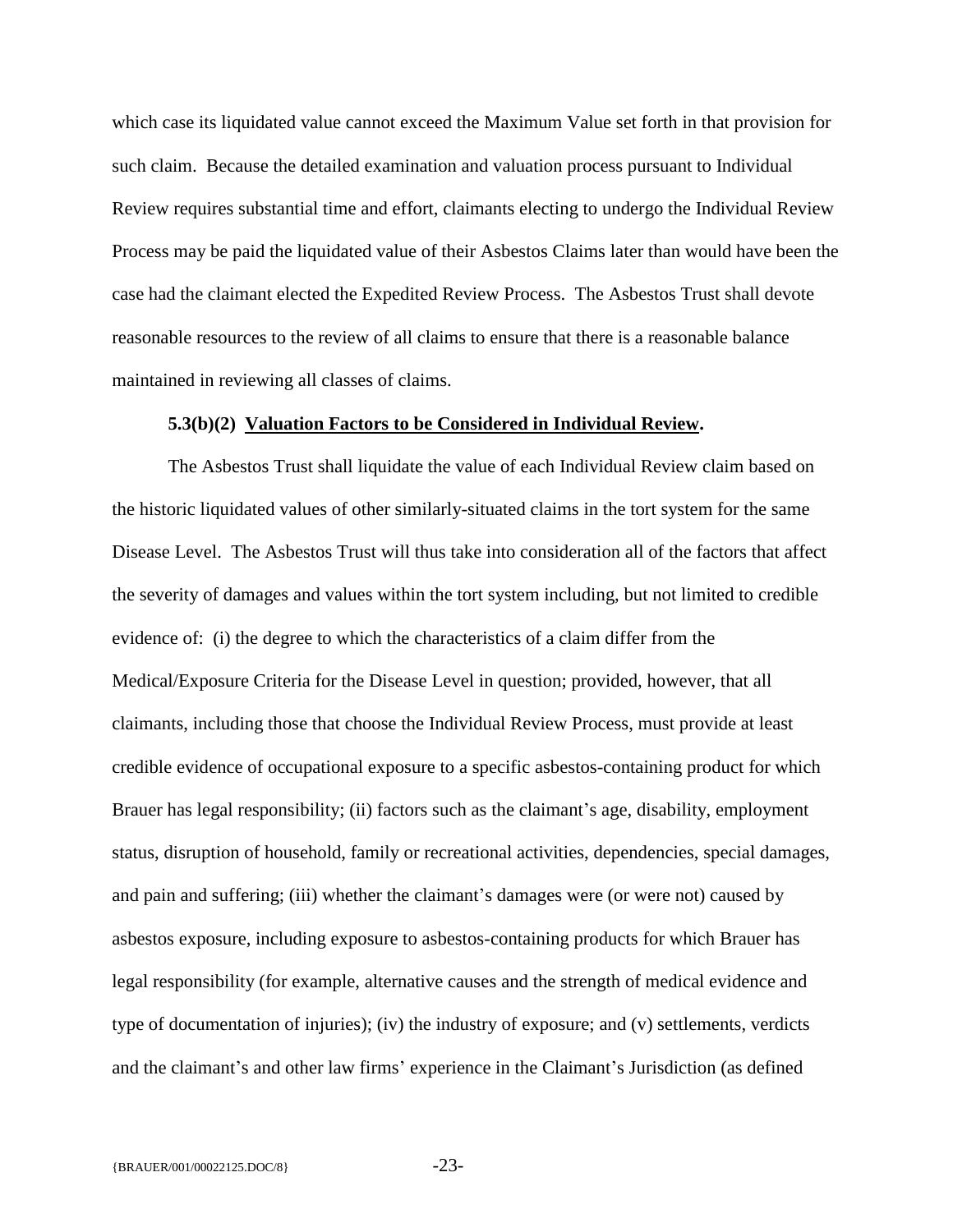below) for similarly situated claims. For these purposes, the "Claimant's Jurisdiction" is the jurisdiction in which the claim was filed (if at all) against Brauer in the tort system prior to the Petition Date**.** If the claim was not filed against Brauer in the tort system prior to the Petition Date, the Claimant's Jurisdiction is either (i) the jurisdiction in which the claimant was allegedly exposed to asbestos-containing product for which Brauer has legal responsibility, or (ii) the jurisdiction in which the claimant resides at the time of diagnosis or when the claim is filed with the Asbestos Trust.

With respect to the "Claimant's Jurisdiction" in the event a personal representative or authorized agent makes a claim under this TDP for wrongful death with respect to which the governing law of the Claimant's Jurisdiction could only be the Alabama Wrongful Death Statute, the Claimant's Jurisdiction for such claim shall be the Commonwealth of Pennsylvania, and such claimant's damages shall be determined pursuant to the statutory and common laws of the Commonwealth of Pennsylvania without regard to its choice of law principles. The choice of law provision in Section 7.4 below applicable to any claim with respect to which, but for this choice of law provision, the applicable law of the Claimant's Jurisdiction pursuant to Section 5.3(b)(2) is determined to be the Alabama Wrongful Death Statute, shall govern only the rights between the Asbestos Trust and the claimant, and, to the extent the Asbestos Trust seeks recovery from any entity that provided insurance coverage to Brauer, the Alabama Wrongful Death Statute shall govern.

With respect to the "Claimant's Jurisdiction" in the event a personal representative or authorized agent makes a claim under this TDP for the death of an employee of Brauer with respect to which the governing law of the Claimant's Jurisdiction could only be the law of Texas, the Claimant's Jurisdiction for such claim shall be the Commonwealth of Pennsylvania, and such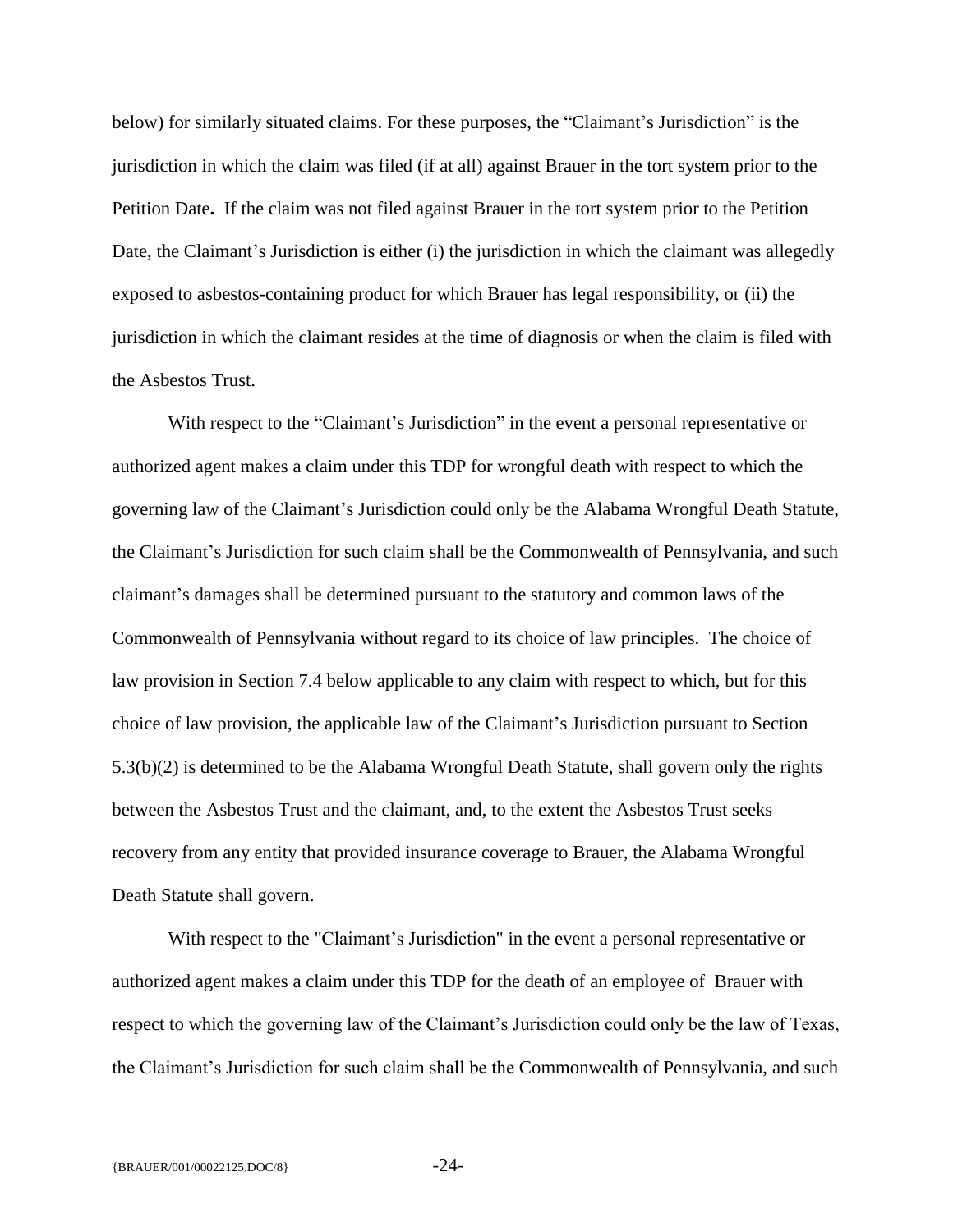claimant's damages shall be determined pursuant to the statutory and common laws of the Commonwealth of Pennsylvania without regard to its choice of law principles. Liability for such claim, however, shall be determined pursuant to the statutory and common laws of the State of Texas without regard to its choice of law principles. The choice of law provision in Section 7.4 below applicable to any claim with respect to which, but for this choice of law provision, the applicable law of the Claimant's Jurisdiction pursuant to Section 5.3(b)(2) is determined to be the law of Texas, shall govern only the rights between the Asbestos Trust and the claimant, and, to the extent the Asbestos Trust seeks recovery from any entity that provided insurance coverage to Brauer, the law of Texas shall govern.

## **5.3(b)(3) Scheduled, Average, and Maximum Values.**

The Scheduled, Average, and Maximum Values for the Disease Levels compensable under this TDP are the following:

| <b>Scheduled Disease</b>                   | <b>Scheduled Value</b> | Average Value <sup>7</sup> | <b>Maximum Value</b> |
|--------------------------------------------|------------------------|----------------------------|----------------------|
| Mesothelioma (Level IV)                    | \$125,000              | \$145,000                  | \$250,000            |
| Lung Cancer (Level III)                    | \$30,000               | \$35,000                   | \$70,000             |
| Other Cancer (Level II)                    | \$18,000               | \$21,000                   | \$40,000             |
| <b>Other Asbestos Disease</b><br>(Level I) | \$2,000                | \$2,000                    | \$2,000              |

## **5.3(b)(4) Claims Processing under Individual Review.**

At the conclusion of the Individual Review Process, the Asbestos Trust shall: (1)

determine the liquidated value, if any, of the Asbestos Claim; and (2) advise the claimant of its

 $\overline{a}$ 

<sup>7</sup> The Trustee, in evaluating these Asbestos Claims, shall use his or her best efforts such that the amounts offered for each Disease Level shall over time trend toward the "Average Value" per claim set forth herein.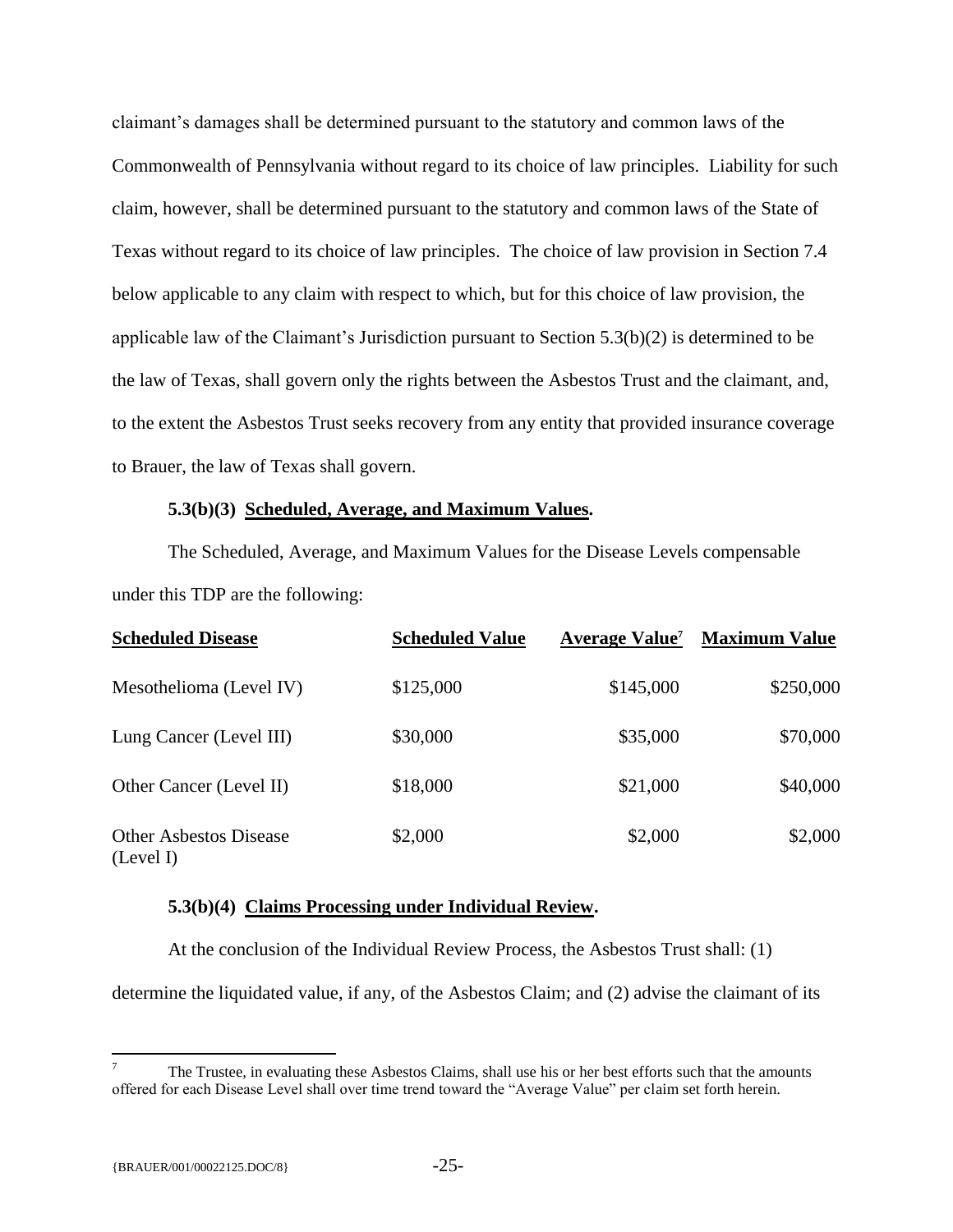determination. If the Asbestos Trust establishes a liquidated value, it shall tender to the claimant an offer of payment of the aforementioned determined value multiplied by the applicable Payment Percentage, together with a form of release approved by the Asbestos Trust. If the claimant accepts the offer of payment and returns the release properly executed, the claim shall be placed in the FIFO Payment Queue, following which the Asbestos Trust shall disburse payment subject to the limitations of the Maximum Annual Payment.

#### <span id="page-27-0"></span>**5.4 Categorizing Claims as Extraordinary and/or Exigent.**

## **5.4(a) Extraordinary Claims.**

<span id="page-27-1"></span>"Extraordinary Claim" means an Asbestos Claim that otherwise satisfies the Medical/Exposure Criteria for Disease Levels I - IV, and that is held by a claimant whose exposure to asbestos was at least seventy-five percent (75%) the result of exposure to asbestoscontaining product for which Brauer has legal responsibility and there is little likelihood of a substantial recovery elsewhere. All such Extraordinary Claims shall be presented for Individual Review and, if valid, shall be entitled to an award of up to a Maximum Value of five (5) times the applicable Maximum Value for claims qualifying for Disease Levels I – IV, multiplied by the applicable Payment Percentage.

Any dispute as to Extraordinary Claim status shall be submitted to a special Extraordinary Claims Panel established by the Asbestos Trust with the consent of the TAC and the Futures Representative. All decisions of the Extraordinary Claims Panel shall be final and not subject to any further administrative or judicial review. An Extraordinary Claim, following its liquidation, shall be placed in the FIFO Payment Queue ahead of all other Asbestos Claims except Pre-Petition Liquidated Claims and Exigent Health and Hardship Claims, which shall be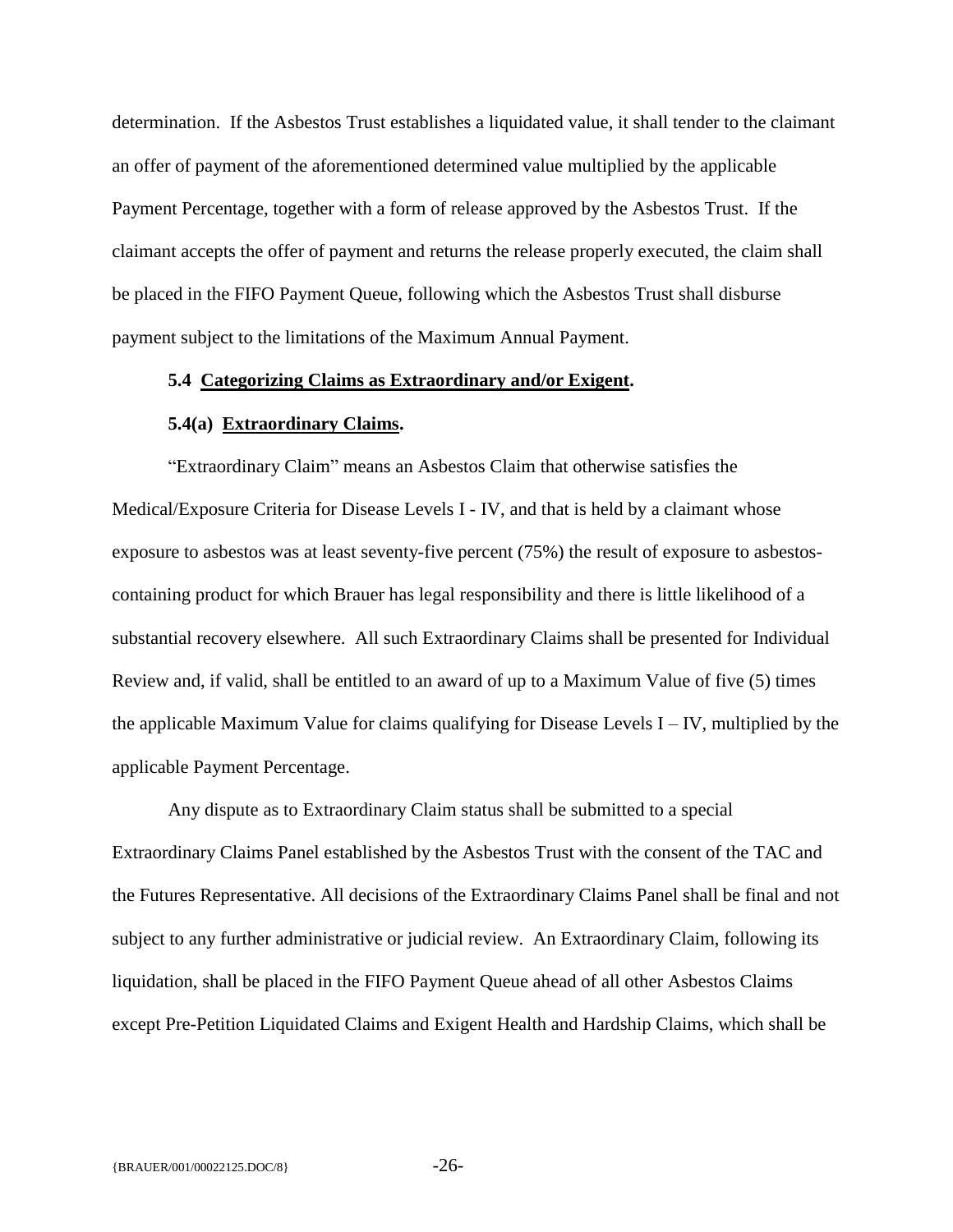paid first in that order in said Queue, based on its date of liquidation, subject to the Maximum Annual Payment.

## **5.4(b) Exigent Claims.**

<span id="page-28-0"></span>At any time the Asbestos Trust may liquidate and pay certain Asbestos Claims that qualify as Exigent Health and Hardship Claims, as defined below. Such claims shall be considered separately under the Individual Review Process no matter what the order of processing otherwise would have been under this TDP. An Exigent Claim, following its liquidation, shall be placed first in the FIFO Payment Queue ahead of all other Asbestos Claims except Pre-Petition Liquidated Claims for purposes of payment, subject to the Maximum Annual Payment.

## **5.4(b)(1) Exigent Health Claims.**

A claim qualifies as an Exigent Health Claim if the claim meets the Medical/Exposure Criteria for Mesothelioma (Disease Level IV) and the claimant is living when the claim is filed. A claim in Disease Levels II and III qualifies as an Exigent Health Claim if the claim meets the Medical/Exposure Criteria for the disease level, and the claimant provides a declaration or affidavit made under penalty of perjury by a physician who has examined the claimant within one hundred twenty (120) days of the date of declaration or affidavit in which the physician states (a) that there is substantial medical doubt that the claimant will survive beyond six (6) months from the date of the declaration or affidavit, and (b) that the claimant's terminal condition is caused by the relevant asbestos-related disease.

## **5.4(b)(2) Exigent Hardship Claims.**

An Asbestos Claim qualifies for payment as an Exigent Hardship Claim if the claim meets the Medical/Exposure Criteria for an asbestos-related malignancy (Disease Levels II-IV),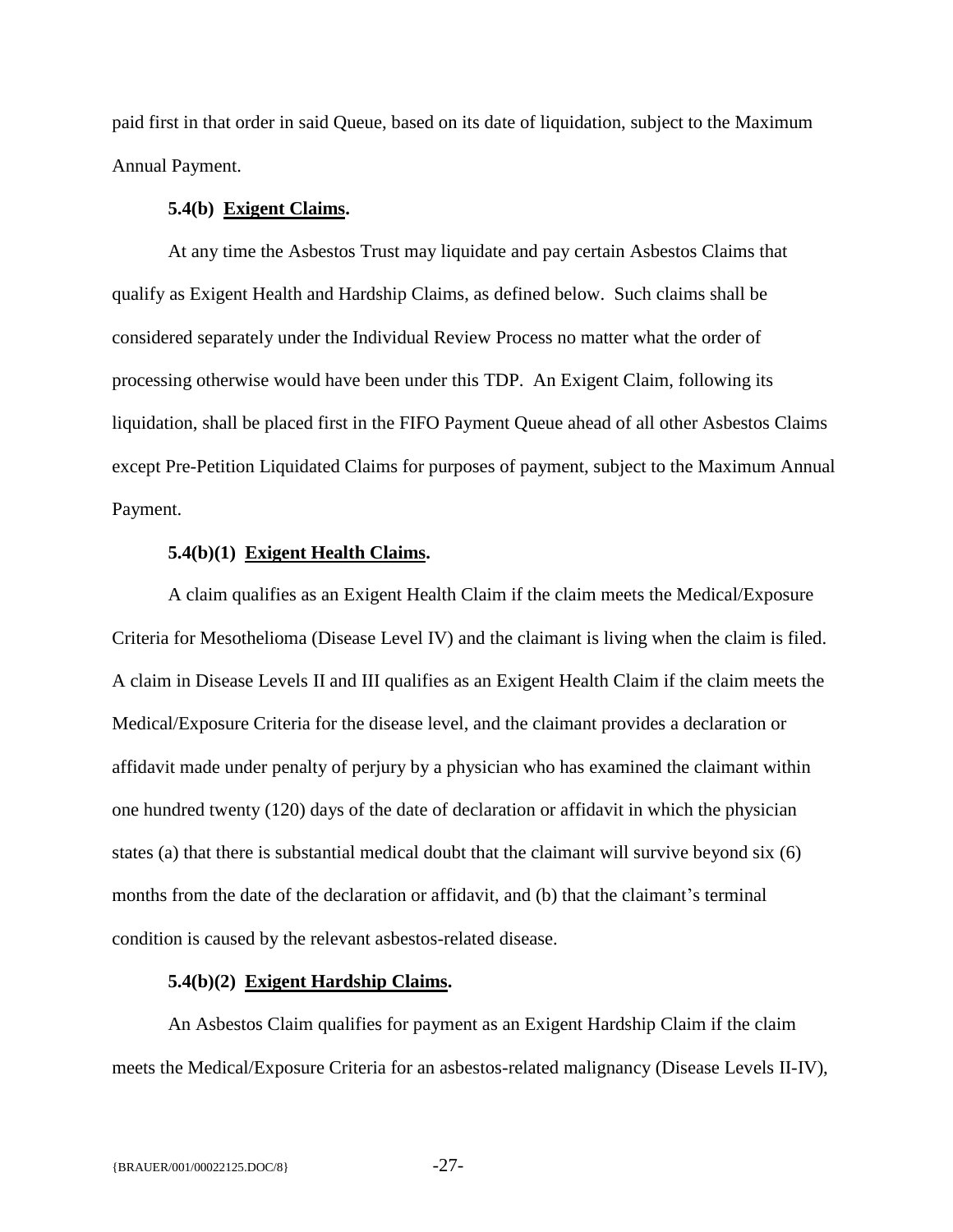and the Asbestos Trust, in its sole discretion, determines (a) that the claimant needs financial assistance on an immediate basis based on the claimant's expenses and all sources of available income, and (b) that there is a causal connection between the claimant's dire financial condition and the claimant's asbestos-related disease.

#### **5.5 Secondary Exposure Claims.**

<span id="page-29-0"></span>If a claimant alleges an asbestos-related disease resulting solely from exposure to an occupationally-exposed person, such as a family member, the claimant must seek Individual Review of his or her claim pursuant to Section 5.3(b) above. In such a case, the claimant must establish that the occupationally-exposed person would have met the exposure requirements under this TDP that would have been applicable had that person filed a direct claim against the Asbestos Trust. In addition, the claimant with secondary exposure must establish that he or she is suffering from one of the four Disease Levels described in Section 5.3(a)(3) above, that his or her asbestos-related disease was caused by exposure through the occupationally-exposed person to an asbestos-containing product for which Brauer has legal responsibility, and that his or her exposure to the occupationally-exposed person occurred within the same time frame as the occupationally-exposed person was exposed to the Brauer product.All other liquidation and payment rights and limitations under this TDP shall be applicable to such claims.

## **5.6 Indirect Asbestos Claims.**

<span id="page-29-1"></span>Indirect Asbestos Claims asserted against the Asbestos Trust based upon theories of contribution or indemnification under applicable law, shall be treated as presumptively valid and paid by the Asbestos Trust subject to the applicable Payment Percentage if: (a) such claim satisfied the requirements of the Bar Date established by the Bankruptcy Court for Brauer claims, if applicable, and is not otherwise disallowed by Section 502(e) of the Code or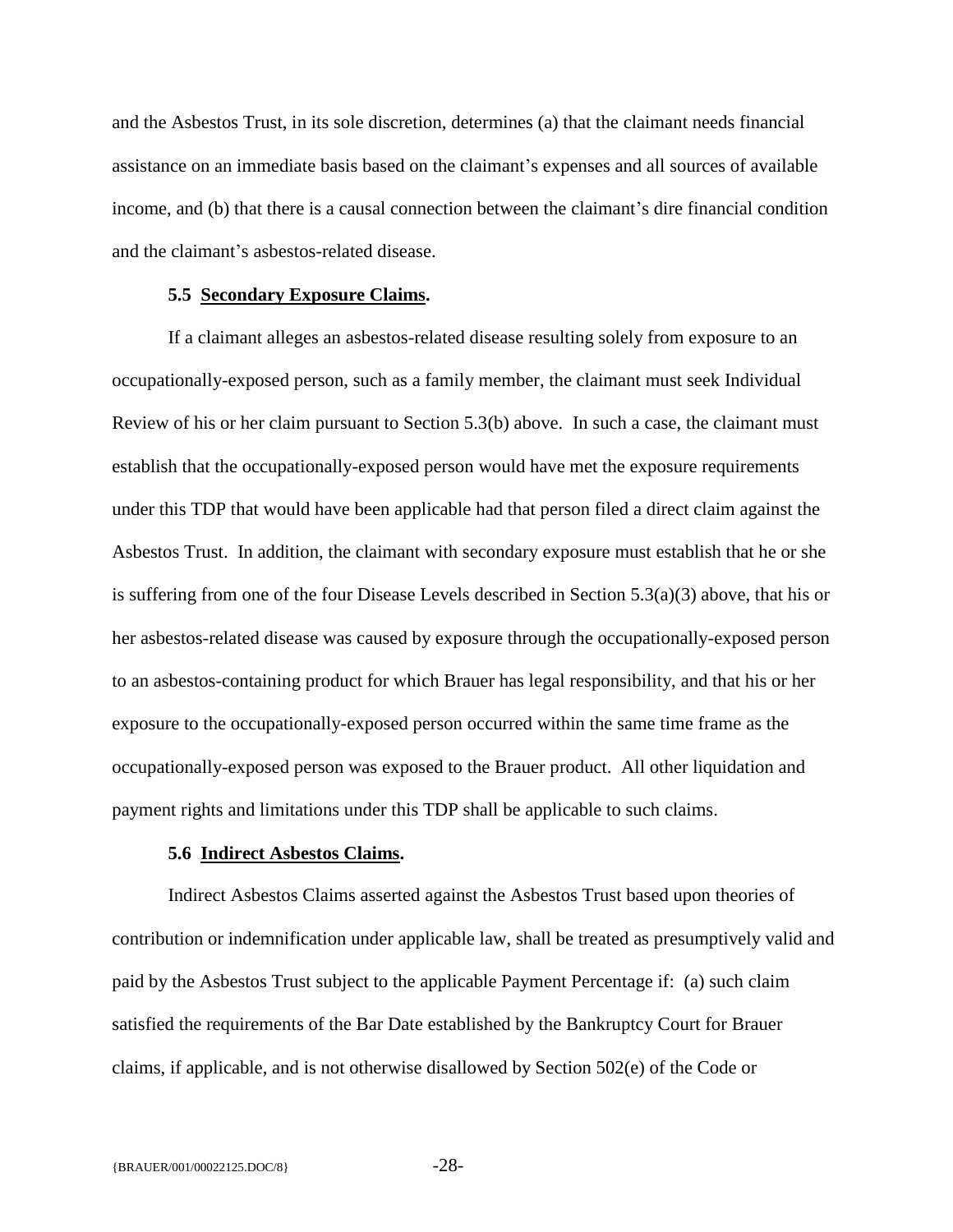subordinated under Section 509(c) of the Code; and (b) the holder of such claim (the "Indirect Claimant") establishes to the satisfaction of the Trustee that (i) the Indirect Claimant has paid in full the liability and obligations of the Asbestos Trust to the individual to whom the Asbestos Trust would otherwise have had a liability or obligation under these Procedures ("Direct Claimant"), (ii) the Direct Claimant and the Indirect Claimant have forever released the Trust from all liability to the Direct Claimant, and (iii) the claim is not otherwise barred by a statute of limitations or repose or by other applicable law. In no event shall any Indirect Claimant have any rights against the Asbestos Trust superior to the rights of the related Direct Claimant against the Asbestos Trust, including any rights with respect to the timing, amount or manner of payment. No Indirect Claimant may be paid an amount that exceeds what the Indirect Claimant has actually paid the Direct Claimant.

The Asbestos Trust shall not pay any Indirect Claimant unless and until the Indirect Claimant's aggregate liability for the Direct Claimant's claim has been fixed, liquidated and paid by the Indirect Claimant by settlement (with an appropriate full release in favor of the Asbestos Trust) or a Final Order (as defined in the Plan) provided such claim is valid under the applicable state law. In any case where the Indirect Claimant has satisfied the claim of a Direct Claimant against the Asbestos Trust under applicable law by way of a settlement, the Indirect Claimant shall obtain for the benefit of the Asbestos Trust a release of claims by the Direct Claimant in form and substance satisfactory to the Trustee. The Trustee may develop and approve a separate proof of claim form for such Indirect Claims.

If an Indirect Claimant cannot meet the presumptive requirements set forth above, including the requirement that the Indirect Claimant provide the Asbestos Trust with a full release of the Direct Claimant's claim, the Indirect Claimant may request that the Asbestos Trust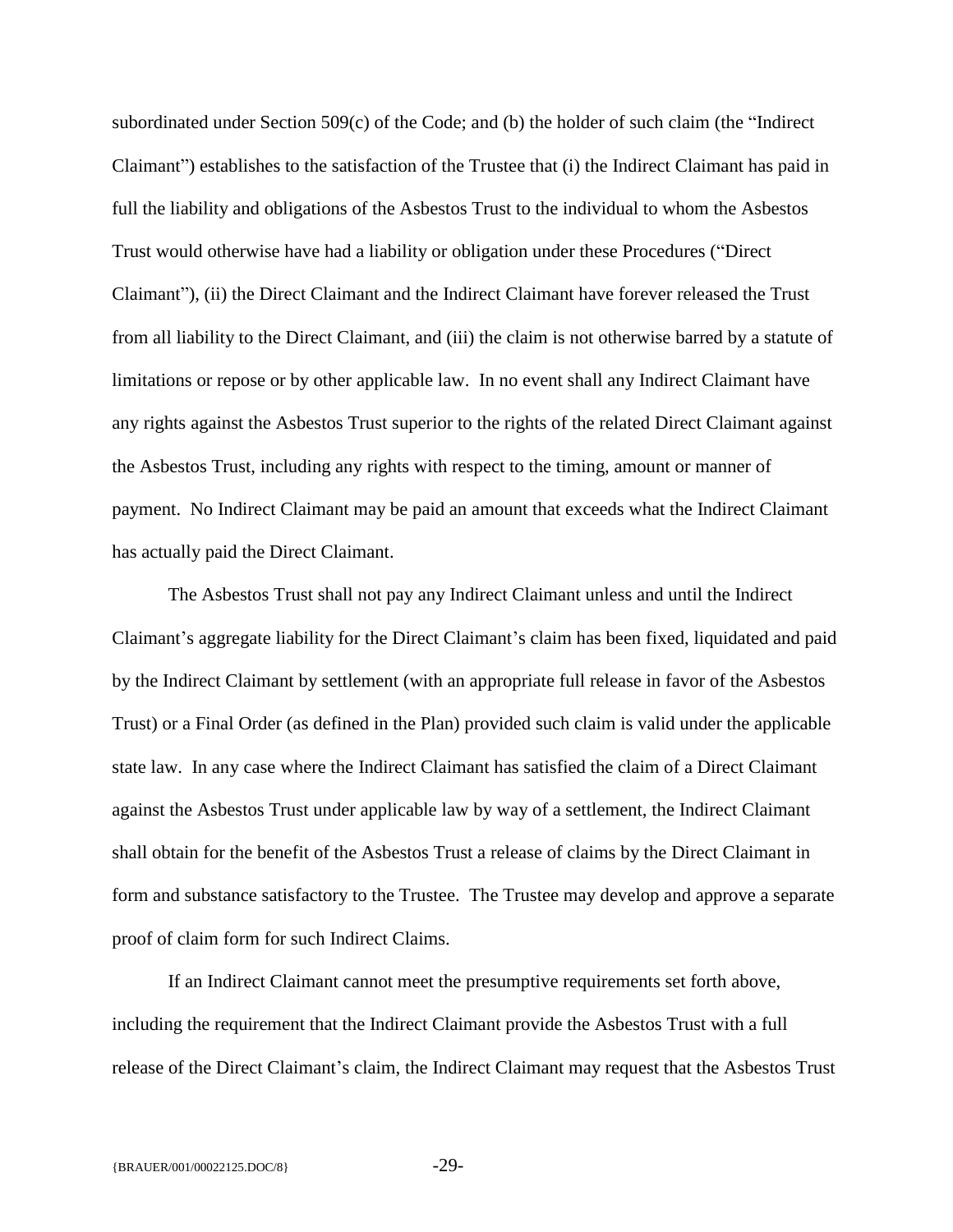review the Indirect Asbestos Claim individually to determine whether the Indirect Claimant can establish under applicable state law that the Indirect Claimant has paid all or a portion of a liability or obligation that the Asbestos Trust had to the Direct Claimant as of the Effective Date. If the Indirect Claimant can show that it has paid all or a portion of such a liability or obligation, the Asbestos Trust shall reimburse the Indirect Claimant the amount of the liability or obligation so paid, times the then-applicable Payment Percentage. However, in no event shall such reimbursement to the Indirect Claimant be greater than the amount to which the Direct Claimant would have otherwise been entitled. Further, the liquidated value of any Indirect Asbestos Claim paid by the Asbestos Trust to an Indirect Claimant shall be treated as an offset to or reduction of the full liquidated value of any Asbestos Claim that might be subsequently asserted by the Direct Claimant against the Asbestos Trust. Any dispute between the Asbestos Trust and an Indirect Claimant over whether the Indirect Claimant has a right to reimbursement for any amount paid to a Direct Claimant shall be subject to the arbitration procedures provided in Section 5.10 below. If such dispute is not resolved by the arbitration procedures, the Indirect Claimant may litigate the dispute in the tort system pursuant to Sections 5.11 and 7.5 below.

Indirect Asbestos Claims that have not been disallowed, discharged, or otherwise resolved by prior order of the Court shall be processed in accordance with procedures to be developed and implemented by the Trustee, which procedures (a) shall determine the validity, allowability, and enforceability of such claims; and (b) shall otherwise provide the same liquidation and payment procedures and rights to the holders of such claims as the Asbestos Trust would have afforded the holders of the underlying valid Asbestos Claims. Nothing in this TDP is intended to preclude a trust for which asbestos-related liabilities are channeled from asserting an Indirect Asbestos Claim subject to the requirements set forth herein.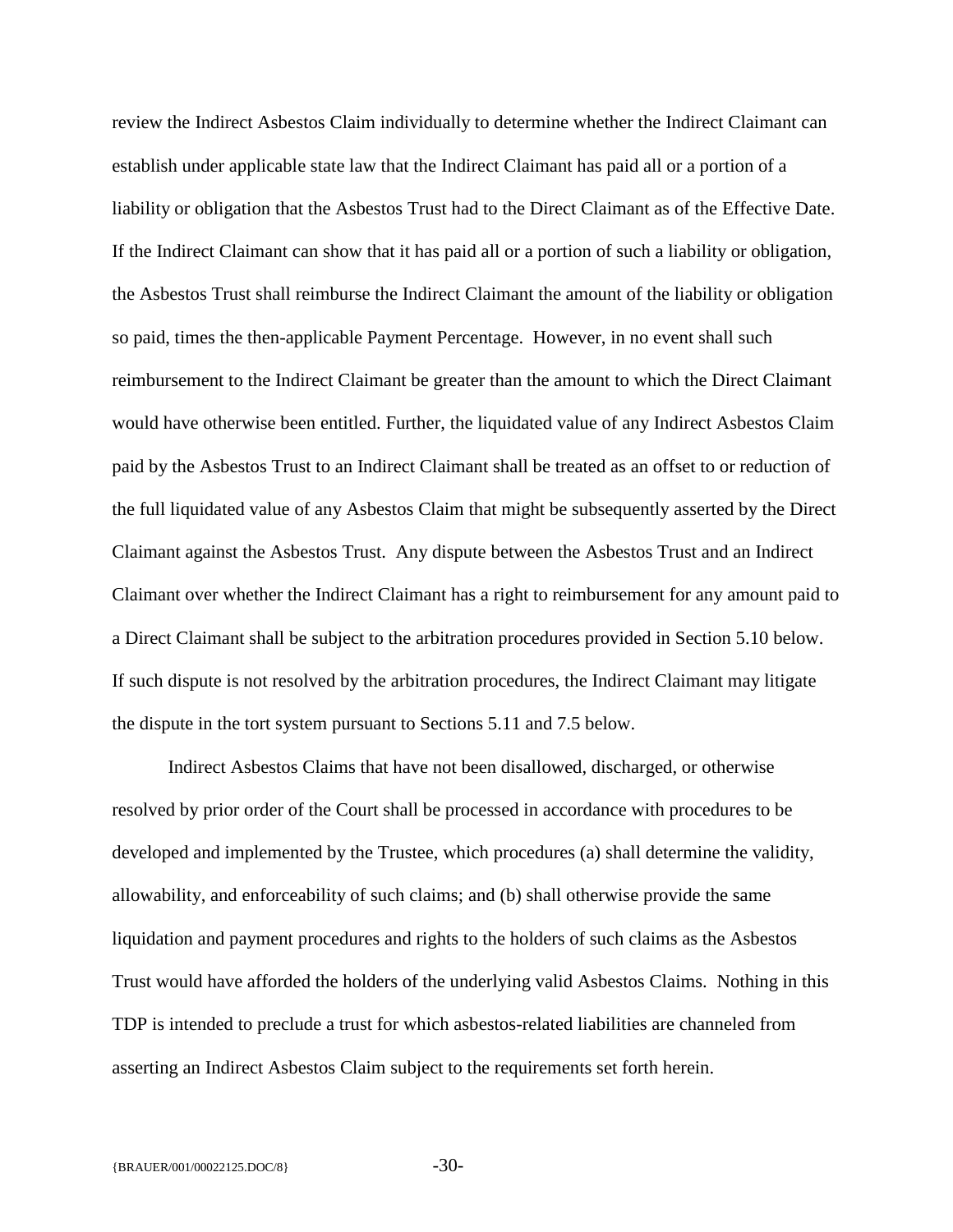## <span id="page-32-0"></span>**5.7 Evidentiary Requirements.**

## <span id="page-32-1"></span>**5.7(a) Medical Evidence.**

#### **5.7(a)(1) In General.**

All diagnoses of a Disease Level shall be accompanied by either (i) a statement by the physician providing the diagnosis that at least ten (10) years have elapsed between the date of first exposure to asbestos or asbestos-containing products and the diagnosis**,** or (ii) a history of the claimant's exposure sufficient to establish a 10-year latency period. A finding by a physician after the Effective Date that a claimant's disease is "consistent with" or "compatible with" asbestosis will not alone be treated by the Asbestos Trust as a diagnosis. <sup>8</sup>

#### **5.7(a)(1)(A) Disease Level I.**

Except for claims filed against Brauer or any other asbestos defendant in the tort system prior to the Petition Date, all diagnoses of a nonmalignant asbestos-related disease (Disease Levels I) shall be based in the case of a claimant who was living at the time the claim was filed, upon a physical examination of the claimant by the physician providing the diagnosis of the asbestos-related disease. In addition, all living claimants must provide evidence of Bilateral Asbestos-Related Nonmalignant Disease (as defined in Footnote 4 above).

#### **5.7(a)(1)(B) Disease Levels II-IV.**

All diagnoses of an asbestos-related malignancy (Disease Levels  $II - IV$ ) shall be based upon either (i) a physical examination of the claimant by the physician providing the diagnosis of the asbestos-related disease, or (ii) on a diagnosis of such a malignant Disease Level by a board-

 8 All diagnoses of Other Asbestos Disease (Disease Level I) not based on pathology shall be based on findings of bilateral asbestosis or pleural disease, and all diagnoses of Mesothelioma (Disease Level IV) shall be presumed to be based on findings that the disease involves a malignancy.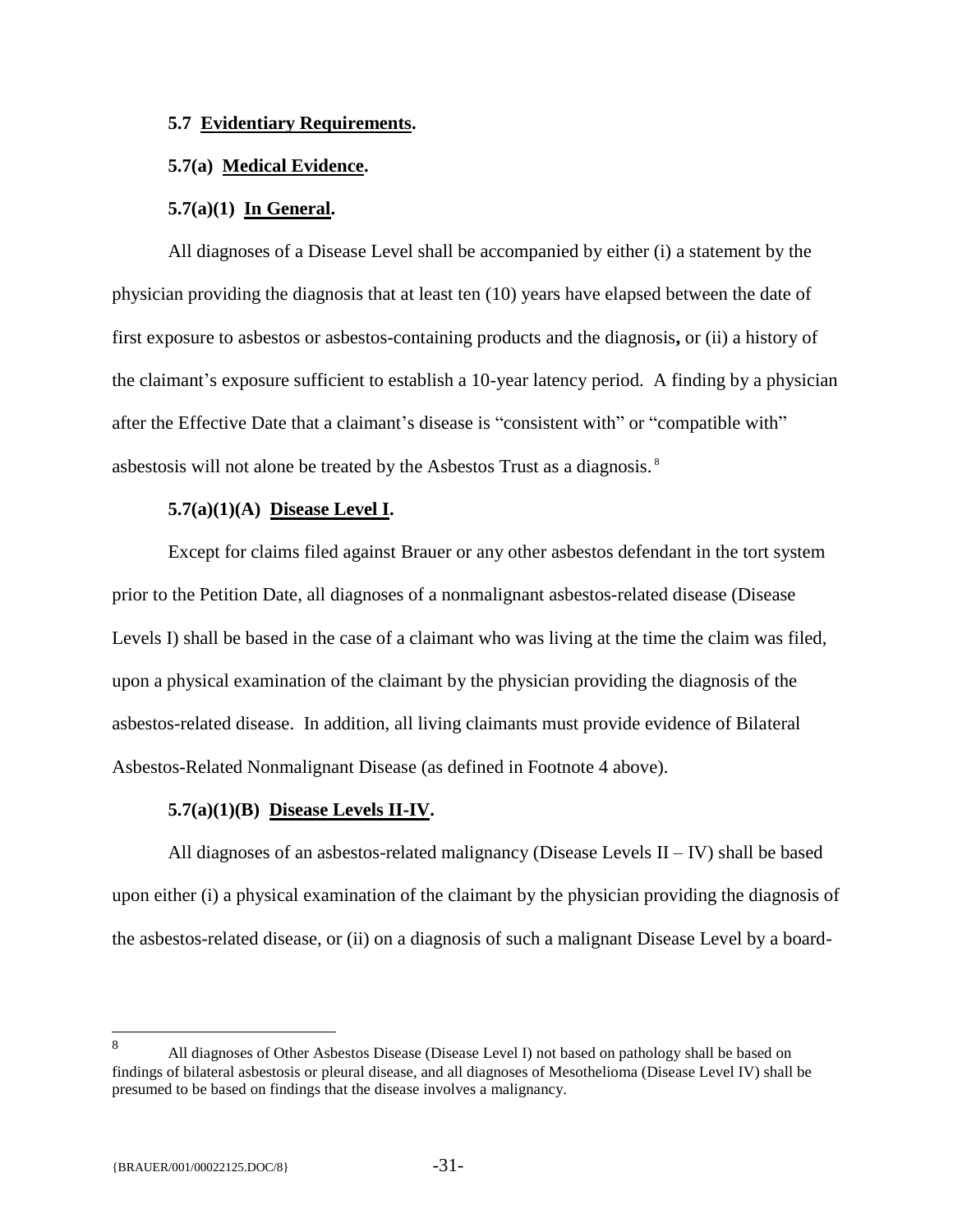certified pathologist or by a pathology report prepared at or on behalf of a hospital accredited by the Joint Commission on Accreditation of Healthcare Organizations ("JCAHO").

## **5.7.(a)(1)(C) Exception to the Exception for Certain Pre-Petition Claims.**

If the holder of an Asbestos Claim that was filed against Brauer or any other defendant in the tort system prior to the Petition Date has available a report of a diagnosing physician engaged by the holder or his or her law firm who conducted a physical examination of the holder as described in Section  $5.7(a)(1)(A)$ , or if the holder has filed such medical evidence and/or a diagnosis of the asbestos-related disease by a physician not engaged by the holder or his or her law firm who conducted a physical examination of the holder with another asbestos-related personal injury settlement trust that requires such evidence, without regard to whether the claimant or the law firm engaged the diagnosing physician, the holder shall provide such medical evidence to the Asbestos Trust notwithstanding the exception in Section 5.7(a)(1)(A).

#### **5.7(a)(2) Credibility of Medical Evidence.**

Before making any payment to a claimant, the Asbestos Trust must have reasonable confidence that the medical evidence provided in support of the claim is competent medical evidence of an asbestos-related injury that is credible and consistent with recognized medical standards. The Asbestos Trust may require the submission of X-rays and may also require the submission of CT Scans, detailed results of pulmonary function tests, laboratory tests, tissue samples, results of medical examination or reviews of other medical evidence. The Asbestos Trust may also require that medical evidence submitted comply with recognized medical standards regarding equipment, testing methods and procedures to assure that such evidence is reliable.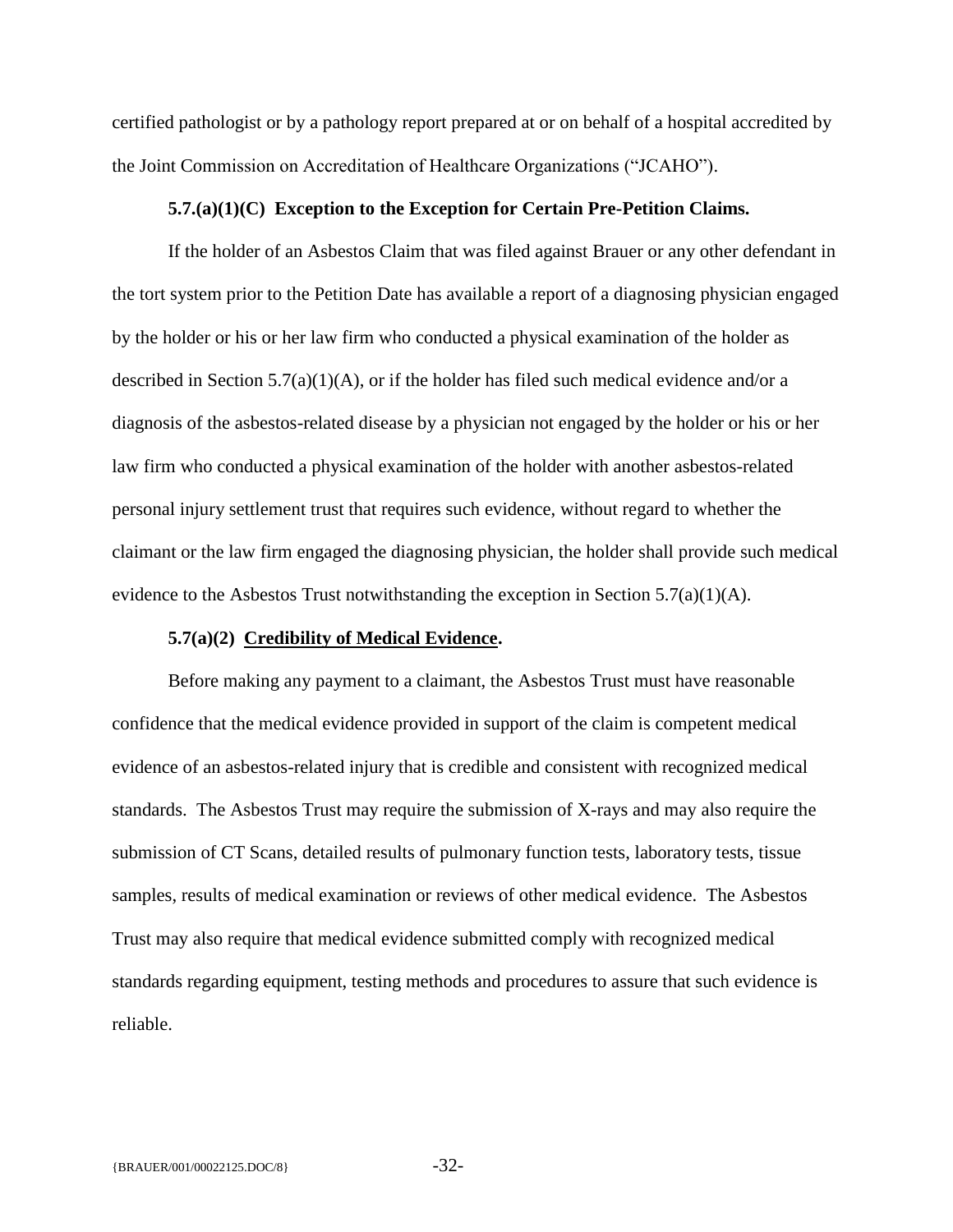Medical evidence (i) that is of a kind shown to have been received in evidence by a state or federal judge at trial; (ii) that is consistent with evidence submitted to Brauer to settle similar disease cases prior to the Petition Date; or (iii) that reflects a diagnosis by a physician shown to have been previously qualified as a medical expert with respect to the asbestos-related disease in question before a state or federal judge using the same methodology and standard is presumptively reliable, although the Asbestos Trust may seek to rebut the presumption. In addition, Claimants who otherwise meet the requirements of this TDP for payment of an Asbestos Claim shall be paid irrespective of the results of any litigation between the claimants and any other defendant in the tort system. However, any relevant evidence submitted in a proceeding in the tort system (exclusive of findings of fact, a verdict or judgment), may be introduced by either the claimant or the Asbestos Trust in any Individual Review Process conducted pursuant to Section 5.3(b) above or any Extraordinary Claim proceeding conducted pursuant to Section 5.4(a) above.

#### <span id="page-34-0"></span>**5.7(b) Exposure Evidence.**

#### **5.7(b)(1) In General.**

As set forth in Section 5.3(a)(3) above, to qualify for any Disease Level, the claimant must demonstrate a minimum exposure to an asbestos-containing product or to conduct for which Brauer has legal liability. Claims based on conspiracy theories that involve no such exposure or conduct are not compensable under this TDP. To meet the exposure requirements of Expedited Review set forth in Section  $5.3(a)(3)$  above, the claimant must show: (i) for Mesothelioma (Disease Level IV), Brauer Exposure as defined in Section 5.7(b)(3) below prior to January 1, 1983; and (ii) for Other Asbestos Disease (Disease Level I), Other Cancer (Disease Level II), or Lung Cancer (Disease Level III), six months of Brauer Exposure prior to January 1,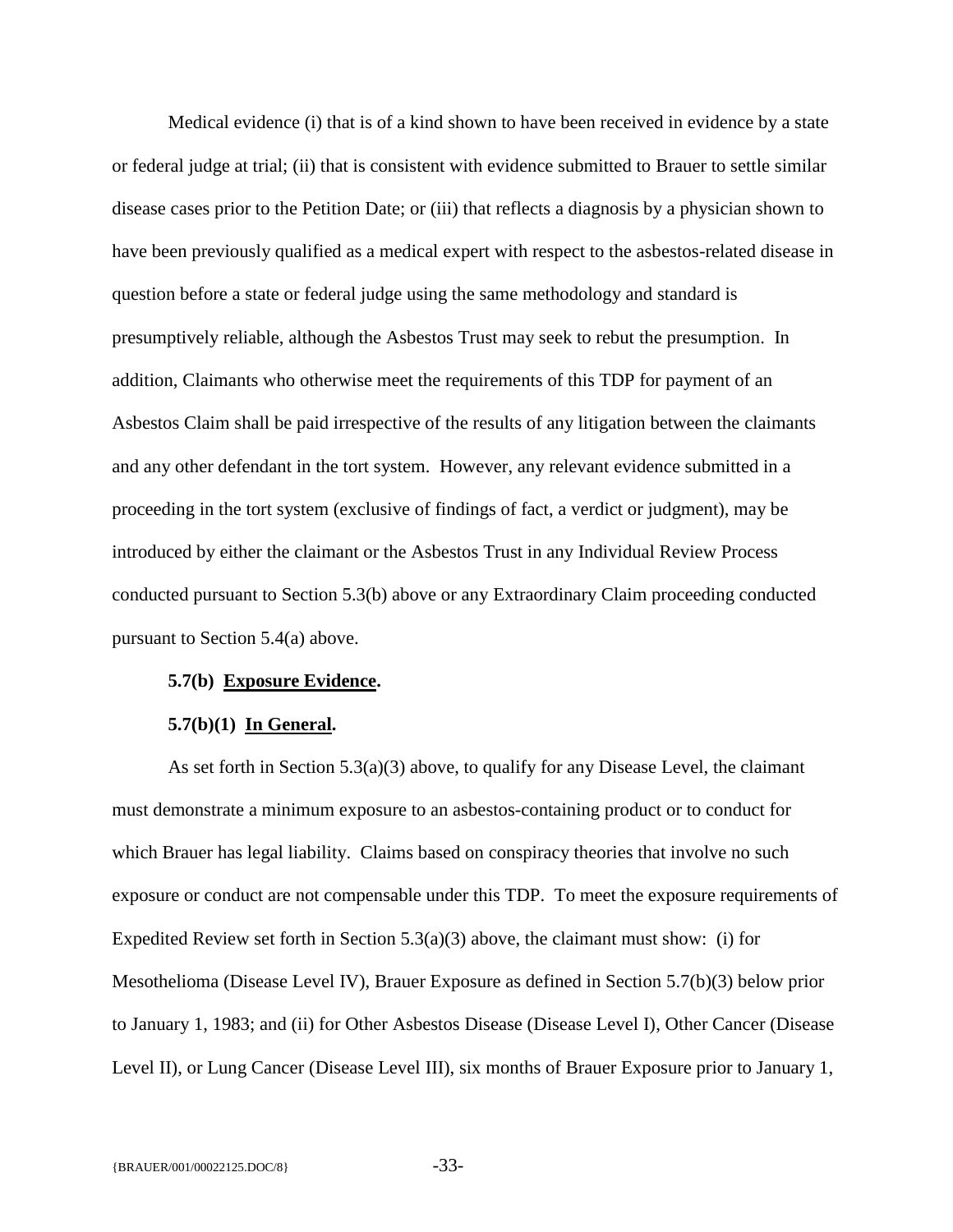1983, plus Significant Occupational Exposure to asbestos as defined below. If the claimant cannot meet the relevant exposure requirements for a Disease Level eligible for Expedited Review, the claimant may seek Individual Review pursuant to Section 5.3(b) of his or her claim based on exposure to an asbestos-contained product or to conduct for which Brauer has legal responsibility.

## **5.7(b)(2) Significant Occupational Exposure.**

"Significant Occupational Exposure" means employment for a cumulative period of at least five (5) years, with a minimum of two (2) years prior to January 1, 1983, in an industry and an occupation in which the claimant (i) handled raw asbestos fibers on a regular basis; (ii) fabricated asbestos-containing products so that the claimant in the fabrication process was exposed on a regular basis to raw asbestos fibers; (iii) altered, repaired or otherwise worked with an asbestos-containing product such that the claimant was exposed on a regular basis to asbestos fibers; or (iv) was employed in an industry and occupation such that the claimant worked on a regular basis in close proximity to workers engaged in the activities described in (i), (ii) and/or  $(iii)$ .

## **5.7(b)(3) Brauer Exposure.**

The claimant must demonstrate meaningful and credible exposure which occurred prior to January 1, 1983 to an asbestos-containing product manufactured, supplied, distributed, handled, fabricated, stored, sold, installed, maintained, repaired or removed by Brauer or its predecessors or for which Brauer otherwise has legal liability by affidavit or sworn statement of the claimant, affidavit or sworn statement of one or more Co-workers<sup>9</sup> or affidavit or sworn

<sup>—&</sup>lt;br>9 As used herein, "Co-worker" shall mean one or more individuals who provide competent sworn testimony that (i) the claimant worked with or around thermal insulation products, and (ii) asbestos-containing products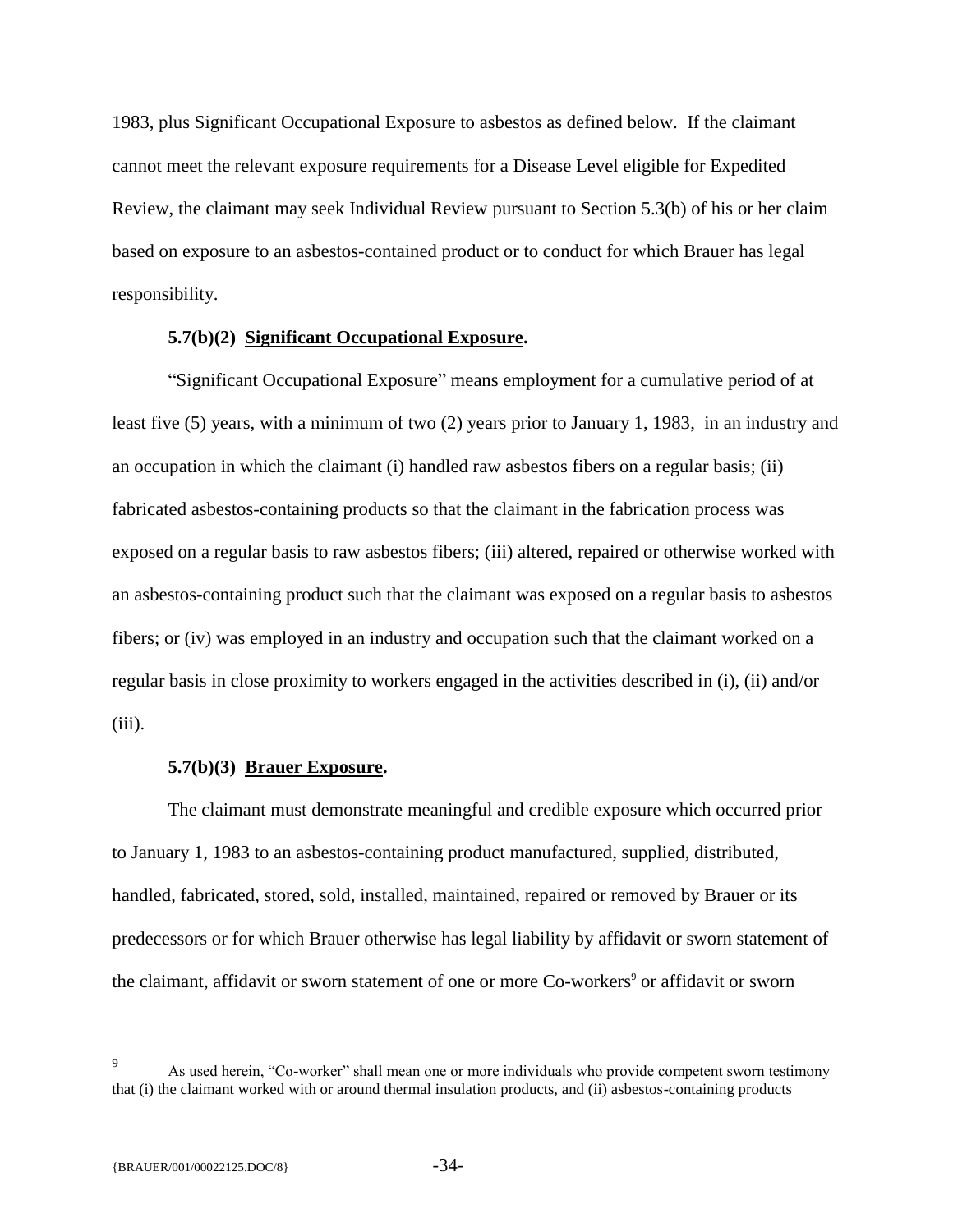statement of a family member in the case of a deceased claimant, invoices, employment, construction or similar records, or other contemporaneous documents. The Asbestos Trust can also require submission of other or additional evidence of exposure when it deems such to be necessary. In evaluating exposure evidence, the Asbestos Trust shall take into account the following factors:

**(**A**)** Site of Employment: The Trust shall, if practicable, develop a list of sites that are known to have received Brauer asbestos-containing products. If a claimant submits meaningful and credible exposure evidence that he or she worked at such a site prior to January 1, 1983, and worked in proximity to Brauer or its predecessors' asbestos-containing products during their installation, maintenance or repair, such evidence shall constitute presumptive evidence of exposure.

(B) Industry/Occupation: Brauer sold or distributed thermal insulation and other similar products which contained asbestos. Because of the specialized nature and use of Brauer asbestos-containing products, the Asbestos Trust may consider that there is a limited universe of occupations in a similarly limited range of industries in which claimants are likely to have been either directly or indirectly exposed to asbestos-containing products from Brauer or its predecessors.

(C) Type of Industrial Exposure: The Asbestos Trust may consider the lesser exposure to an asbestos-containing product sold or distributed by Brauer of claimants with mixed industrial exposures. A claimant will have a "mixed industrial exposure" where he or she worked for some period of time in an industry where thermal insulation products were typically used and in an occupation where direct or indirect exposure to such products was likely, and also

 $\overline{a}$ 

distributed by Brauer were present at the work site during the relevant period. A Co-worker's affidavit must provide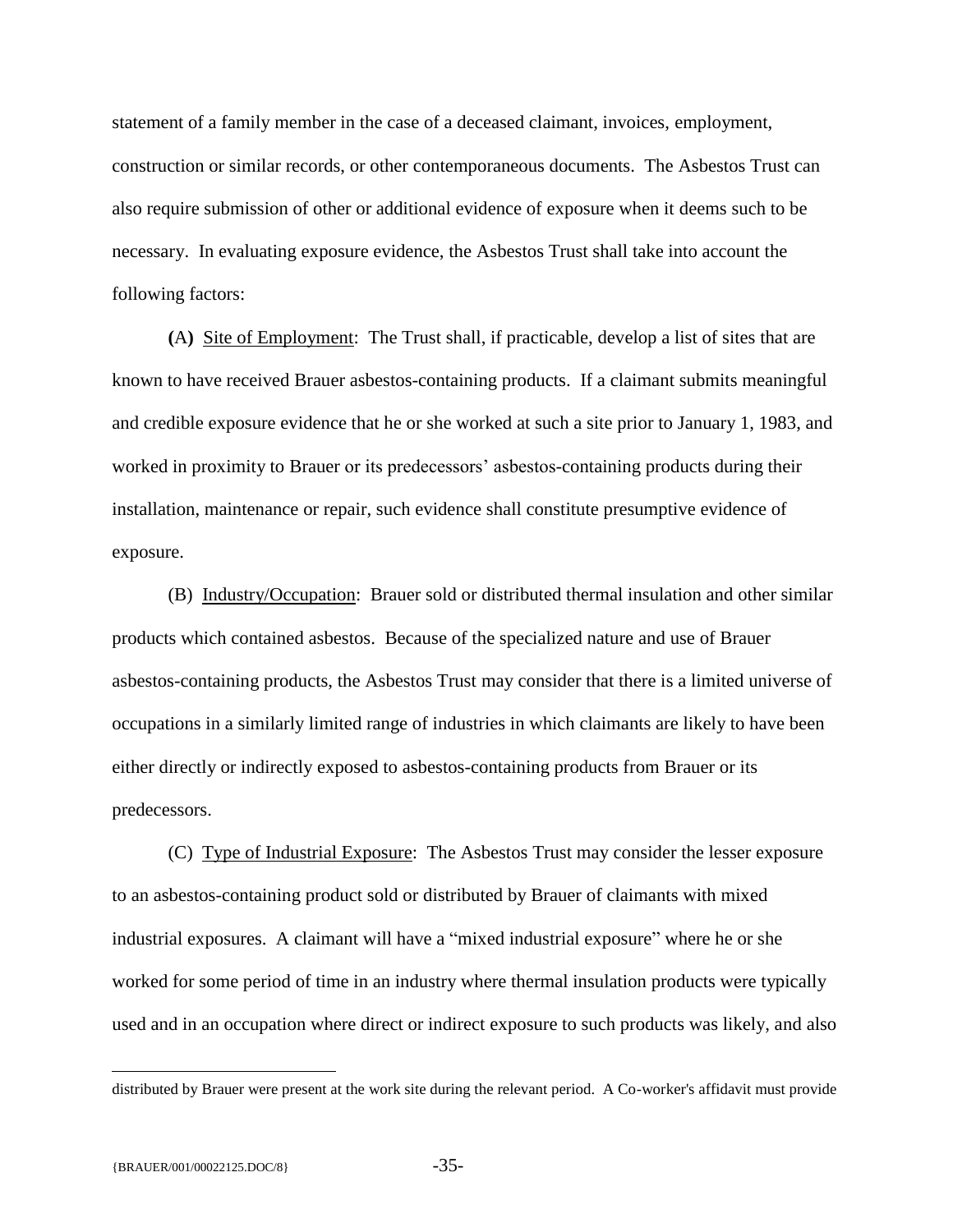worked for some period of time in an industry where exposure to other asbestos-containing products (*e.g.*, refractory or friction products) was likely.

Evidence submitted to establish proof of Brauer Exposure is for the sole benefit of the Asbestos Trust, not third parties or defendants in the tort system. The Asbestos Trust has no need for, and therefore claimants are not required to furnish the Asbestos Trust with evidence of, exposure to specific asbestos or asbestos-containing products other than those for which Brauer has legal responsibility, except to the extent such evidence is required elsewhere in this TDP. Similarly, failure to identify Brauer products in the claimant's underlying tort action, or to other bankruptcy trusts, does not preclude the claimant from recovering from the Asbestos Trust, provided the claimant otherwise satisfies the medical and exposure requirements of this TDP.

## **5.8 Claims Audit Program.**

<span id="page-37-0"></span>The Asbestos Trust, with the consent of the TAC and the Futures Representative, may develop methods for auditing the reliability of medical evidence, including additional reading of X-rays, CT scans and verification of pulmonary function tests, as well as the reliability of evidence of exposure to asbestos, including exposure to asbestos-containing products for which Brauer has legal responsibility. The Asbestos Trust may also conduct random or other audits to verify medical and exposure information submitted in connection with this TDP. To the extent an asbestos claims payment trust has suspended acceptance of medical reports prepared by a particular doctor or screening facility, representative claims submitted to the Asbestos Trust that rely on reports prepared by those doctors or screening facilities may, with the consent of the TAC and the Futures Representative, be audited by the Asbestos Trust and any payment on those claims may be delayed or suspended pending the outcome of the audit. To the extent that more

 $\overline{a}$ 

evidence sufficient to show that the Co-worker meets this definition.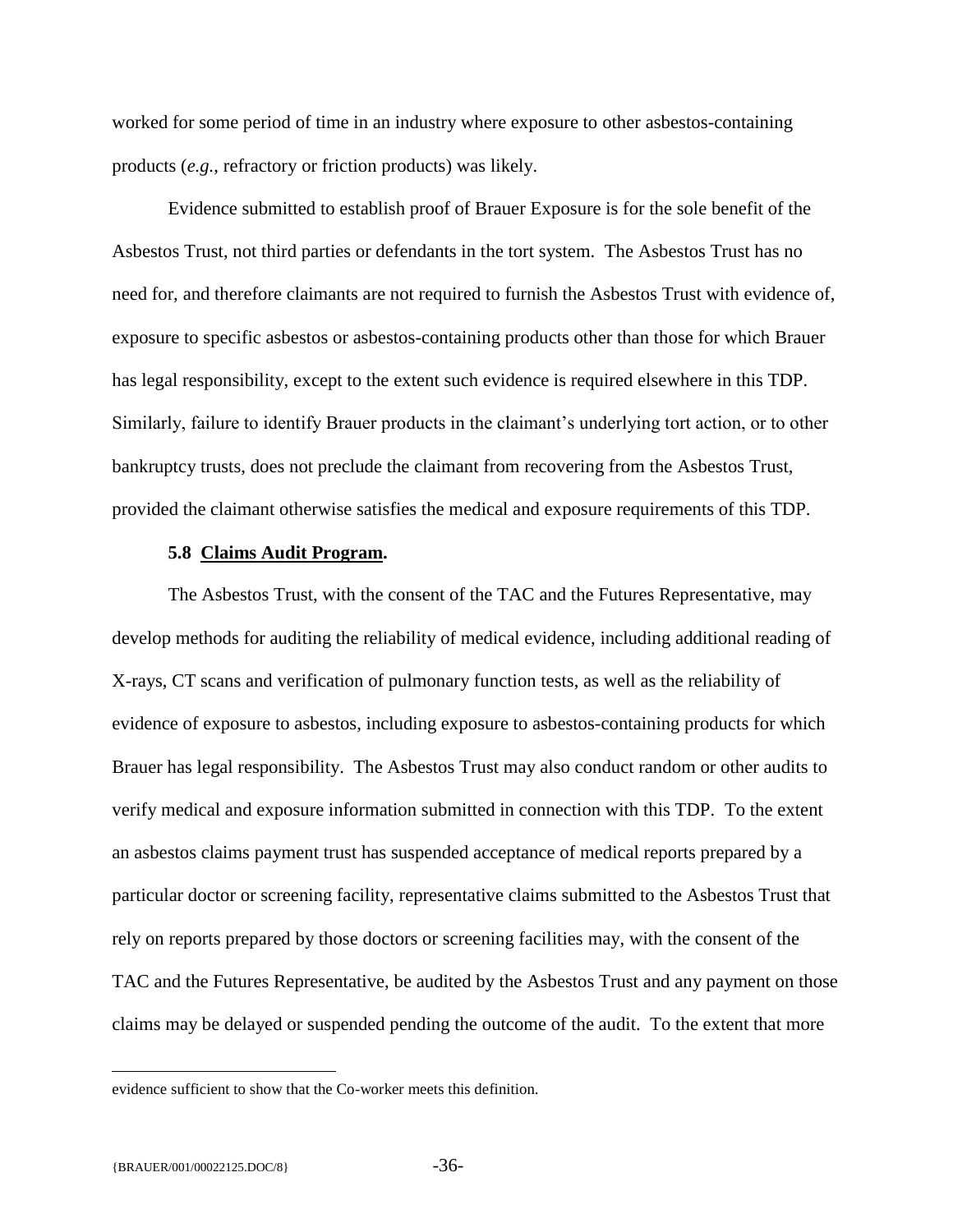than ten percent (10%) of all claims initially submitted to the Asbestos Trust or subsequently submitted during any twelve-month period rely on reports prepared by any particular doctor or screening facility, representative claims may, with the consent of the TAC and the Futures Representative, be audited by the Asbestos Trust and any payment on those claims may be delayed or suspended pending the outcome of the audit. Furthermore, the Asbestos Trust may, with the consent of the TAC and the Futures Representative, audit representative claims that rely on reports prepared by any doctor or screening facility if insurers who might be requested to pay those claims make a complaint to the Trustee with respect to such a doctor or screening facility that is supported by credible evidence warranting such an inquiry.

In the event the Asbestos Trust reasonably determines that an individual or entity has engaged in a pattern or practice of providing unreliable medical evidence to the Asbestos Trust, the Asbestos Trust may decline to accept additional evidence from such provider. Furthermore, in the event an audit reveals any instance of fraud or submission of fraudulent information, the Asbestos Trust may penalize any claimant or such claimant's attorney by disallowing the Asbestos Claim or by other means including, but not limited to, requiring the source of the fraudulent information to pay the costs associated with the audit and any future audit or audits, reordering the priority of payment of all affected claimants' Asbestos Claims, raising the level of scrutiny of additional information submitted from the same source or sources, refusing to accept additional evidence from the same source or sources, seeking the prosecution of the claimant or claimant's attorney for presenting a fraudulent claim in violation of 18 U.S.C. §152, and seeking sanctions from the Bankruptcy Court.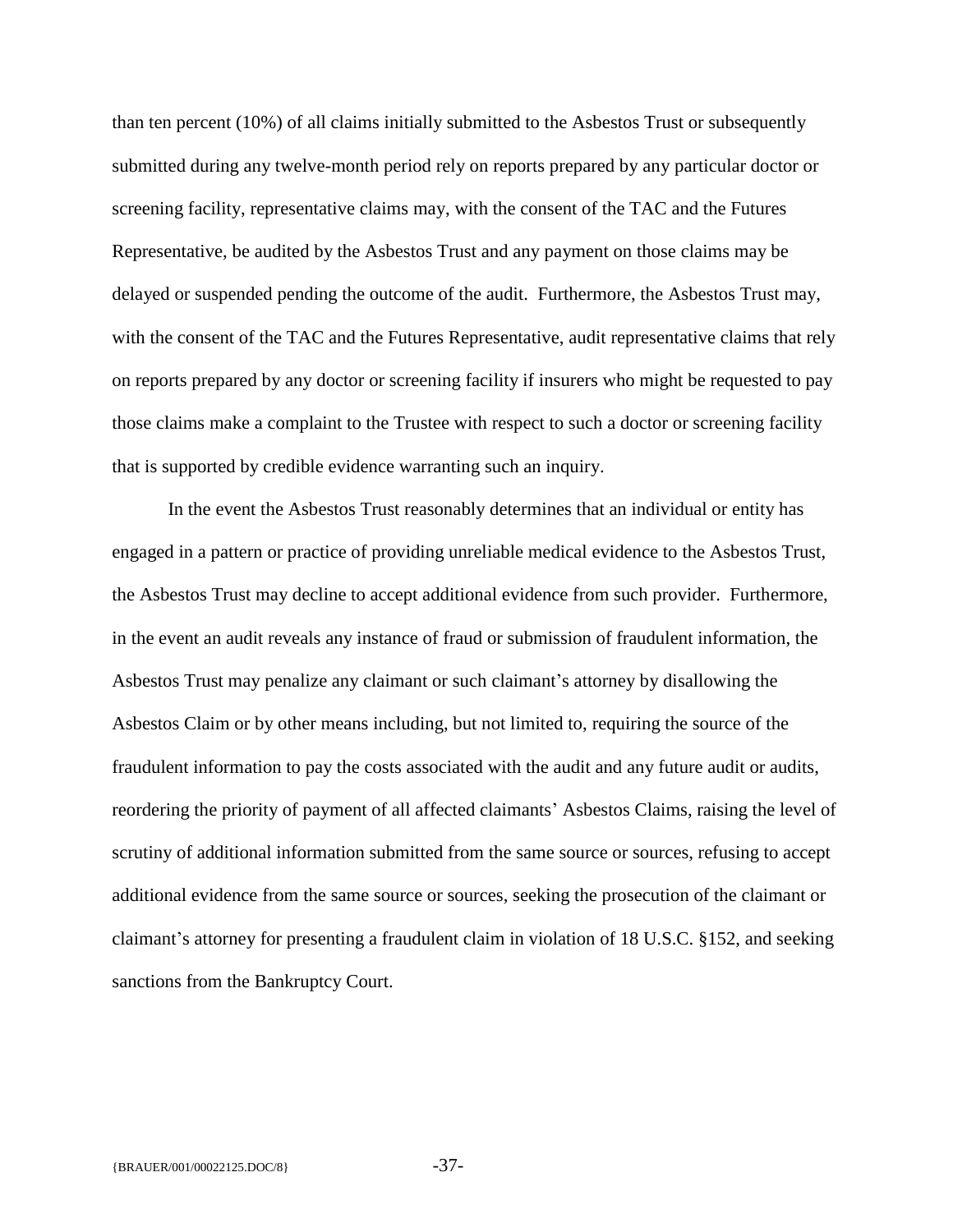#### **5.9 Second Disease Claims.**

<span id="page-39-0"></span>The holder of a claim involving a nonmalignant asbestos-related disease (Disease Level I) may file a new claim for a malignant disease (Disease Levels II-IV) that is subsequently diagnosed. Any additional payments to which such claimant may be entitled with respect to such malignant asbestos-related disease shall not be reduced by the amount paid for the nonmalignant asbestos-related disease, provided that the malignant disease had not been diagnosed by the time the claimant was paid with respect to the original claim involving the nonmalignant disease.

#### <span id="page-39-1"></span>**5.10 Arbitration.**

#### **5.10(a) Establishment of Arbitration Procedures.**

<span id="page-39-2"></span>The Asbestos Trust, with the consent of the TAC and the Futures Representative, shall institute binding and non-binding arbitration procedures for resolving disputes concerning whether a pre-petition settlement agreement with Brauer is binding and judicially enforceable in the absence of a Final Order of the Bankruptcy Court determining the issue, whether the Asbestos Trust's denial of a claim was proper, and/or whether the claimant's medical condition or exposure history for any claim involving Disease Levels I – IV meet the requirements of this TDP. Binding and non-binding arbitration shall also be available for resolving disputes over the liquidated value of a claim involving Disease Levels I – IV. Binding and non-binding arbitration shall also be available for resolving disputes over Brauer's share of the unpaid portion of a Pre-Petition Liquidated Claim described in Section 5.2 above. Preponderance of the evidence shall be the applicable evidentiary standard for all arbitrations under this TDP.

In all arbitrations, the arbitrator shall consider the same medical and exposure evidentiary requirements that are set forth in Section 5.7 above. In the case of an arbitration involving the liquidated value of a claim involving Disease Levels  $I - IV$ , the arbitrator shall consider the same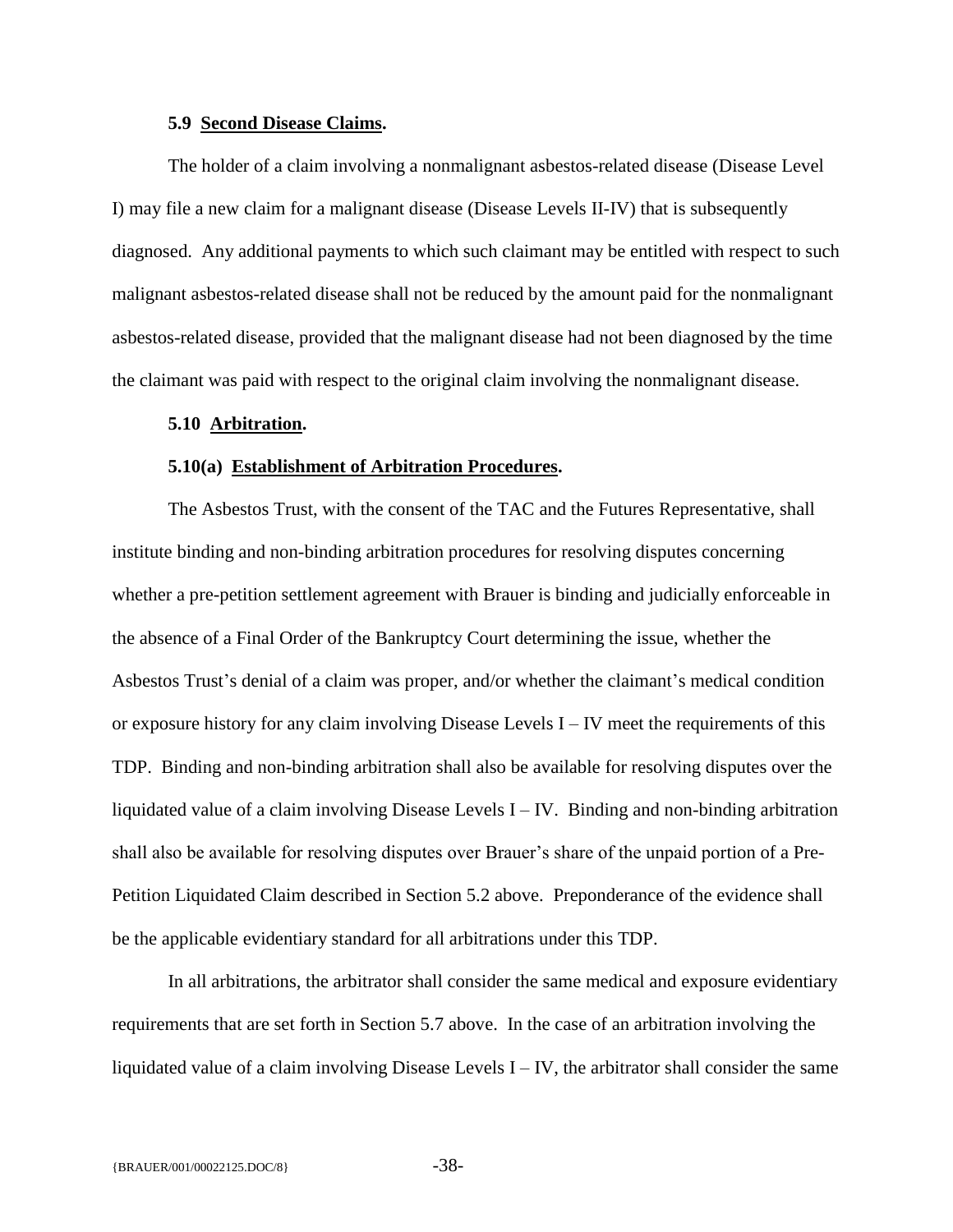valuation factors that are set forth in Section 5.3(b)(2) above. With respect to all claims eligible for arbitration, the claimant, but not the Asbestos Trust, may elect either non-binding or binding arbitration. The arbitration procedures may be modified by the Asbestos Trust with the consent of the TAC and the Futures Representative.

## **5.10(b) Claims Eligible for Arbitration.**

<span id="page-40-0"></span>In order to be eligible for arbitration, the claimant must first complete the Individual Review Process with respect to the disputed issue. Individual Review will be treated as completed for these purposes when the claim has been reviewed by the Asbestos Trust, the Asbestos Trust has made an offer on the claim, the claimant has rejected the liquidated value resulting from the Individual Review, and the claimant has notified the Asbestos Trust of the rejection in writing. Individual Review shall also be treated as completed if the Asbestos Trust has rejected the claim.

## **5.10(c) Claims Arbitration**.

<span id="page-40-1"></span>The claims of one or more claimants may not be aggregated for purposes of arbitration and each individual claimant's arbitration shall be treated for all purposes as a separate action. Moreover, to the extent the arbitrator's award is equal to or less than the amount initially offered to the claimant by the Asbestos Trust, the amount to be paid to the claimant by the Asbestos Trust shall be reduced by the costs incurred by the Asbestos Trust in connection with the arbitration.

#### **5.10(d) Limitations on and Payment of Arbitration Awards.**

<span id="page-40-2"></span>In the case of a non-Extraordinary Claim involving Disease Level I, the arbitrator shall not return an award in excess of the Scheduled Value for that Disease Level as set forth in Section 5.3(a)(3). In the case of a non-Extraordinary Claim involving Disease Levels II - IV, the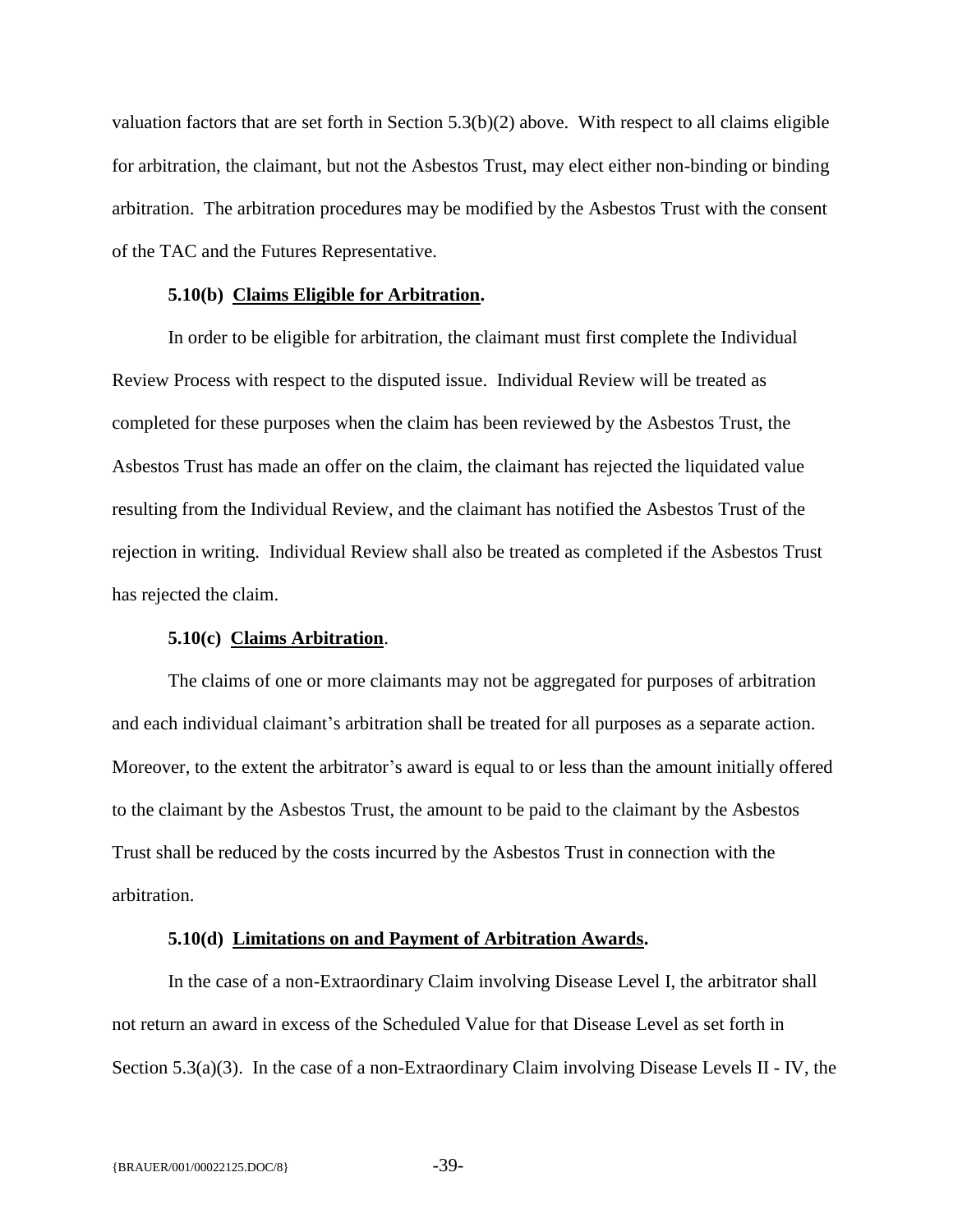arbitrator shall not return an award in excess of the Maximum Value for the appropriate Disease Level as provided for by Section 5.3(b)(3) above, and for an Extraordinary Claim involving one of those Disease Levels, the arbitrator shall not return an award greater than the Maximum Value for such a claim as provided for by Section 5.4(a) above. A claimant who submits to arbitration and who accepts the arbitral award will receive payments in the same manner as one who accepts the Trust's original valuation of the claim.

## **5.11 Litigation.**

<span id="page-41-0"></span>Claimants who elect non-binding arbitration and then reject their arbitral awards retain the right to enter the tort system pursuant to Section 7.5 below. However, a claimant shall be eligible for payment of a judgment for monetary damages obtained in the tort system from the Asbestos Trust's available cash only as provided in Section 7.6 below.

### **SECTION VI**

## **CLAIMS MATERIALS**

#### <span id="page-41-1"></span>**6.1 Claims Materials.**

<span id="page-41-2"></span>The Asbestos Trust shall prepare suitable and efficient claims materials ("Claims Materials") for all Asbestos Claims, and shall provide such Claims Materials to claimants upon a written request for such materials to the Asbestos Trust. The proof of claim form to be submitted to the Asbestos Trust shall require the claimant to assert the highest Disease Level for which the claim qualifies at the time of filing. The proof of claim form to be submitted to the Asbestos Trust shall also include a certification by the claimant or his or her attorney sufficient to meet the requirements of Rule 11(b) of the Federal Rules of Civil Procedure. In developing its claimfiling procedures, the Asbestos Trust shall make an effort to provide claimants with the opportunity to utilize currently available technology at their discretion, including filing claims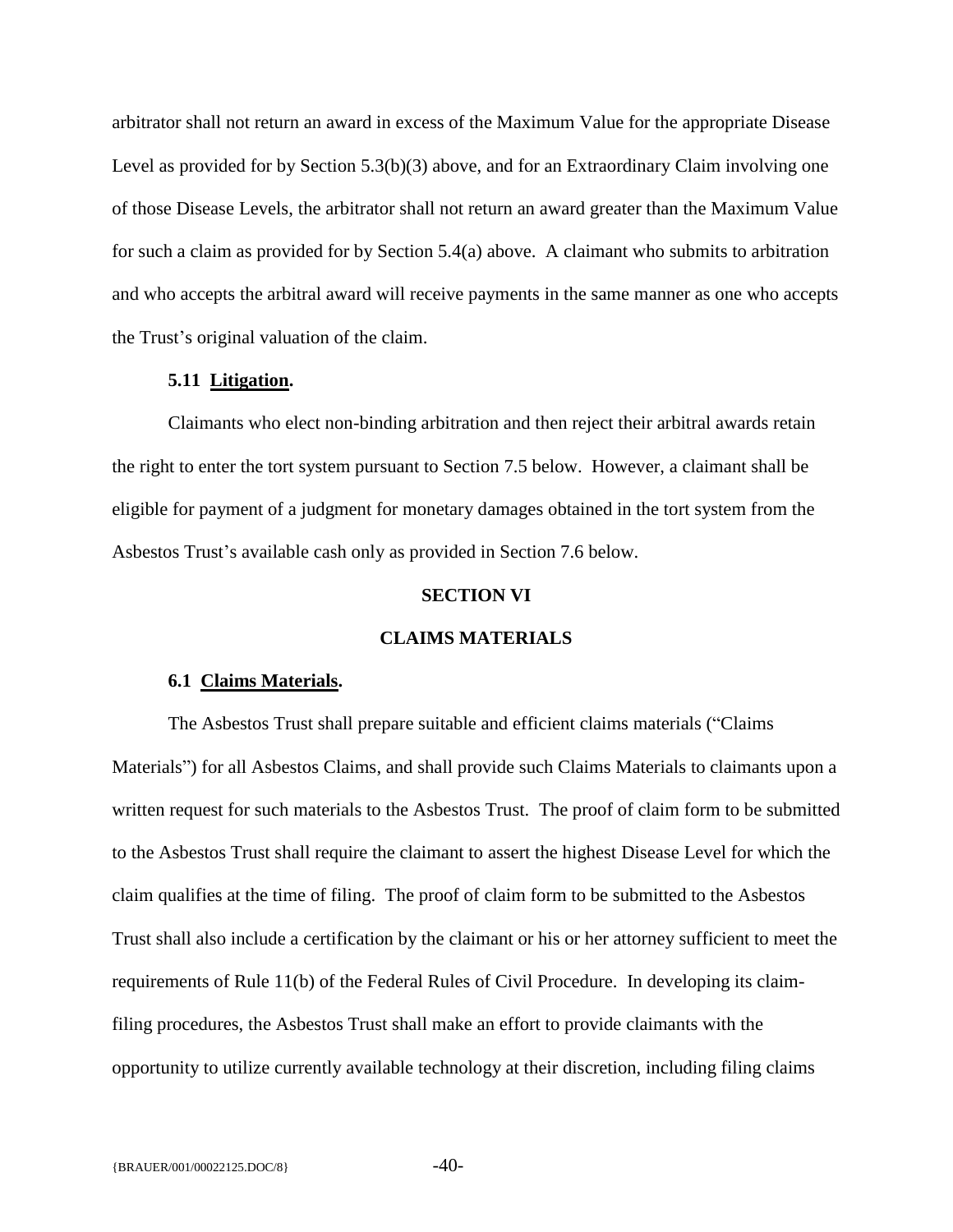and supporting documentation over the internet and electronically by disk or CD-ROM. A copy of the proof of claim form to be used by the Asbestos Trust shall be appended to this TDP. The proof of claim form may be changed by the Asbestos Trust with the consent of the TAC and the Futures Representative.

#### **6.2 Content of Claims Materials.**

<span id="page-42-0"></span>The Claims Materials shall include a copy of this TDP, such instructions as the Trustee shall approve, and a proof of claim form. If feasible, the forms used by the Asbestos Trust to obtain claims information shall be the same or substantially similar to those used by other asbestos claims resolution organizations. If requested by the claimant, the Asbestos Trust shall accept information provided electronically. The claimant may elect, but will not be required, to provide the Asbestos Trust with evidence of recovery from other asbestos claims resolution organizations.

## **6.3 Withdrawal or Deferral of Claims.**

<span id="page-42-1"></span>A claimant can withdraw an Asbestos Claim at any time upon written notice to the Asbestos Trust and file another Asbestos Claim subsequently without affecting the status of the claim for statute of limitations and repose purposes, but any such claim filed after withdrawal shall be given a place in the FIFO Processing Queue based upon the date of such subsequent filing. A claimant can also request that the processing of his or her Asbestos Claim be deferred for a period not to exceed three (3) years without affecting the status of the claim for statute of limitation purposes, in which case the claimant shall also retain his or her original place in the FIFO Processing Queue. Except for claims held by representatives of deceased or incompetent claimants as set forth in Section 5.1(c) above, for which court or probate approval of the Asbestos Trust's offer is required, or an Asbestos Claim for which deferral status has been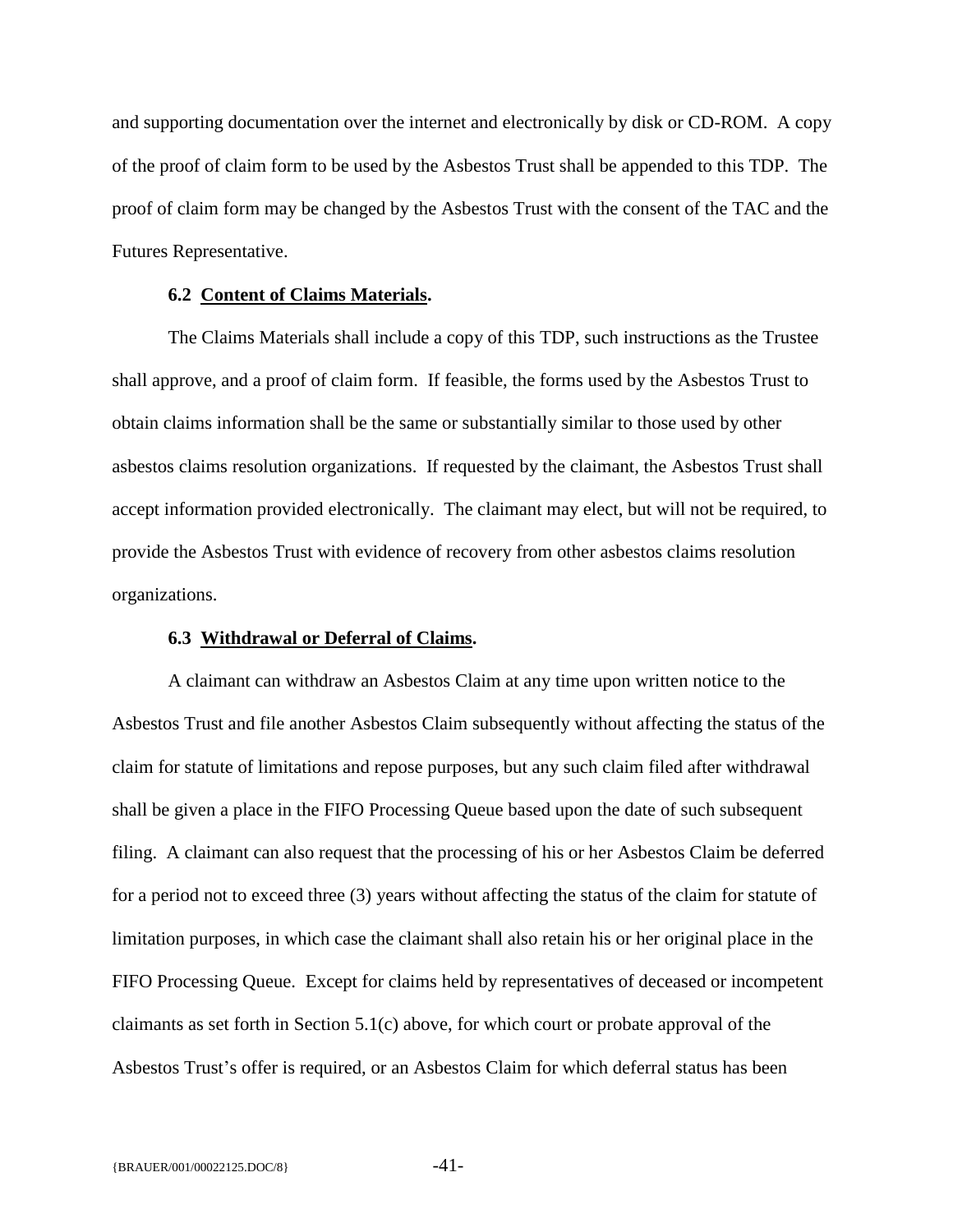granted, a claim will be deemed to have been withdrawn if the claimant neither accepts, rejects, nor initiates arbitration within six (6) months of the Asbestos Trust's offer of payment or rejection of the claim. Upon written request and good cause, the Asbestos Trust may, in its sole discretion, extend this period for an additional six (6) months.

## **6.4 Filing Requirements and Fees.**

<span id="page-43-0"></span>All holders of an Asbestos Claim shall pay a \$20.00 filing fee (the "Filing Fee") upon submission of such claim to the Asbestos Trust. If an Asbestos Claim is accepted as qualified for payment by the Asbestos Trust, the Filing Fee shall be refunded at the time of the initial distribution on account of such Asbestos Claim. To the extent an Asbestos Claim is determined by the Asbestos Trust not to qualify for payment, the Filing Fee associated with such Asbestos Claim shall be retained by the Asbestos Trust. The Trustee shall have the discretion to determine, with the consent of the Asbestos Trust Advisory Committee and the Future Claimants' Representative, (a) whether a claimant must have previously filed an asbestos-related personal injury claim in the tort system to be eligible to file the claim with the Asbestos Trust and (b) whether the Filing Fee should be increased, decreased and/or eliminated for any Asbestos Claims.

#### **6.5 Confidentiality of Claimants' Submissions**.

<span id="page-43-1"></span>All submissions to the Asbestos Trust by a holder of an Asbestos Claim of a proof of claim form and materials related thereto shall be treated as made in the course of settlement discussions between the holder and the Asbestos Trust, and intended by the parties to be confidential and to be protected by all applicable state and federal privileges, including but not limited to those directly applicable to settlement discussions. The Asbestos Trust will preserve the confidentiality of such claimant submissions, and shall disclose the contents thereof only,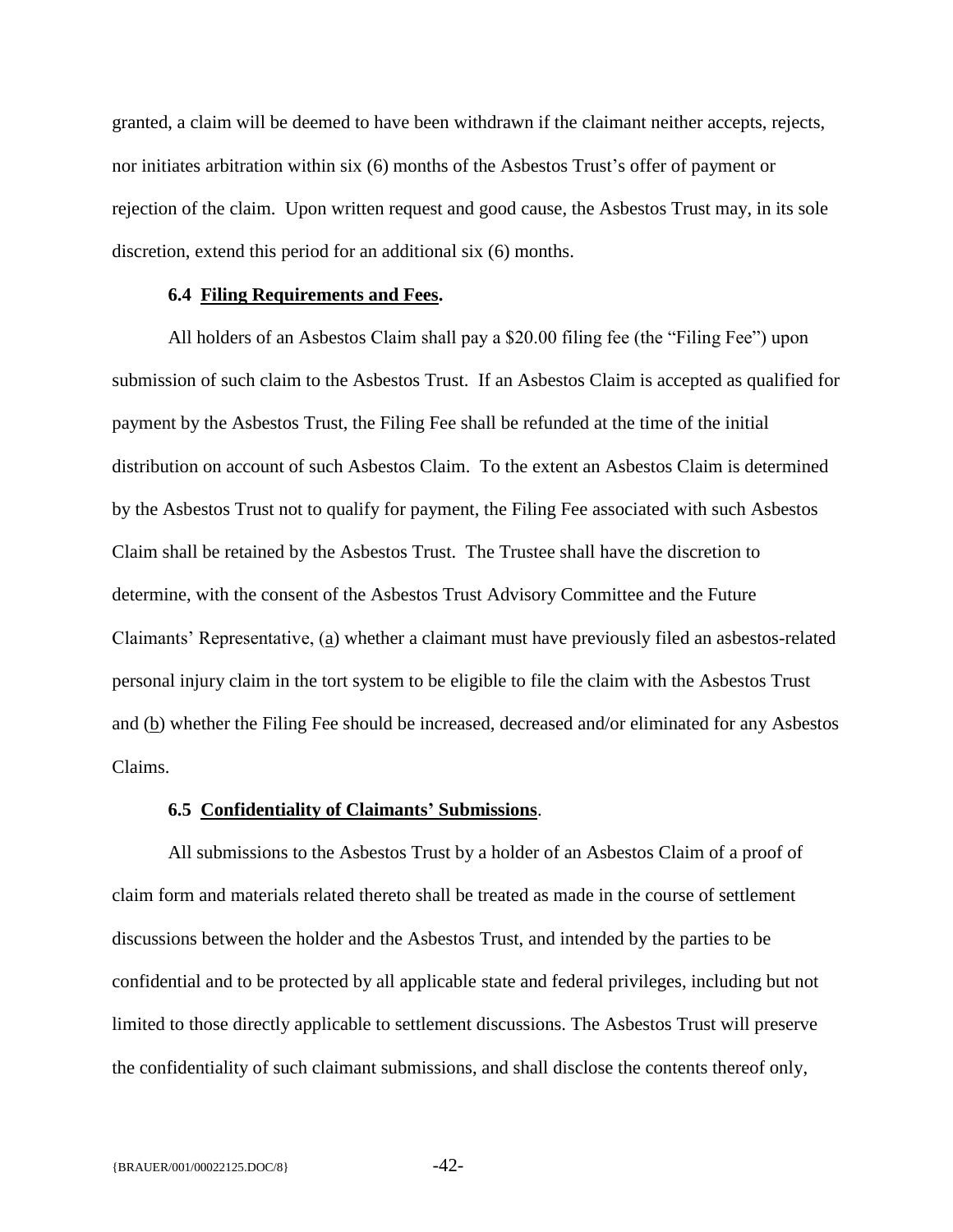with the permission of the holder, to another trust established for the benefit of asbestos personal injury claimants pursuant to section 524(g) of the Bankruptcy Code or other applicable law, to such other persons as authorized by the holder, or in response to a valid subpoena of such materials issued by the Bankruptcy Court. Furthermore, the Asbestos Trust shall provide counsel for the holder a copy of any such subpoena immediately upon being served. The Asbestos Trust shall on its own initiative or upon request of the claimant in question take all necessary and appropriate steps to preserve said privileges before the Bankruptcy Court and before those courts having appellate jurisdiction related thereto. Notwithstanding anything in the foregoing to the contrary, with the consent of the TAC and the Futures Representative, the Asbestos Trust may, in specific limited circumstances, disclose information, documents or other materials reasonably necessary in the Asbestos Trust's judgment to preserve, litigate, resolve or settle coverage, or to comply with an applicable obligation under an insurance policy or settlement agreement with an insurance carrier relating to an Asbestos Claim; provided, however, that the Asbestos Trust shall take any and all steps reasonably feasible in its judgment to preserve the further confidentiality of such information, documents and materials, and prior to the disclosure of such information, documents or materials to a third party, the Asbestos Trust shall use its reasonable best efforts to obtain from such third party a written agreement of confidentiality that (a) ensures that the information, documents and materials provided by the Asbestos Trust shall be used solely by the receiving party for the purpose stated in the agreement and (b) prohibits any other use or further dissemination of the information, documents and materials by the third party.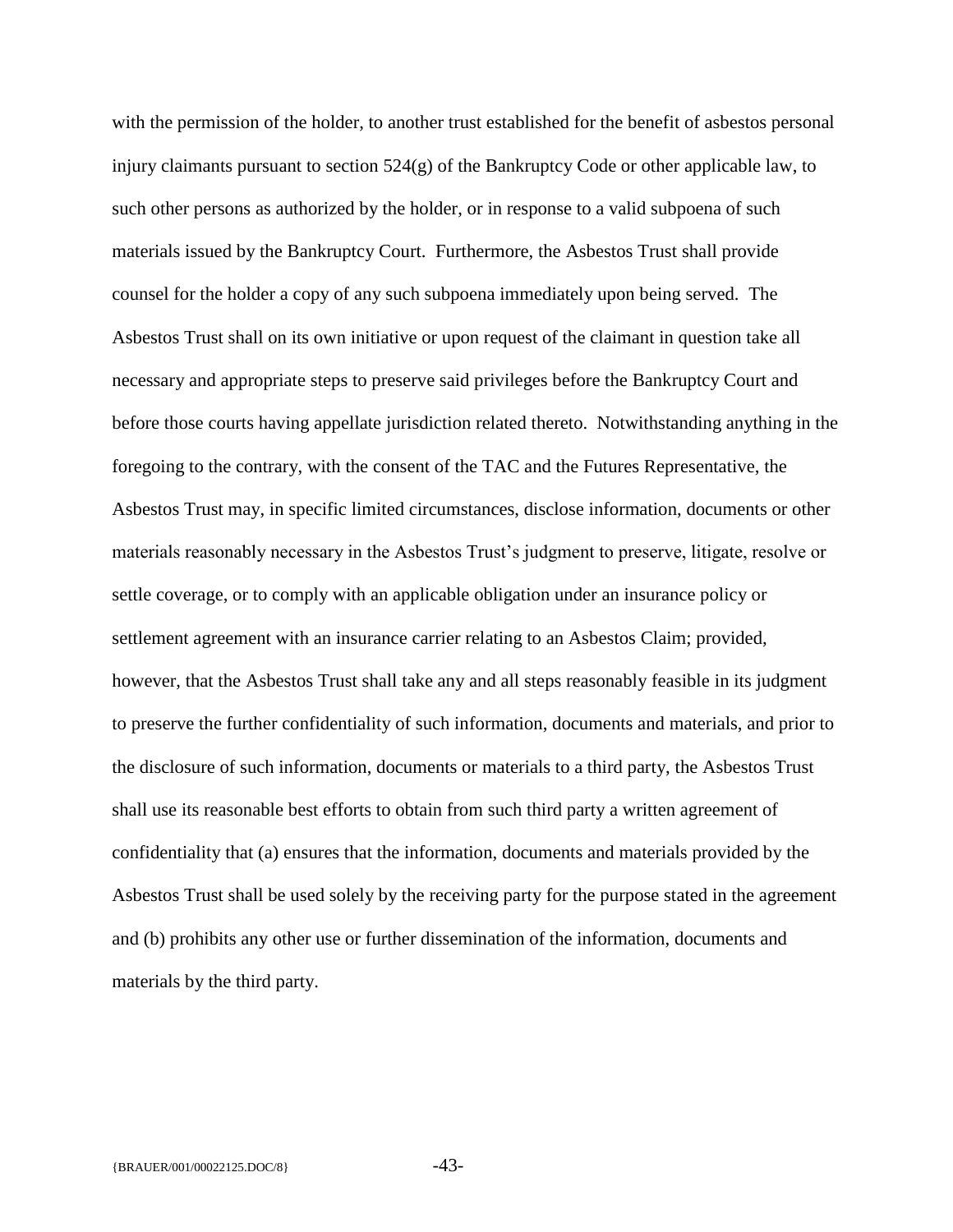#### **SECTION VII**

# <span id="page-45-0"></span>**GENERAL GUIDELINES FOR LIQUIDATING AND PAYING CLAIM 7.1 Showing Required.**

<span id="page-45-1"></span>To establish a valid Asbestos Claim, a claimant must meet the requirements set forth in this TDP. The Asbestos Trust may require the submission of X-rays, CT Scans, laboratory tests, medical examinations or reviews, other medical evidence, or any other evidence to support or verify the Asbestos Claim, and may further require that medical evidence submitted comply with recognized medical standards regarding equipment, testing methods, and procedures to assure that such evidence is reliable. All deadlines established herein shall be extended by a period commensurate with the time which elapses between the Asbestos Trust's request for additional information and the date the information or evidence is submitted by the claimant.

## **7.2 Costs Considered.**

<span id="page-45-2"></span>Notwithstanding any provisions of this TDP to the contrary, the Trustee shall always give appropriate consideration to the cost of investigating and uncovering invalid Asbestos Claims so that the payment of valid Asbestos Claims is not further impaired by such processes with respect to issues related to the validity of the medical or exposure evidence supporting an Asbestos Claim. The Trustee shall also have the latitude to make judgments regarding the amount of transaction costs to be expended by the Asbestos Trust so that valid Asbestos Claims are not unduly further impaired by the costs of additional investigation. Nothing herein shall prevent the Trustee, in appropriate circumstances, from contesting the validity of any claim against the Asbestos Trust, whatever the costs, or from declining to accept medical or exposure evidence from sources that the Trustee has determined to be unreliable pursuant to the Claims Audit Program described in Section 5.8 above.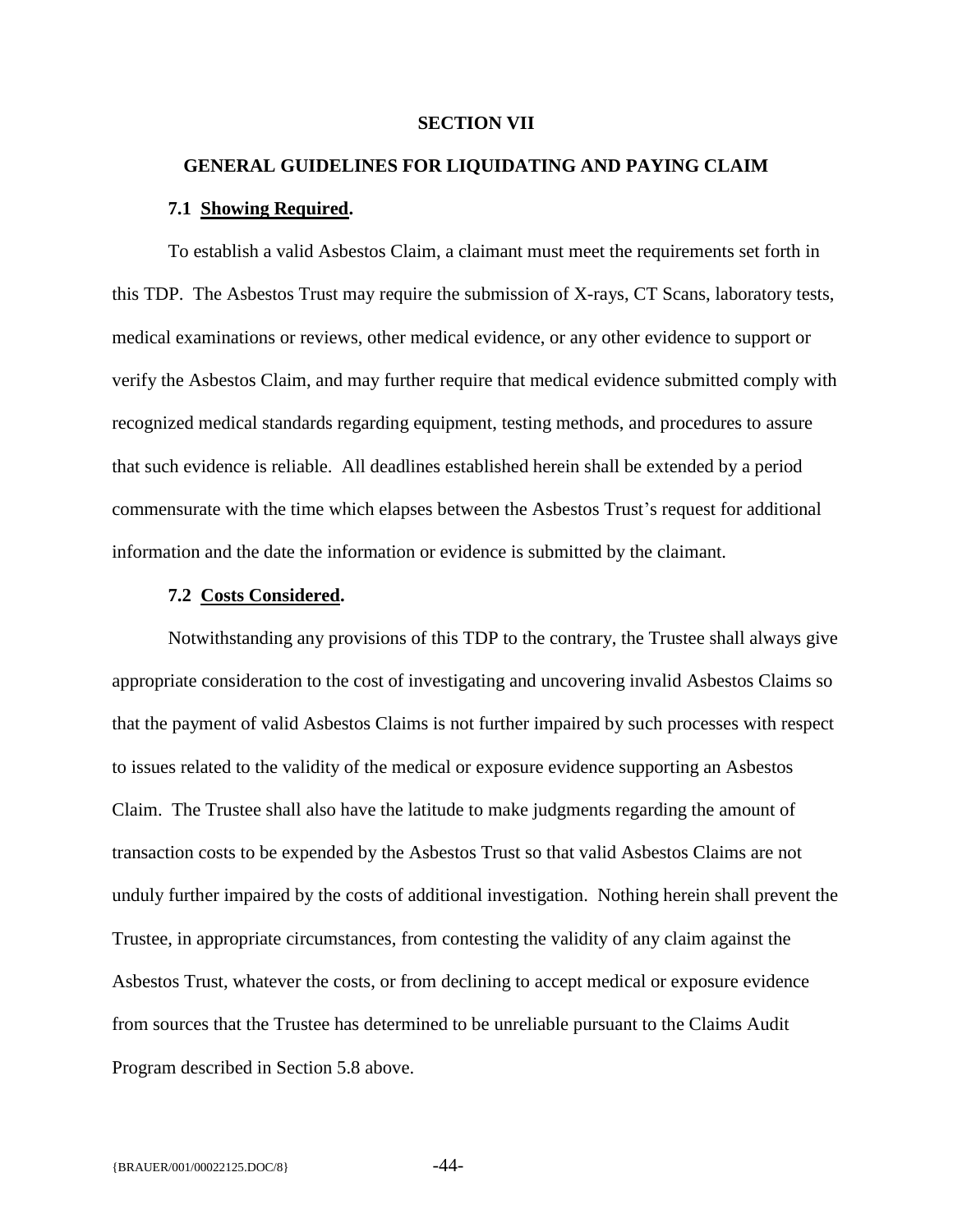# <span id="page-46-0"></span>7**.3 Discretion to Vary the Order and Amounts of Payments in Event of Limited Liquidity.**

Consistent with the provisions hereof and subject to the FIFO Processing and Payment Queues and the Maximum Annual Payment, the Trustee shall proceed as quickly as possible to liquidate valid Asbestos Claims, and shall make payments to holders of such claims in accordance with this TDP promptly as funds become available and as Asbestos Claims are liquidated, while maintaining sufficient resources to pay future valid claims in substantially the same manner.

Because the Asbestos Trust's income over time remains uncertain, and decisions about payments must be based on estimates that cannot be done precisely, they may have to be revised in light of experiences over time, and there can be no guarantee of any specific level of payment to claimants. However, the Trustee shall use his or her best efforts to treat similar claims in substantially the same manner, consistent with his or her duty as Trustee, the purposes of the Asbestos Trust, the established allocation of funds to claims in Categories A and B, and the practical limitations imposed by the inability to predict the future with precision.

In the event that the Asbestos Trust faces temporary periods of limited liquidity, the Trustee may, with the consent of the TAC members and the Futures Representative, suspend the normal order of payment and may temporarily limit or suspend payments altogether, and offer a Reduced Payment Option as described in Section 2.5 above.

#### **7.4 Punitive Damages.**

<span id="page-46-1"></span>Except as provided below for claims asserted under the Alabama Wrongful Death Statute or under the law of Texas for the death of an employee of Brauer, in determining the value of any liquidated or unliquidated Asbestos Claim, punitive or exemplary damages, *i.e.*, damages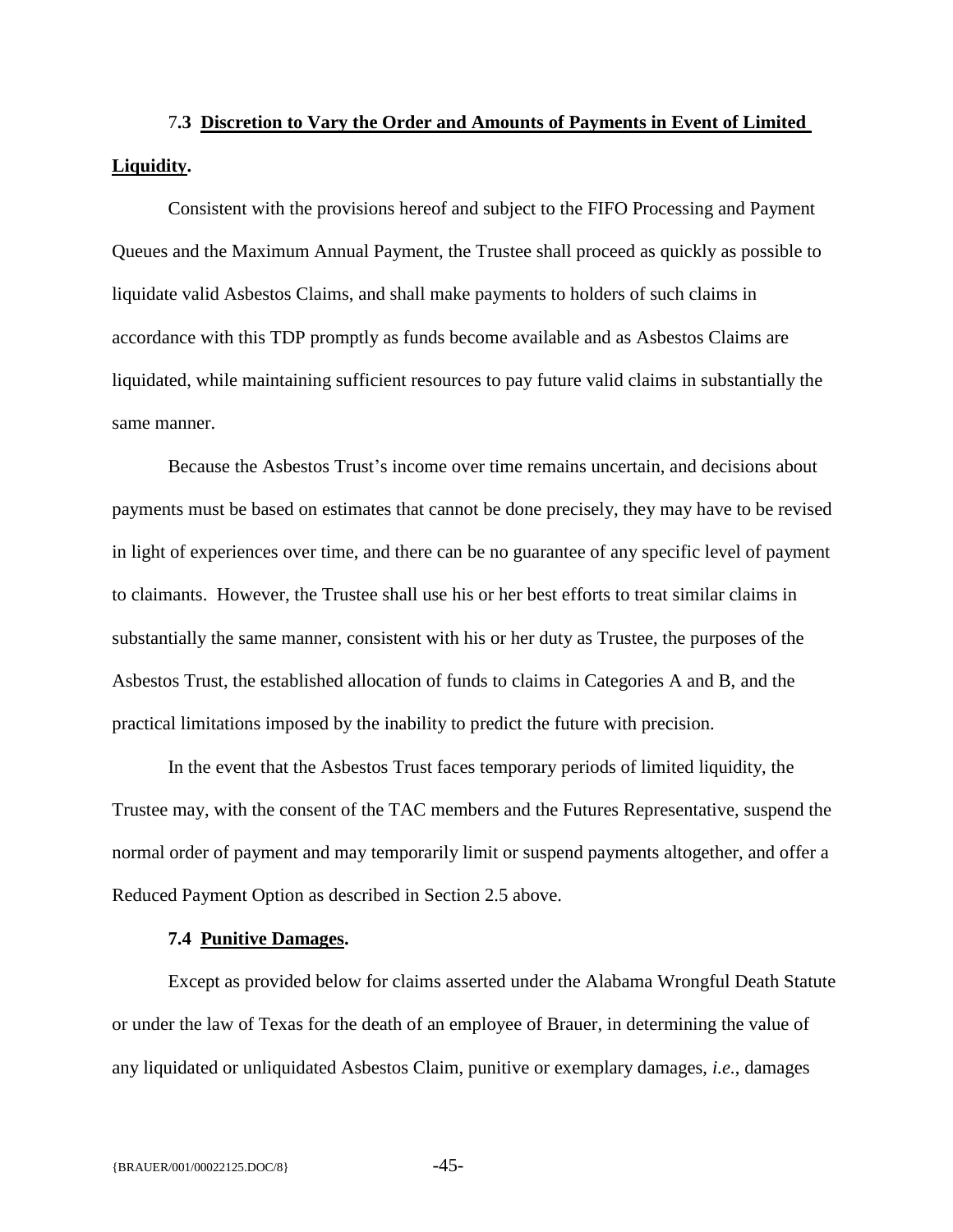other than compensatory damages, shall not be considered or paid, notwithstanding their availability in the tort system. Similarly, no punitive or exemplary damages shall be payable with respect to any claim litigated against the Asbestos Trust in the tort system pursuant to Sections 5.11 above and 7.5 below.

The only damages that may be awarded pursuant to this TDP to Alabama Claimants who are deceased and whose personal representatives pursue their claims only under the Alabama Wrongful Death Statute shall be compensatory damages determined pursuant to the statutory and common law of the Commonwealth of Pennsylvania, without regard to its choice of law principles. The choice of law provision in Section 7.4 herein applicable to any claim with respect to which, but for this choice of law provision, the applicable law of the Claimant's Jurisdiction pursuant to Section 5.3(b)(2) is determined to be the Alabama Wrongful Death Statute, shall govern only the rights between the Asbestos Trust and the claimant including, but not limited to, suits in the tort system pursuant to Section 7.5, and to the extent the Asbestos Trust seeks recovery from any entity that provided insurance to Brauer, the Alabama Wrongful Death Statute shall govern.

The only damages that may be awarded pursuant to this TDP to Texas Claimants who are deceased employees of Brauer and whose personal representatives pursue their claims only under the law of Texas and whose claims are based on Article XVI, Section 26 of the Texas Constitution shall be compensatory damages determined pursuant to the statutory and common law of the Commonwealth of Pennsylvania, without regard to its choice of law principles. The choice of law provision in Section 7.4 herein applicable to any claim with respect to which, but for this choice of law provision, the applicable law of the Claimant's Jurisdiction pursuant to Section 5.3(b)(2) is determined to be the law of Texas, shall govern only the rights between the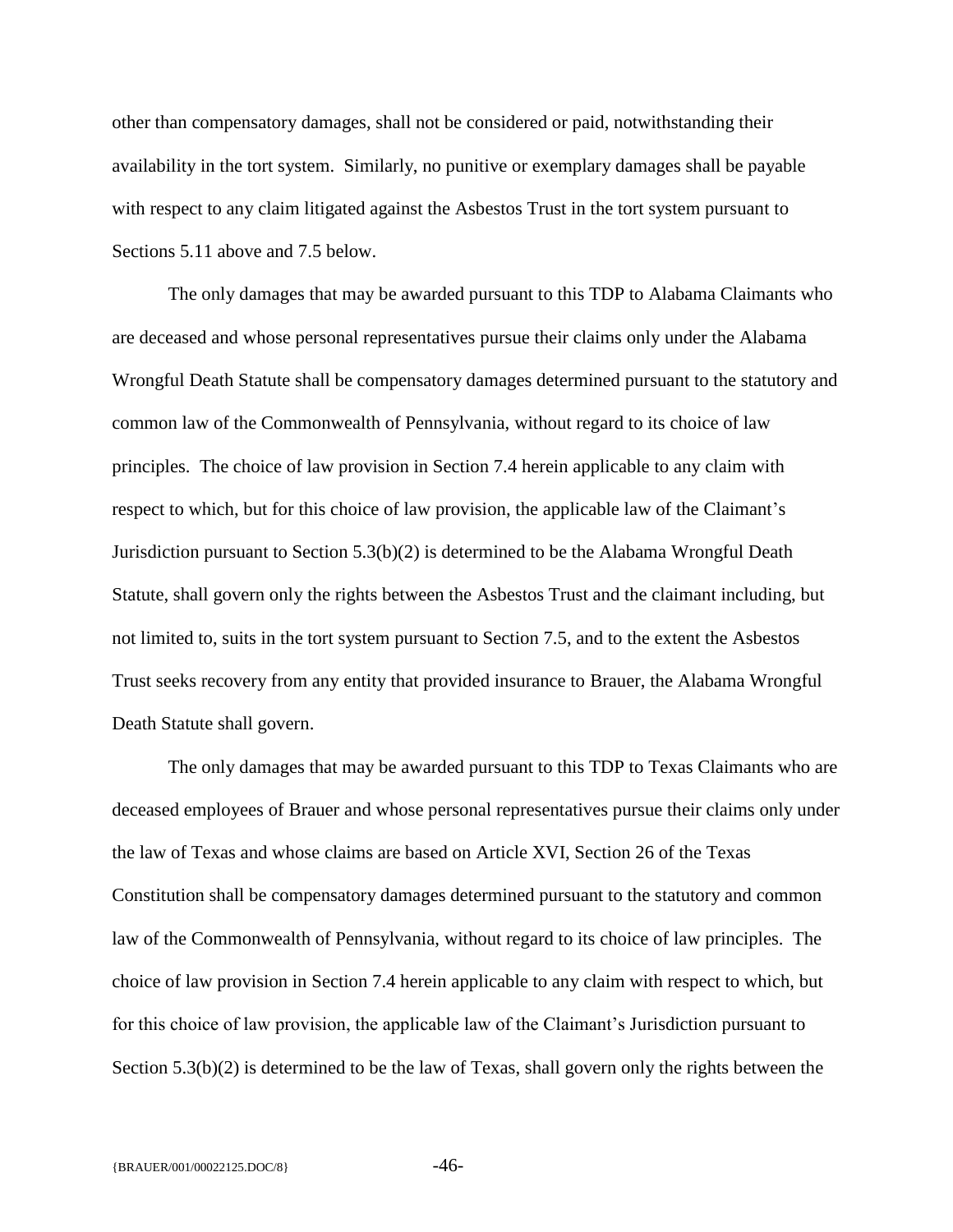Asbestos Trust and the claimant including, but not limited to, suits in the tort system pursuant to Section 7.5, and to the extent the Asbestos Trust seeks recovery from any entity that provided insurance to Brauer, the law of Texas shall govern.

## **7.5 Suits in the Tort System.**

<span id="page-48-0"></span>If the holder of a disputed claim disagrees with the Asbestos Trust's determination regarding the Disease Level of the claim, the claimant's exposure history or the liquidated value of the claim, and if the holder has first submitted to non-binding arbitration of the claim as provided in Section 5.10 above, the holder may file a lawsuit against the Asbestos Trust in the Claimant's Jurisdiction as defined in Section  $5.3(b)(2)$  above. Any such lawsuit must be filed by the claimant in his or her own right and name and not as a member or representative of a class, and no such lawsuit may be consolidated with any other lawsuit. All defenses (including, with respect to the Asbestos Trust, all defenses which could have been asserted by Brauer or its predecessors) shall be available to both sides at trial; however, the Asbestos Trust may waive any defense and/or concede any issue of fact or law. If the claimant was alive at the time the initial pre-petition complaint was filed or on the date the proof of claim was filed, the case will be treated as a personal injury case with all personal injury damages to be considered even if the claimant has died during the pendency of the claim.

#### **7.6 Payment of Judgments for Money Damages.**

<span id="page-48-1"></span>If and when a claimant obtains a judgment in the tort system, the claim shall be placed in the FIFO Payment Queue based on the date on which the judgment became a final, nonappealable judgment. Thereafter, the claimant shall receive from the Asbestos Trust an initial payment (subject to the applicable Payment Percentage and the Maximum Annual Payment provisions set forth above) of an amount equal to the greater of (i) the Asbestos Trust's last offer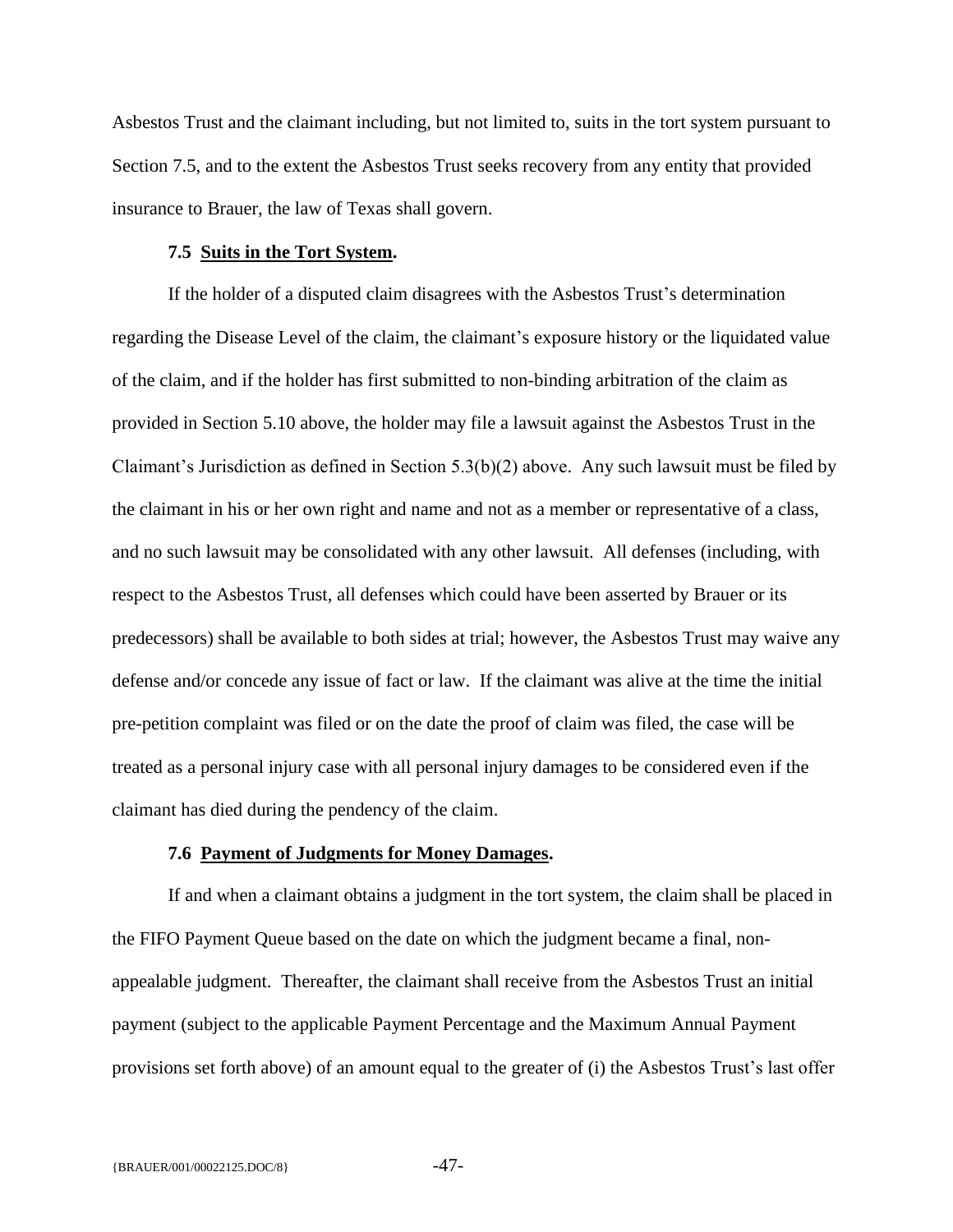to the claimant or (ii) the award that the claimant declined in non-binding arbitration; *provided, however*, that in no event shall such payment amount exceed the amount of the judgment obtained in the tort system. The claimant shall receive the balance of the judgment, if any, in five (5) equal installments in years six (6) through ten (10) following the year of the initial payment (also subject to the applicable Payment Percentage and the Maximum Annual Payment provisions above in effect on the date of the payment of the subject installment).

#### **7.7 Releases.**

<span id="page-49-0"></span>The Trustee shall have the discretion to determine the form and substance of the releases to be provided to the Asbestos Trust in order to maximize recovery for claimants against other tortfeasors without increasing the risk or amount of claims for indemnification or contribution from the Asbestos Trust. As a condition to making any payment to a claimant, the Asbestos Trust shall obtain a general, partial, or limited release as appropriate in accordance with the applicable state or other law. If allowed by state law, the endorsing of a check or draft for payment by or on behalf of a claimant shall constitute such a release.

## **7.8 Third-Party Services.**

<span id="page-49-1"></span>Nothing in this TDP shall preclude the Asbestos Trust from contracting with another asbestos claims resolution organization to provide services to the Asbestos Trust so long as decisions about the categorization and liquidated value of Asbestos Trust Claims are based on the relevant provisions of this TDP, including the Disease Levels, Scheduled Values, Average Values, Maximum Values, and Medical/Exposure Criteria set forth above.

## **7.9 Asbestos Trust Disclosure of Information.**

<span id="page-49-2"></span>Periodically, but not less often than once a year, the Asbestos Trust shall make available to claimants and other interested parties the number of claims by Disease Level that have been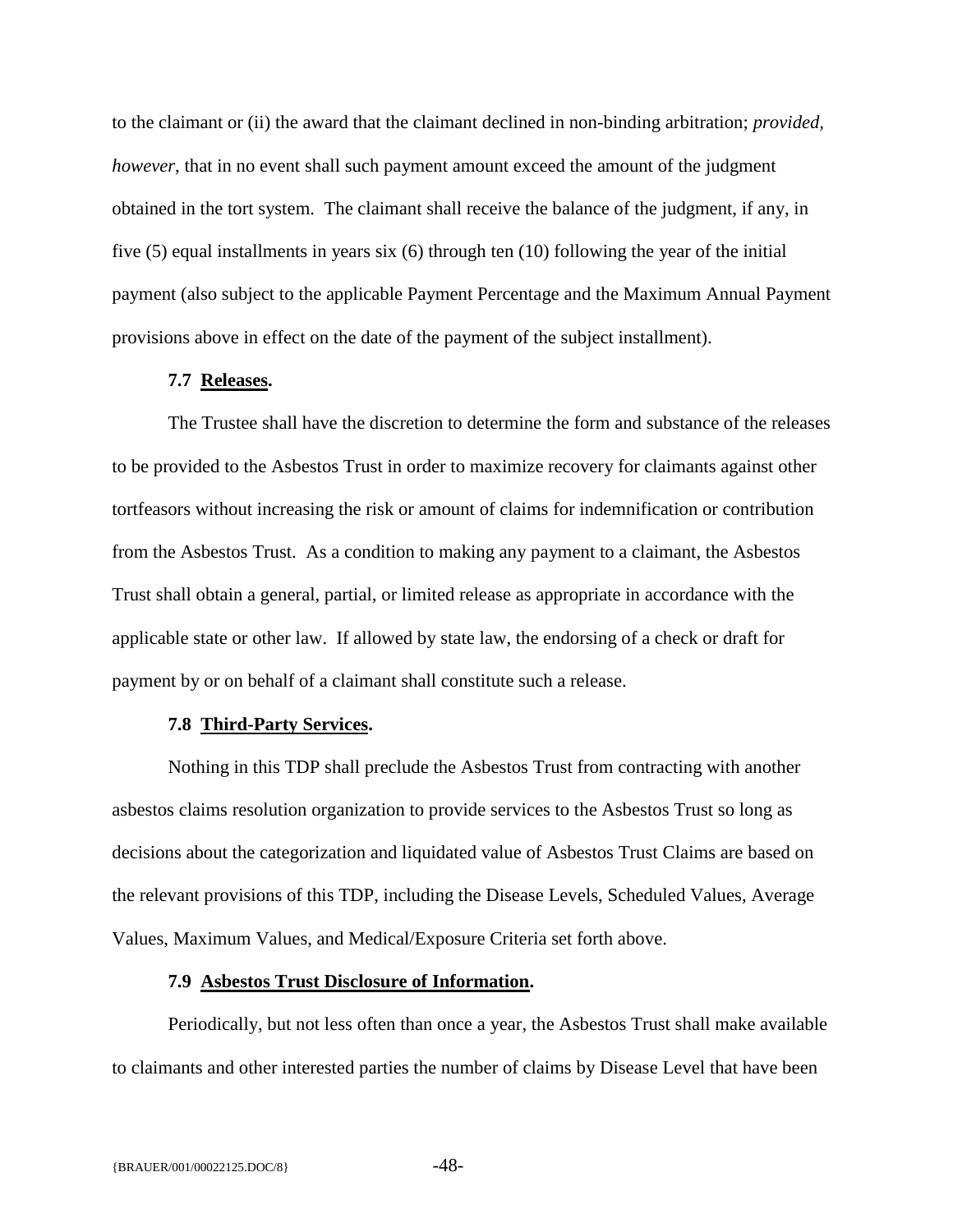<span id="page-50-0"></span>resolved by the Individual Review Process, by arbitration and by litigation in the tort system indicating the amounts of the awards and the averages of the awards by jurisdiction.

## **SECTION VIII**

### **MISCELLANEOUS**

#### **8.1 Amendments.**

<span id="page-50-1"></span>Except as otherwise provided herein, the Trustee may amend, modify, delete, or add to any provisions of this TDP (including, without limitation, amendments to conform this TDP to advances in scientific or medical knowledge or other changes in circumstances), provided he or she first obtains the consent of the TAC and the Futures Representative pursuant to the Consent Process set forth in Sections 6.6 and 7.7 of the Asbestos Trust Agreement, except that the right to adjust the Payment Percentage is governed by Section 4.2 above.

#### **8.2 Adjustment to Average and Maximum Values.**

<span id="page-50-2"></span>The Average and Maximum Values set forth in Section 5.3(b)(3) shall remain unchanged until three (3) years after the Effective Date. In the third year and at three year intervals thereafter, the Asbestos Trust, in consultation with the TAC and the Futures Representative, may adjust any or each of the Average and Maximum Values to account for inflation or deflation, as reflected by the Consumer Price Index.

#### **8.3 Severability.**

<span id="page-50-3"></span>Should any provision contained in this TDP be determined to be unenforceable, such determination shall in no way limit or affect the enforceability and operative effect of any and all other provisions of this TDP. Should any provision contained in this TDP be determined to be inconsistent with or contrary to Brauer's obligations to any insurance company providing insurance coverage to Brauer in respect of claims for personal injury based on exposure to an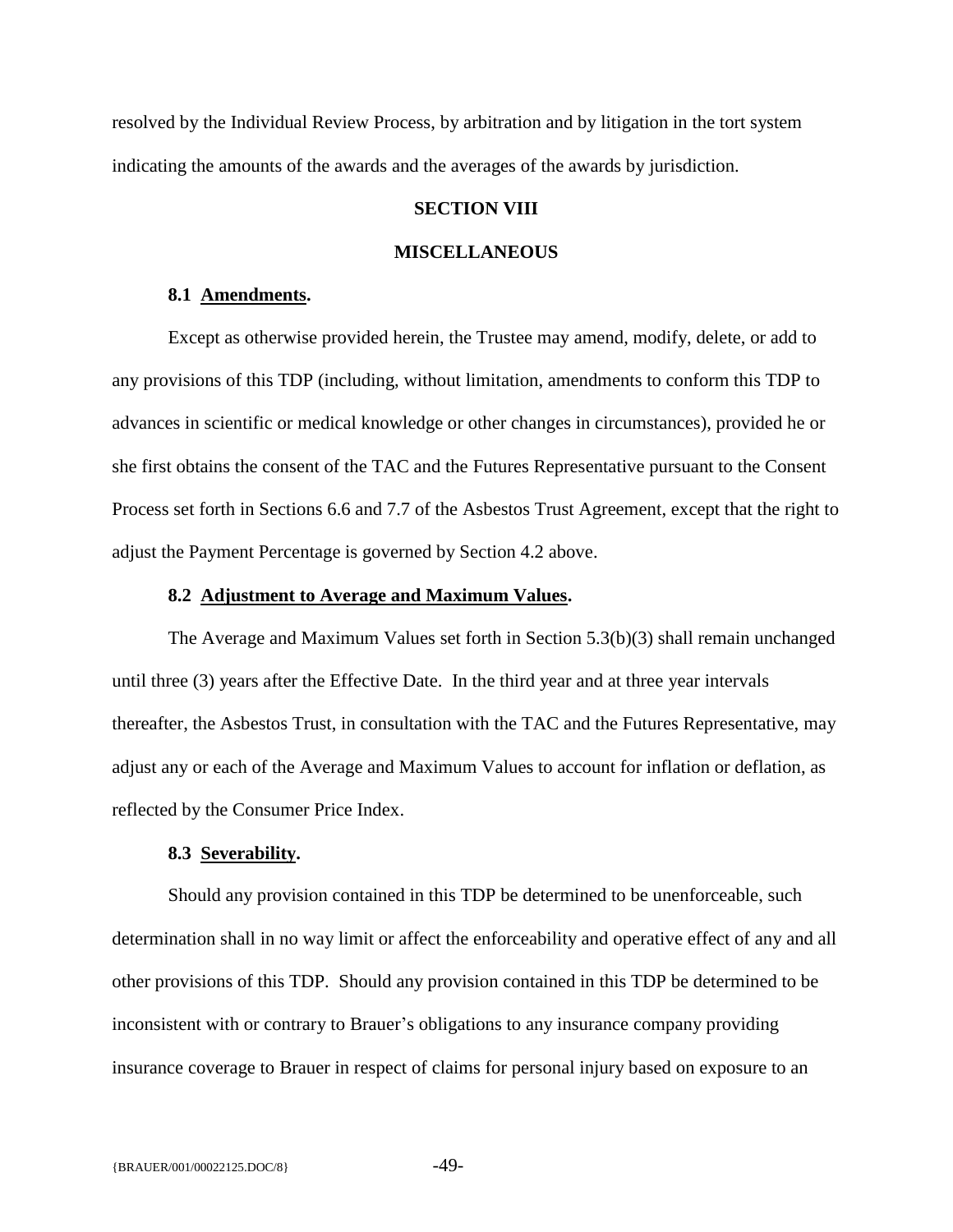asbestos-containing product or to conduct for which Brauer has legal responsibility, the Asbestos Trust, with the consent of the TAC members and the Futures Representative, may amend this TDP and/or the Asbestos Trust Agreement to make the provisions of either or both documents consistent with the duties and obligations of Brauer to said insurance company.

#### **8.4 Governing Law.**

<span id="page-51-0"></span>Except for purposes of determining the liquidated value of any Asbestos Claim, administration of this TDP shall be governed by, and construed in accordance with, the laws of the State of Delaware. The law governing the liquidation of Asbestos Claims in the case of Individual Review, arbitration or litigation in the tort system shall be the law of the Claimant's Jurisdiction as described in Section 5.3(b)(2) above in effect at the time the claim is filed.

## **8.5 Change in Law.**

<span id="page-51-1"></span>In the event that the federal government establishes a fund to compensate asbestos personal injury claimants generally or specifically as to Brauer, and the Asbestos Trust continues in existence, holders of Asbestos Claims may elect to seek compensation either from the Asbestos Trust or from the federal fund. If the claimant elects to seek compensation from the federal fund, but the compensation awarded is less than the full value of the Asbestos Claim, the claimant may seek to recover the uncompensated portion of the claim from the Asbestos Trust. The Asbestos Trust shall take all steps necessary to ensure that claimants do not receive a double recovery from the Asbestos Trust and a federal fund based upon their alleged exposure to a Brauer asbestos-containing product. Such steps shall include barring claimants who have received full compensation from a federal fund based in whole or in part on their exposure to an Brauer asbestos-containing product from receiving additional compensation from the Asbestos